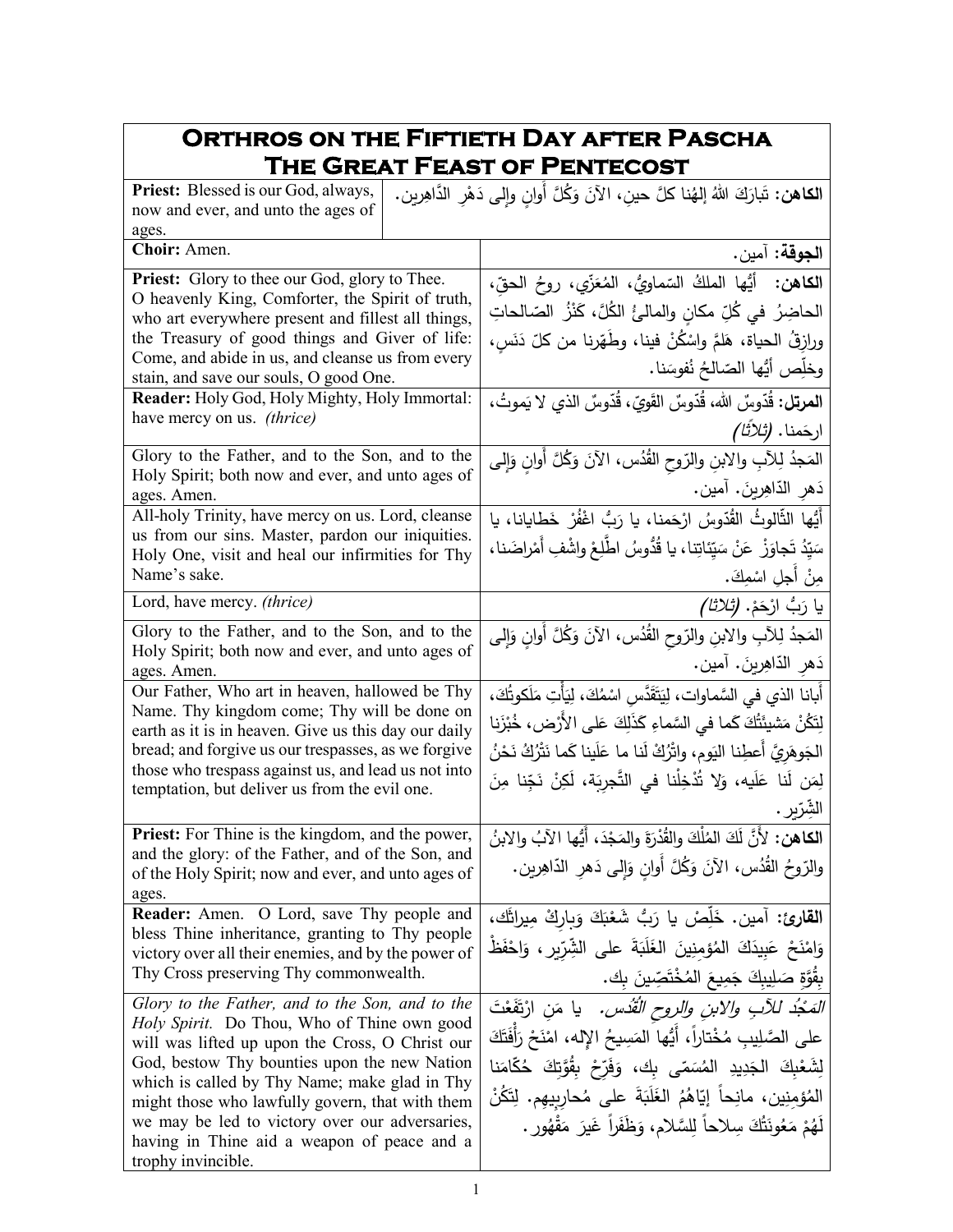| Both now and ever, and unto ages of ages. Amen.<br>O fearsome champion, who cannot be put to<br>confusion, despise not our petitions, O Good and<br>All-praised Theotokos; establish the way of the<br>Orthodox; save those who have been called upon<br>to govern us, leading us to that victory which is<br>from heaven, for thou art she who gavest birth to<br>God, and alone art blessed.                                                                                                                                                                                                                                                                                                                 |               |                                                                                                                                                                       | الآنَ وكلَّ أوانِ والِي دهرِ الداهرينِ. آمينِ.<br>أَيَّتُها الشَّفِيعَةُ الرَّهِيبَةُ غَيرُ المَخْذُولةِ، يا والِدَةَ الإِلهِ<br>الكُلِّيَّةَ التَّسْبِيحِ، لا تُعْرِضِي يا صالِحَةُ عَنْ تَوَسُّلاتِنا،<br>بَلْ وَطِّدِي سِيرَةَ المُسْتَقِيمِي الرَّأْيِ، وَخَلِّصِي الَّذِينَ<br>أَمَرْتِ أَنْ يَتَمَلَّكُوا، وَامْنَحِيهِم الغَلَبَةَ مِنَ السَّماء، بِما                                                                                                                                                                                                                      |
|----------------------------------------------------------------------------------------------------------------------------------------------------------------------------------------------------------------------------------------------------------------------------------------------------------------------------------------------------------------------------------------------------------------------------------------------------------------------------------------------------------------------------------------------------------------------------------------------------------------------------------------------------------------------------------------------------------------|---------------|-----------------------------------------------------------------------------------------------------------------------------------------------------------------------|------------------------------------------------------------------------------------------------------------------------------------------------------------------------------------------------------------------------------------------------------------------------------------------------------------------------------------------------------------------------------------------------------------------------------------------------------------------------------------------------------------------------------------------------------------------------------------|
|                                                                                                                                                                                                                                                                                                                                                                                                                                                                                                                                                                                                                                                                                                                |               |                                                                                                                                                                       | أَنَّكِ وَلَدْتِ الإِلهَ، أَيَّتُها المُبارَكَةُ وَحْدَكِ.                                                                                                                                                                                                                                                                                                                                                                                                                                                                                                                         |
|                                                                                                                                                                                                                                                                                                                                                                                                                                                                                                                                                                                                                                                                                                                | <b>LITANY</b> |                                                                                                                                                                       |                                                                                                                                                                                                                                                                                                                                                                                                                                                                                                                                                                                    |
| Priest: Have mercy on us, O God, according to<br>Thy great mercy, we pray Thee, hear us, and have                                                                                                                                                                                                                                                                                                                                                                                                                                                                                                                                                                                                              |               |                                                                                                                                                                       | ا <b>لكاهن:</b> إِرْحَمْنا يا اللهُ بِعَظِيم رَحْمَتِكَ، نَطْلُبُ إِلَيكَ<br>فَاسْتَجِبْ وَارْحَمْ.                                                                                                                                                                                                                                                                                                                                                                                                                                                                                |
| mercy.<br>Choir: Lord, have mercy. (thrice)                                                                                                                                                                                                                                                                                                                                                                                                                                                                                                                                                                                                                                                                    |               |                                                                                                                                                                       | ا <b>لجوقة:</b> يا رَبُّ ارْحَم. (ثلاثاً <i>)</i>                                                                                                                                                                                                                                                                                                                                                                                                                                                                                                                                  |
| Priest: Again we pray for all<br>pious and Orthodox Christians.                                                                                                                                                                                                                                                                                                                                                                                                                                                                                                                                                                                                                                                |               |                                                                                                                                                                       | ا <b>لكاهن:</b> وَأَيضاً نَطْلُبُ مِنْ أَجْلِ المَسِيحِيِّينَ الحَسَنِي العِبادَةِ الأُرثوذُكسِيِّين.                                                                                                                                                                                                                                                                                                                                                                                                                                                                              |
| Choir: Lord, have mercy. (thrice)                                                                                                                                                                                                                                                                                                                                                                                                                                                                                                                                                                                                                                                                              |               |                                                                                                                                                                       | ِ ا <b>لجوقة:</b> يا رَبُّ ارْحَم. <b>(</b> ثلاثاً <i>)</i>                                                                                                                                                                                                                                                                                                                                                                                                                                                                                                                        |
| Priest: Again we pray for our Father and                                                                                                                                                                                                                                                                                                                                                                                                                                                                                                                                                                                                                                                                       |               |                                                                                                                                                                       | ا <b>لكاهن:</b> وَأَيضاً نَطْلُبُ مِنْ أَجْلِ أَبينا ومتْروبوليتِنا (فُلان)                                                                                                                                                                                                                                                                                                                                                                                                                                                                                                        |
| Metropolitan, our Bishop<br>and all our brotherhood in Christ.                                                                                                                                                                                                                                                                                                                                                                                                                                                                                                                                                                                                                                                 |               |                                                                                                                                                                       | ورَئِيسِ كَهَنَتِنا (فُلان)، وَكُلِّ إِخْوَتِنا في المَسِيح.                                                                                                                                                                                                                                                                                                                                                                                                                                                                                                                       |
| <b>Choir:</b> Lord, have mercy. <i>(thrice)</i>                                                                                                                                                                                                                                                                                                                                                                                                                                                                                                                                                                                                                                                                |               |                                                                                                                                                                       | ا <b>لجوقة:</b> يا رَبُّ ارْحَم. (ثلاثاً)                                                                                                                                                                                                                                                                                                                                                                                                                                                                                                                                          |
| Priest: For Thou art a merciful God and lovest                                                                                                                                                                                                                                                                                                                                                                                                                                                                                                                                                                                                                                                                 |               |                                                                                                                                                                       | ا <b>لْكَاهْن:</b> لأَنَّكَ إِلَٰهٌ رَحِيمٌ وَمُحِبٌّ لِلبَشَرِ ، وَلَكَ نُرْسِلُ                                                                                                                                                                                                                                                                                                                                                                                                                                                                                                  |
| mankind, and unto Thee we ascribe glory to the                                                                                                                                                                                                                                                                                                                                                                                                                                                                                                                                                                                                                                                                 |               |                                                                                                                                                                       | المَجْدَ أَيُّها الآبُ وَالإِبْنُ وَالرُّوحُ القُدُسِ، الآنَ وَكُلَّ أُوانٍ                                                                                                                                                                                                                                                                                                                                                                                                                                                                                                        |
| Father and to the Son and to the Holy Spirit, now<br>and ever, and unto ages of ages.                                                                                                                                                                                                                                                                                                                                                                                                                                                                                                                                                                                                                          |               |                                                                                                                                                                       |                                                                                                                                                                                                                                                                                                                                                                                                                                                                                                                                                                                    |
| Choir: Amen. Bless, father, in the Name of the                                                                                                                                                                                                                                                                                                                                                                                                                                                                                                                                                                                                                                                                 |               |                                                                                                                                                                       | وَإِلَى دَهْرِ الدَّاهِرِينِ.                                                                                                                                                                                                                                                                                                                                                                                                                                                                                                                                                      |
| Lord.                                                                                                                                                                                                                                                                                                                                                                                                                                                                                                                                                                                                                                                                                                          |               |                                                                                                                                                                       | ا <b>لجوقة</b> : آمين، بِاسْمِ الرَّبِّ باركْ يا أب.                                                                                                                                                                                                                                                                                                                                                                                                                                                                                                                               |
| Priest: Glory to the Holy, Consubstantial,<br>Life-giving, and Undivided Trinity,<br>always, now and ever, and unto ages of<br>ages.                                                                                                                                                                                                                                                                                                                                                                                                                                                                                                                                                                           |               | ا <b>لكاهن:</b> المَجدُ لِلثالُوثِ القُدُّوسِ، الواحِدِ في الجَوْهَرِ ، المُحْيي،<br>غَيرِ المُنْقَسِم، كُلَّ حِين، الآنَ وَكُلَّ أُوانِ وَإِلى دَهْرِ الدَّاهِرِينِ. |                                                                                                                                                                                                                                                                                                                                                                                                                                                                                                                                                                                    |
| <b>PSALM3</b><br>0 Lord, why are they multiplied that afflict me? Many   وَبُ لِمِاذا كَثْرَ الَّذِينَ يُحْزِنُونَنِي؟ كَثيرونَ                                                                                                                                                                                                                                                                                                                                                                                                                                                                                                                                                                                |               |                                                                                                                                                                       |                                                                                                                                                                                                                                                                                                                                                                                                                                                                                                                                                                                    |
| rise up against me. Many say unto my soul: There is no<br>salvation for him in his God. But Thou, O Lord, art my<br>helper, my glory, and the lifter up of my head. I cried unto<br>the Lord with my voice, and He heard me out of His holy<br>mountain. I laid me down and slept; I awoke, for the Lord<br>will help me. I will not be afraid of ten thousands of<br>people that set themselves against me round about. Arise,<br>O Lord, save me, O my God, for Thou hast smitten all<br>who without cause are mine enemies; the teeth of sinners<br>hast Thou broken. Salvation is of the Lord, and Thy<br>blessing is upon Thy people.<br>I laid me down and slept; I awoke, for the Lord will help<br>me. |               |                                                                                                                                                                       | قاموا عَلَيّ. كَثيرونَ يَقولونَ لِنَفْسَى لا خَلاصَ<br>لَهُ بِإِلْهِهِ. وأَنْتَ يا رَبُّ، ناصِرِي وَمَجْدِي وَرافِعُ<br>رأسي. بِصَوْتِي إِلَى الرَّبِّ صَرَخْتُ، فَأَجابَنِي<br>مِنْ جَبَلِ قُدْسِه. أنا رَقَدْتُ ونِمْتُ ثُمَّ قُمْتُ، لأَنَّ<br>الرَّبَّ يَنصُرُني. فَلا أخافُ مِن رِبْواتِ الشَّعبِ<br>المُحيطينَ بي، المُتوازِرينَ عليّ. قُمْ يا رَبُّ،<br>خَلِصْنِي يا إلْهي، فَإِنَّكَ ضَرَبْتَ كُلَّ مَنْ<br>يُعادِيني باطلاً، وَسَحَقْتَ أَسْنانَ الخَطَأة. لِلرَّبّ<br>الخَلاصُ وعلى شَعبك بَرَكَتُك.<br>أَنا رَقَدْتُ وَنِمْتُ ثُمَّ قُمْتُ، لأَنَّ الرَّبَّ يَنْصُرُني. |
|                                                                                                                                                                                                                                                                                                                                                                                                                                                                                                                                                                                                                                                                                                                |               | <b>PSALM 37</b>                                                                                                                                                       |                                                                                                                                                                                                                                                                                                                                                                                                                                                                                                                                                                                    |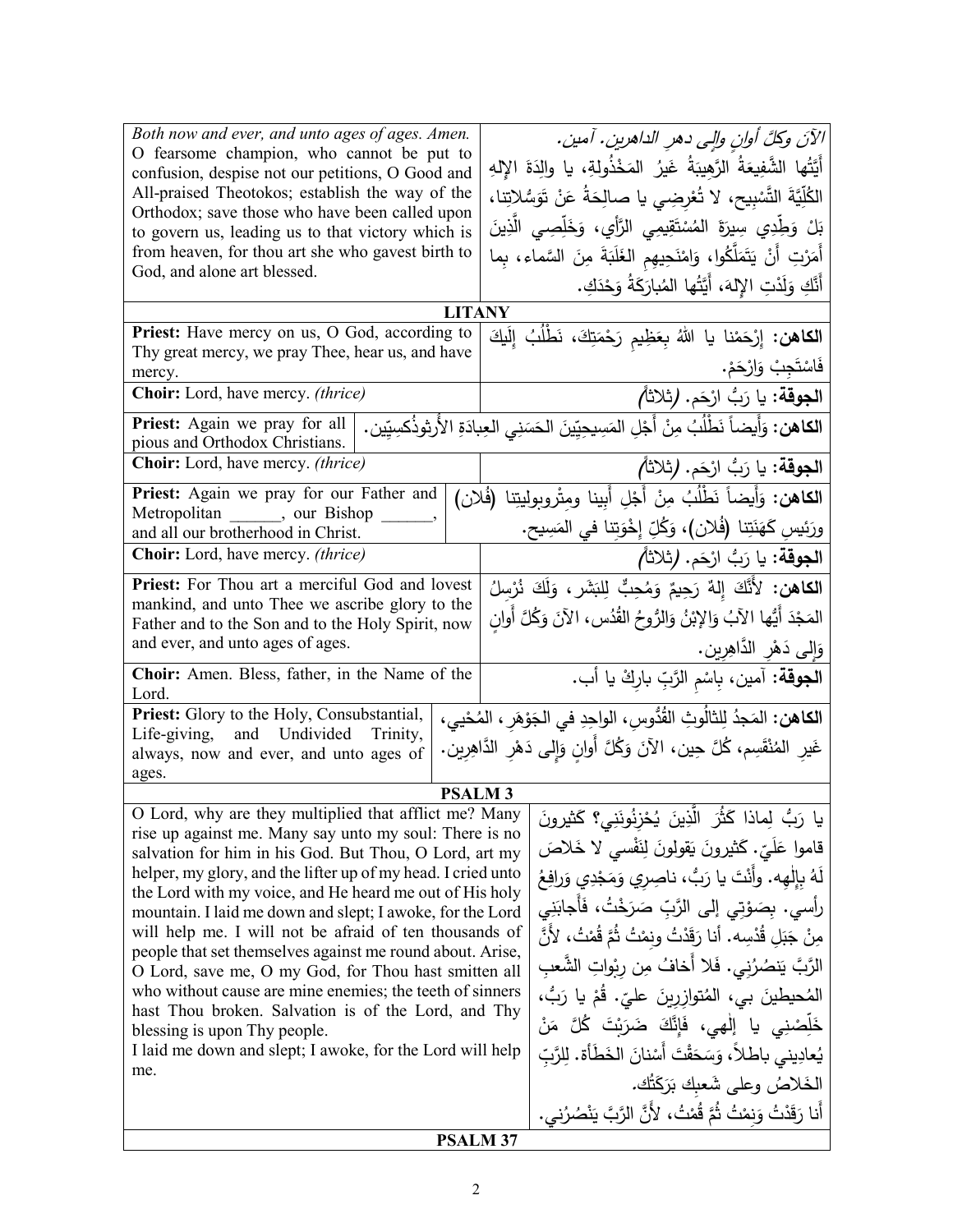O Lord, rebuke me not in Thine anger, nor chasten me in Thy wrath. For Thine arrows are fastened in me, and Thou hast laid Thy hand heavily upon me. There is no healing in my flesh in the face of Thy wrath; and there is no peace in my bones in the face of my sins. For mine iniquities are risen higher than my head; as a heavy burden have they pressed heavily upon me. My bruises are become noisome and corrupt in the face of my folly. I have been wretched and utterly bowed down until the end; all the day long I went with downcast face. For my loins are filled with mocking, and there is no healing in my flesh. I am afflicted and humbled exceedingly, I have roared from the groaning of my heart. O Lord, before Thee is all my desire, and my groaning is not hid from Thee. My heart is troubled, my strength hath failed me; and the light of mine eyes, even this is not with me. My friends and my neighbors drew nigh over against me and stood, and my nearest of kin stood afar off. And they that sought after my soul used violence; and they that sought evils for me spake vain things, and craftinesses all the day long did they meditate. But as for me, like a deaf man I heard them not, and was as a speechless man that openeth not his mouth. And I became as a man that heareth not, and that hath in his mouth no reproofs. For in Thee have I hoped, O Lord; Thou wilt hearken unto me, O Lord my God. For I said: Let never mine enemies rejoice over me; yea, when my feet were shaken, those men spake boastful words against me. For I am ready for scourges, and my sorrow is continually before me. For I will declare mine iniquity, and I will take heed concerning my sin. But mine enemies live and are made stronger than I, and they that hated me unjustly are multiplied. They that render me evil for good slandered me, because I pursued goodness. Forsake me not, O Lord my God, depart not from me. Be attentive unto my help, O Lord of my salvation. Forsake me not, O Lord my God, depart not from me. Be attentive unto my help, O Lord of my salvation.

يا رَبُّ، لا بِغَضَبِكَ تُوَبِّخْني، ولا بِرِجْزِكَ تُؤَدِّبْني.<br>يَا رَبُّ، لا بِغَضَبِكَ تُوَبِّخْني، ولا بِرِجْزِكَ تُؤَدِّبْني. ֺ**ֺ** فَإِنَّ سِهامَكَ قد نَشَبَتْ فِيَّ، وَمَكَّنْتَ عليَّ يدَك. لَيْسَ<br>\* َ لِجَسَدِي شِفاءٌ مِنْ وَجْهِ غَضَبِكَ، وَلا سَلامَةٌ في<br>أَءَ دَسَمَةٍ مِنْ الْجَسَمِينَ عِظامي مِنْ وَجْهِ خَطايايي. لأَنَّ آثامي قَدْ تَعالَتْ<br>ِ فَوقَ رَأْسي، كَحِمْلٍ ثَقَلِلٍ قَدْ ثَقُلَتْ عَلَيَّ. قَدْ أُنْتَنَتْ ا<br>ا وقاحَتْ جِراحاتي مِنْ قِبَلِ جَهالَتي. شَقِيتُ وَانْحَنَيْتُ<br>. إلى الغايَةِ، والنَّهارَ كُلَّهُ مَشَيْتُ عابِسًا. لأَنَّ مَتْنَيَّ<br>ك یت ُ ِ دِ امْتَلأَ مَهازِئَ وليسَ لِجَسَدِي شِفاء. شَقِ<br>-ا<br>ا َد ق وَاتَّضَعْتُ جِدًّا، وَكُنْتُ أَئِنُّ مِنْ تَنَهُّدِ قَلْبِي. يا رَبُّ،<br>عَصَدَهُ ِ َد َ ْخ َف عنك. ق � ْ َم ِي ل َ ُّهد ن َ ،َ وت َك َّها أمام ُل ِي � ت َ ْی ُغ ِ َّن � إ ْ ًضا َ َّي أَ� ن ی َ ُ ع ُور ن َ َُّوِتي، و ِي ق ْن َت ق َ َفار َْلِبي و َ ق َب ْ اض َطر **ّ** لَمْ يَبْقَ مَعي. أَصْدِقائي وأَقْرِبائي دَنَوْا مِنِّي وَوَقَفُوا ُبا لَدَيَّ، وَجِنْسِي وَقَفَ مِنِّي بَعِيدًا. وَأَجْهَدَنِي الَّذِينَ<br>ثُمُّتَ الْجَمَعَةِ ْ يَطْلُبُونَ نَفْسِي، وَالمُلْتَمِسُونَ لِيَ الشَّرَّ تَكَلَّمُوا<br>" في المُسْمِدة الصَّارِفَ الصَّارِفِ الصَّارِفِ الصَّارِفِ الصَّارِفِ .<br>م بِالْباطِل، وَغُشُوشًا طُولَ النَّهارِ دَرَسُوا. أمّا أنا<br>يَبِيَّةُ فَكَأَصَمَّ لا يَسْمَعُ، وَكَأَخْرَسَ لا يَفْتَحُ فاه. وصِرْتُ<br>. كإنْسانٍ لا يَسْمَعُ ولا في فَمِهِ تَبْكِيتٌ. لأَنِّي عَلَيْكَ،<br>مَانْسانِ لا يَسْمَعُ ولا في فَمِهِ تَبْكِيتٌ. لأَنِّي عَلَيْكَ، يا رَبٌ، تَوَكَّلتُ، أَنْتَ تَستَجِيبُ لي يا رَبِّي والصي.<br>-نِّي قُلتُ لا يَشْمَتْ بي أعدائيٍ، وعِنْدَما زَلَّتْ ֞<u>֓</u> لأَن ِّ عَظُّمُوا عَلَيَّ الكَلام. لأَنِّي أَنا لِلضَّرْبِ<br>\* َماي ةَدَ<br>قد ق مُسْتَعِدٌٌ، وَوَجَعِي لَدَيَّ في كُلِّ حِينٍ. لأَنِّي أَنا أُخْبِرُ<br>\* بِإِثْمِي، وَأَهتَمُّ مِنْ أَجْلِ خَطِيئتي. أَمّا أَعدائي فَأَحياءُ،<br>مَثَلِينَ أَجَلَهُ **ٔ** وَهُمْ أَشَدُّ مِنِّي، وقَدْ كَثُرَ الَّذِينَ يُبْغِضونَنِي ظُلُمًا، الَّذِينَ جازَونِي بَدَلَ الخَيرِ شَرًّا، مَحَلُوا بِيُّ لأَجلِ<br>نفسه المَصَادِ مَيْنِ مُوَلِّدَةٍ وَالْمُوَاسِيِّينَ مِنْ ابْتِغائي الصَّلاح. فَلا تُهْمِلْني يا رَبِّي وَإِلٰهي ولا<br>. تَتَباعَدْ عَنِّي. أُسْرِعْ إلى مَعُونَتي يا رَبَّ خَلاصي.<br>يَسْمَدُ مَنِّي. ْ ۶<br>أ فَلا تُهْمِلْني يا رَبِّي وَإِلٰهي ولا تَتَباعَدْ عَنِّي. أَسْرِعْ ْ إلى مَعُونَتي يا رَبَّ خَلاصي.<br>.

## **PSALM 62**

O God, my God, unto Thee I rise early at dawn. My soul hath thirsted for Thee; how often hath my flesh longed after Thee in a land barren and untrodden and unwatered. So in the sanctuary have I appeared before Thee to see Thy power and Thy glory. For Thy mercy is better than lives; my lips shall praise Thee. So shall I bless Thee in my life, and in Thy name will I lift up my hands. As with marrow and fatness let my soul be filled, and with lips rejoicing shall my mouth praise Thee. If I remembered Thee يا أَللهُ إِلٰهِي إِليكَ أَبْتَكِر . عَطِشَتْ إِلَيكَ نَفْسِي، وَاشْتاقَ <u>ٌ</u> ْ َدي، في أَ َس َ ج َ�ك ِ إل َة ِم َعاد ٍ و َة ُو� َسل َ َغ ِیر م ٍ و َِّ�ة ّ َر ٍ رض ب َ َك َُّوت َ ق ْ ِس ِ لأُعاین ُد َ في الق َك ْ ُت ل َر ٰ الماء. ه َ كذا ظه وَمَجْدَك. لأَنَّ رَجْمَتَكَ أَفْضَلُ مِنَ الْحَياةِ، وَشَفَتَيَّ<br>. تُسَبِّحانِك. هٰكذا أُبارِكُكَ في حَياتي وَبِاسْمِكَ أَرْفَعُ<br>-.<br>ا ً<br>ا يَدَيّ، فَتَمتَلئُ نَفْسِي كَما مِنْ شَحْمٍ ودَسَم، وَبِشِفاهِ <u>ٌ</u> َ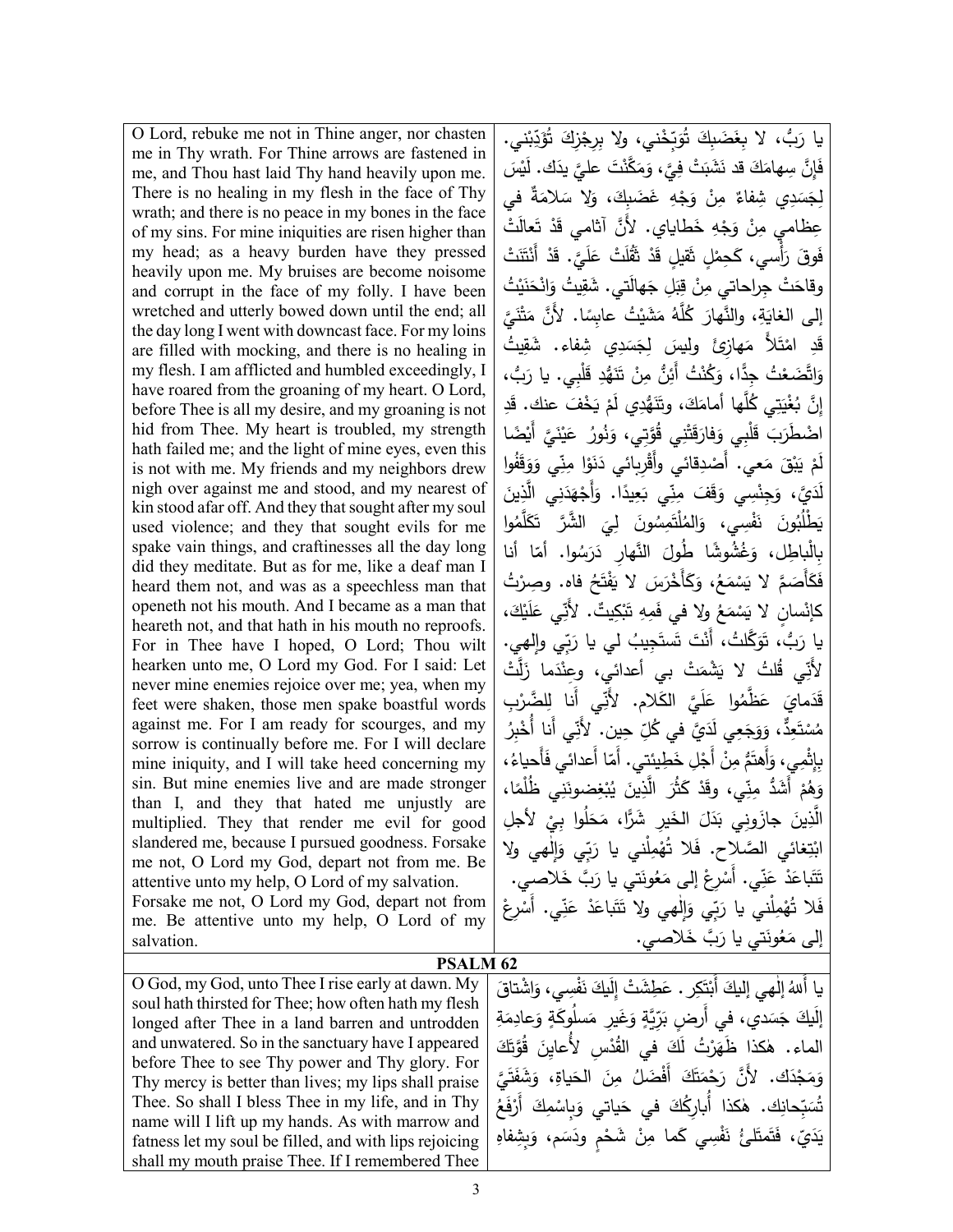| on my bed, at the dawn I meditated on Thee. For<br>Thou art become my helper; in the shelter of Thy<br>wings will I rejoice. My soul hath cleaved after<br>Thee; Thy right hand hath been quick to help me.<br>But as for these, in vain have they sought after my<br>soul; they shall go into the nethermost parts of the | الإِبْتِهاج يُسَبِّحُكَ فَمي. إذا ذَكَرْتُكَ على فِراشِي،<br>هَذَنْتُ بِكَ في الأَسْحارِ ، لأَنَّكَ صِرْتَ لِي عَونًا وَبِظِلِّ<br>جَناحَيكَ أَسْتَتِرٍ . اِلْتَصَقَتْ نَفْسِى بِكَ، وَإِيّايَ عَضَدَتْ<br>يَمِينُك. أمّا الَّذِينَ يَطْلُبُونَ نَفسى باطِلاً، فَسَيَدْخُلونَ |
|----------------------------------------------------------------------------------------------------------------------------------------------------------------------------------------------------------------------------------------------------------------------------------------------------------------------------|-------------------------------------------------------------------------------------------------------------------------------------------------------------------------------------------------------------------------------------------------------------------------------|
| earth, they shall be surrendered unto the edge of the<br>sword; portions for foxes shall they be. But the king                                                                                                                                                                                                             | في أسافِلِ الأرض، وَيُدفَعُونَ إلى أيدِي السُّيوفِ،                                                                                                                                                                                                                           |
| shall be glad in God, everyone shall be praised that                                                                                                                                                                                                                                                                       | وَيَكُونُونَ أَنْصِبَةً لِلْثَعالبِ. أَمّا المَلِكُ فيُسَرُّ بالله،                                                                                                                                                                                                           |
| sweareth by Him; for the mouth of them is stopped<br>that speak unjust things.                                                                                                                                                                                                                                             | وَيُمتَدَحُ كُلُّ مَنْ يَحْلِفُ بِهِ، لأَنَّهُ قَدْ سُدَّتْ أَفْواهُ                                                                                                                                                                                                          |
| At the dawn I meditated on Thee. For Thou art                                                                                                                                                                                                                                                                              | المُتَكَلِّمِينَ بِالظَّلْمِ.     هَذَذْتُ بِكَ في الأَسْحارِ  لأَنَّكَ                                                                                                                                                                                                       |
| become my helper; in the shelter of Thy wings will                                                                                                                                                                                                                                                                         | صِرْتَ لِي عَوْنًا، وَبِظِلِّ جَناحَيكَ أَستَتِرٍ . إِنْتَصَقَتْ                                                                                                                                                                                                              |
| I rejoice. My soul hath cleaved after Thee; Thy                                                                                                                                                                                                                                                                            |                                                                                                                                                                                                                                                                               |
| right hand hath been quick to help me.                                                                                                                                                                                                                                                                                     | نَفْسِي بِكَ، وَإِيّايَ عَضَدَتْ يَمِينُك.                                                                                                                                                                                                                                    |
| Glory to the Father, and to the Son, and to the                                                                                                                                                                                                                                                                            | المَعْبُدُ لِلِآبِ وَالِإِبْنِ وَالرُّوحِ الْقُدْسِ. الآنَ وَكُلَّ أُوانِ،                                                                                                                                                                                                    |
| Holy Spirit; both now and ever, and unto ages of<br>ages. Amen. Alleluia, Alleluia, Alleluia. Glory to                                                                                                                                                                                                                     | <i>َوَالِي دَهْرِ الدَّاهِرِينَ. آمين.</i> هَلِلوييا، هَلِلوييا، هَلِلوييا،                                                                                                                                                                                                   |
| Thee, O God. (THRICE) Lord, have mercy.                                                                                                                                                                                                                                                                                    |                                                                                                                                                                                                                                                                               |
| (THRICE) Glory to the Father, and to the Son,                                                                                                                                                                                                                                                                              | المَجْدُ لَكَ يا الله. (ثلاثاً)   يا رَبُّ ارْحَم. (ثلاثاً)                                                                                                                                                                                                                   |
| and to the Holy Spirit.                                                                                                                                                                                                                                                                                                    | المَحدُ للِآبِ والإبنِ والزوحِ القُدْسِ.                                                                                                                                                                                                                                      |
| <b>PSALM 87</b>                                                                                                                                                                                                                                                                                                            |                                                                                                                                                                                                                                                                               |
| Both now and ever, and unto ages of ages. Amen.                                                                                                                                                                                                                                                                            | الآنَ وكلَّ أوانِ، وإلى دَهْرِ الدَّاهرينِ. آمين.                                                                                                                                                                                                                             |
| O Lord God of my salvation, by day have I cried and                                                                                                                                                                                                                                                                        |                                                                                                                                                                                                                                                                               |
| by night before Thee. Let my prayer come before                                                                                                                                                                                                                                                                            | يا رَبُّ إلٰهَ خلاصي، في النَّهارِ صَرَخْتُ وفي اللَّيلِ                                                                                                                                                                                                                      |
| Thee, bow down Thine ear unto my supplication, for                                                                                                                                                                                                                                                                         | أَمامَكَ، فَلْتَدْخُلْ قُدّامَكَ صَلاتي، أَمِلْ أَذُنَكَ إِلَى                                                                                                                                                                                                                |
| filled with evils is my soul, and my life unto Hades                                                                                                                                                                                                                                                                       | طَٰلِبَتِي، فَقَدِ امْتَلَأْتْ مِنَ الشَّرُورِ نَفسى، وَدَنَتْ مِنَ                                                                                                                                                                                                           |
| hath drawn nigh. I am counted with them that go<br>down into the pit; I am become as a man without                                                                                                                                                                                                                         |                                                                                                                                                                                                                                                                               |
| help, free among the dead, like the bodies of the                                                                                                                                                                                                                                                                          | الجَحيم حَياتي. حُسِبْتُ مَعَ المُنْحَدِرِينَ في الجُبِّ،                                                                                                                                                                                                                     |
| slain that sleep in the grave, whom Thou                                                                                                                                                                                                                                                                                   | صِرْتُ مِثْلَ إِنْسانِ لَيْسَ لَهُ مُعِينٌ، مَطْرُوحًا بَينَ                                                                                                                                                                                                                  |
| rememberest no more, and they are cut off from Thy<br>hand. They laid me in the lowest pit, in darkness and                                                                                                                                                                                                                | الأَمْواتِ مثلَ القَتلى الرّاقدِينَ في القُبُورِ ، الَّذِينَ لا                                                                                                                                                                                                               |
| in the shadow of death. Against me is Thine anger                                                                                                                                                                                                                                                                          | تَذْكُرُهُمْ أَيضًا، وَهُمْ مِنْ يَدِكَ مُقْصَون. جَعَلُوني في                                                                                                                                                                                                                |
| made strong, and all Thy billows hast Thou brought                                                                                                                                                                                                                                                                         | جُبِّ أَسْفَلِ السّافِلِين، في ظُلُماتِ المَوْتِ وَظِلالِه.                                                                                                                                                                                                                   |
| upon me. Thou hast removed my friends afar from                                                                                                                                                                                                                                                                            | عَلَيَّ اسْتَقَرَّ  غَضَبُكَ، وَجَمِيعُ أَهْوالِكَ أَجَزْتَها  عَلَىّ.                                                                                                                                                                                                        |
| me; they have made me an abomination unto<br>themselves. I have been delivered up, and have not                                                                                                                                                                                                                            |                                                                                                                                                                                                                                                                               |
| come forth; mine eyes are grown weak from                                                                                                                                                                                                                                                                                  | أَبْعَدْتَ عَنِّي مَعارِفِي، جَعَلُونِي لَهُمْ رَجاسَةً. قَدْ                                                                                                                                                                                                                 |
| poverty. I have cried unto Thee, O Lord, the whole                                                                                                                                                                                                                                                                         | أسلِمْتُ وَما خَرَجْتُ، وَعَيناىَ ضَعُفَتا مِنَ المَسكَنةِ.                                                                                                                                                                                                                   |
| day long; I have stretched out my hands unto Thee.                                                                                                                                                                                                                                                                         | صَرَخْتُ إليكَ، يا رَبُّ، النَّهارَ كُلَّهُ وإليكَ بَسَطْتُ                                                                                                                                                                                                                   |
| Nay, for the dead wilt Thou work wonders? Or shall                                                                                                                                                                                                                                                                         | يَدَيّ. أَلَعَلَّكَ لِلأَمواتِ تَصنَعُ العَجائِبَ؟ أم الأطِبّاءُ                                                                                                                                                                                                              |
| physicians raise them up that they may give thanks                                                                                                                                                                                                                                                                         |                                                                                                                                                                                                                                                                               |
| unto Thee? Nay, shall any in the grave tell of Thy                                                                                                                                                                                                                                                                         | يُقِيمُونَهُمْ، فَيَعترفُونَ لَك؟ هَلْ يُحَدِّثُ أَحَدٌ في القبر                                                                                                                                                                                                              |
| mercy, and of Thy truth in that destruction? Nay,<br>shall Thy wonders be known in that darkness, and                                                                                                                                                                                                                      | بِرَحمَتِكَ، وفي الهلاكِ بحقِّكَ؟ هل تُعرَفُ في الظُّلمَةِ                                                                                                                                                                                                                    |
| Thy righteousness in that land that is forgotten? But                                                                                                                                                                                                                                                                      |                                                                                                                                                                                                                                                                               |
| as for me, unto Thee, O Lord, have I cried; and in                                                                                                                                                                                                                                                                         | عَجائِبُكَ، وَعَدْلُكَ في أُرضٍ مَنْسِيَّة؟ وأنا إليْكَ، يا                                                                                                                                                                                                                   |
| the morning shall my prayer come before Thee.                                                                                                                                                                                                                                                                              | رَبُّ، صَرَخْتُ فَتَبْلُغُكَ في الغَداةِ صَلاتي. لِماذا، يا                                                                                                                                                                                                                   |
| Wherefore, O Lord, dost Thou cast off my soul and                                                                                                                                                                                                                                                                          | رَبُّ، تُقْصِى نَفْسى وَتَصْرِفُ وَجْهَكَ عَنِّى؟ فَقِيرٌ أَنا،                                                                                                                                                                                                               |
| turnest Thy face away from me? A poor man am I,                                                                                                                                                                                                                                                                            |                                                                                                                                                                                                                                                                               |
| and in troubles from my youth; yea, having been                                                                                                                                                                                                                                                                            | وفي الشَّقاءِ مُنذُ شَبابي، وحينَ ارْتَفَعْتُ اتَّضَعْتُ                                                                                                                                                                                                                      |
| exalted, I was humbled and brought to distress. Thy                                                                                                                                                                                                                                                                        |                                                                                                                                                                                                                                                                               |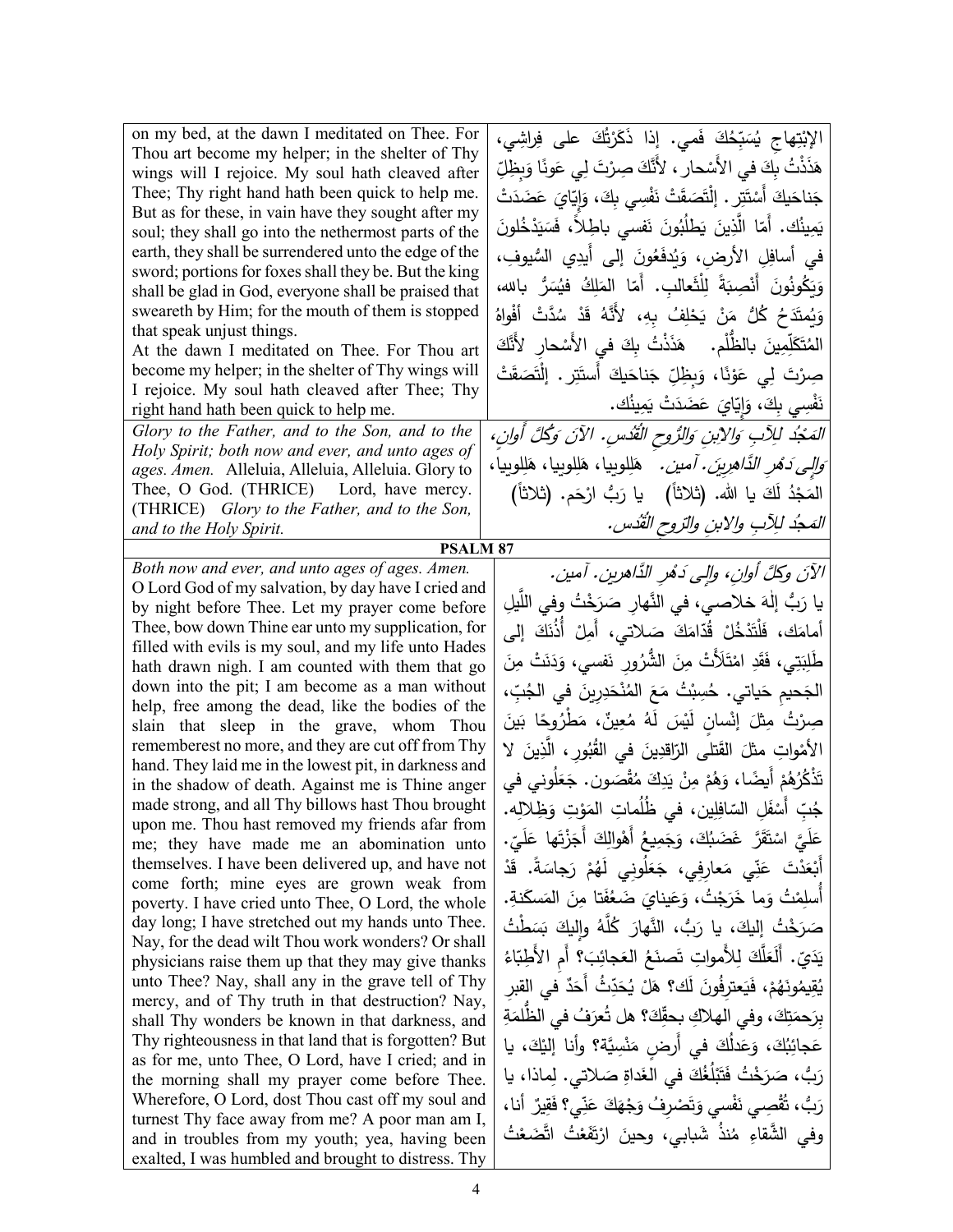furies have passed upon me, and Thy terrors have sorely troubled me. They came round about me like water, all the day long they compassed me about together. Thou hast removed afar from me friend and neighbor, and mine acquaintances because of my misery.

O Lord God of my salvation, by day have I cried and by night before Thee. Let my prayer come before Thee, bow down Thine ear unto my supplication.

Bless the Lord, O my soul, and all that is within me bless His holy name. Bless the Lord, O my soul, and forget not all that He hath done for thee, Who is gracious unto all thine iniquities, Who healeth all thine infirmities, Who redeemeth thy life from corruption, Who crowneth thee with mercy and compassion, Who fulfilleth thy desire with good things; thy youth shall be renewed as the eagle's. The Lord performeth deeds of mercy, and executeth judgment for all them that are wronged. He hath made His ways known unto Moses, unto the sons of Israel the things that He hath willed. Compassionate and merciful is the Lord, long-suffering and plenteous in mercy; not unto the end will He be angered; neither unto eternity will He be wroth. Not according to our iniquities hath He dealt with us, neither according to our sins hath He rewarded us. For according to the height of heaven from the earth, the Lord hath made His mercy to prevail over them that fear Him. As far as the east is from the west, so far hath He removed our iniquities from us. Like as a father hath compassion upon his sons, so hath the Lord had compassion upon them that fear Him; for He knoweth whereof we are made, He hath remembered that we are dust. As for man, his days are as the grass; as a flower of the field, so shall he blossom forth. For when the wind is passed over it, then it shall be gone, and no longer will it know the place thereof. But the mercy of the Lord is from eternity, even unto eternity, upon them that fear Him. And His righteousness is upon sons of sons, upon them that keep His testament and remember His commandments to do them. The Lord in heaven hath prepared His throne, and His kingdom ruleth over all. Bless the Lord, all ye His angels, mighty in strength, that perform His word, to hear the voice of His words. Bless the Lord, all ye His hosts, His ministers that do His will. Bless the Lord, all ye His works, in every place of His dominion. Bless the Lord, O my soul. In every place of His dominion, bless the Lord, O my soul.

ْ وَتَحَيَّرْت. عَلَيَّ جازَ رِجْزُكَ، وَمُفْزِعاتُك أَزْعَجَتْنِي.<br>ُ ٔ َ أحاطَتْ بي كالماءِ، والنَّهارَ كُلَّهُ اكْتَنفَتْنِي مَعًا.<br>أ أَبْعَدْتَ عَذِّي الصَّدِيقَ وَالقَرِيبَ وَمَعارِفِي مِنَ الشَّقاءِ.<br>أَ يا رَبُّ إِلٰهَ خَلاصي، في النَّهارِ صَرَخْتُ وفي اللَّيلِ<br>ّ أمامَك، فَلْتَدْخُلْ قُدّامَكَ صَلاتي، أَمِلْ أَذُنَكَ إلى .<br>: ِب **∶** طلِبَتِي. ت

**PSALM 102**

بارِكي يا نَفسي الرَّبَّ، وَيا جَمِيعَ ما في داخِلي اسْمَهُ<br>وُم القُدُّوس. بارِكي يا نَفسي الرَّبَّ، ولا تَنسَيْ جَمِيعَ<br>مصنة مُكافَأتِه. الَّذِي يَغفِرُ جَمِيعَ آثامِك، الَّذي يَشْفي جَميعَ<br>مَ أَمْراضِكِ، الَّذِي يُنَجِّي مِنَ الفَسادِ حياتَكِ، الَّذي يُكَلِّلُكِ<br>. بالرَّحمَةِ وَالرَّأْفة، الَّذي يُشْبِعُ بالخَيْراتِ شَهَواتِكِ، فَيَتَجَدَّدُ<br>م كَالنَّسِرِ شَبابُكِ. الرَّبُّ صانِعُ الرَّحَماتِ والقَضاءِ لِجَميعِ<br>\* المَظْلومين. عَرَّفَ مُوسى طُرُقَهُ، وَبَنِي إِسْرائيلَ َحِيمٌ وَرَؤُوفٌ، طَوِيلُ الأَناةِ وَدَ مَثِينَاتِه. الرَّبُّ رَحِيمٌ وَرَؤُوفٌ، طَوِيلُ الأَناةِ وَكَثِيرُ ً<br>ً الرَّحْمَة، لَيْسَ إلى الإِنْقِضاءِ يَسْخَطُ، ولا إلى الدَّهرِ يَحْقِد. لا على حَسْبِ أثامِنَا صَنَعَ مَعَنا، ولا على حَسْبِ خَطايانا جَازانا. لأَنَّهُ بِمِقْدارٍ ارْتِفاعِ السَّماءِ عَنِ .<br>ا الأرض، قَوّى الرَّبُّ رَحْمَتَهُ على الَّذِينَ يَتَّقُونَهُ، وَبِمِقْدارِ<br>. بُعْدِ المَشْرِقِ مِنَ المَغْرِبِ أَبْعَدَ عَنّا سَيّئاتِنا. كَما يَتَزَأَّفُ<br>فَيَسْتَمْسِينَ مِنَ المَغْرِبِ أَبْعَدَ عَنّا سَيّئاتِنا. كَما يَتَزَأَّفُ َ الأَبُ بِالبَنِينَ، يَتَرَأَّفُ الرَّبُّ بِخائفيه، لأَنَّهُ عَرَفَ جَبْلَتَنا **ٔ** وَذَكَرَ أَنَّنا تُرابٌ نَحْنُ. الإِنْسانُ كَالعُشْبِ أَيَامُهُ وَكَزَهرِ<br>وَذَكَرَ أَنَّنا تُرابٌ نَحْنُ. الإِنْسانُ كَالعُشْبِ أَيَامُهُ وَكَزَهرِ الْحَقْلِ كذلكَ يُزْهِر ، لأَنَّهُ إذا هَبَّتْ فيهِ الرِّيحُ ليسَ يَتْبُتُ ولا يُعرَفُ أيضًا مَوضِعُه. أمّا رَحمَةُ الرَّبِّ فَهِيَ مُنذُ<br>" الدَّهْرِ ، وإِلى الدَّهرِ على الَّذِينَ يَتَّقُونَهُ، وَعَذْلُهُ على<br>أ ا<br>أ أَبْناءِ البَنِينَ الحافِظِينَ عَهْدَهُ وَالذَّاكِرِينَ وَصاياهُ<br>. .<br>ا لِيَصْنَعُوها. الرَّبُّ هَيَّأَ عَرْشَهُ في السَّماءِ، وَمَملَكَتُهُ<br>ِ لِيَصْنَعُوها. الرَّبُّ هَيَّا عَرْشَهُ في السَّماءِ، وَمَملكَتَهُ<br>تَسُودُ على الجَميع. بارِكُوا الرَّبَّ يا جَمِيعَ مَلائِكَتِهِ، المُقتَدِرِينَ بِقُوَّةٍ، العامِلِينَ بِكَلِمَتِهِ عِنْدَ سَماعِ صَوْتِ<br>. ْ كَلامِهِ. بارِكوا الرَّبَّ يا جَمِيعَ قُوِّاتِهِ، يا خُدّامَهُ العامِلينَ<br>مَدَّ إرادَتَهُ. بارِكُوا الرَّبَّ يا جَمِيعَ أَعمالِهِ، في كُلّ مَوضِعِ سِيادَتِه. بارِكي يا نَفْسي الرَّبَّ. في كُلِّ مَوضِعِ سِيادَتِه. بارِكي يا نفسي الرَّبّ.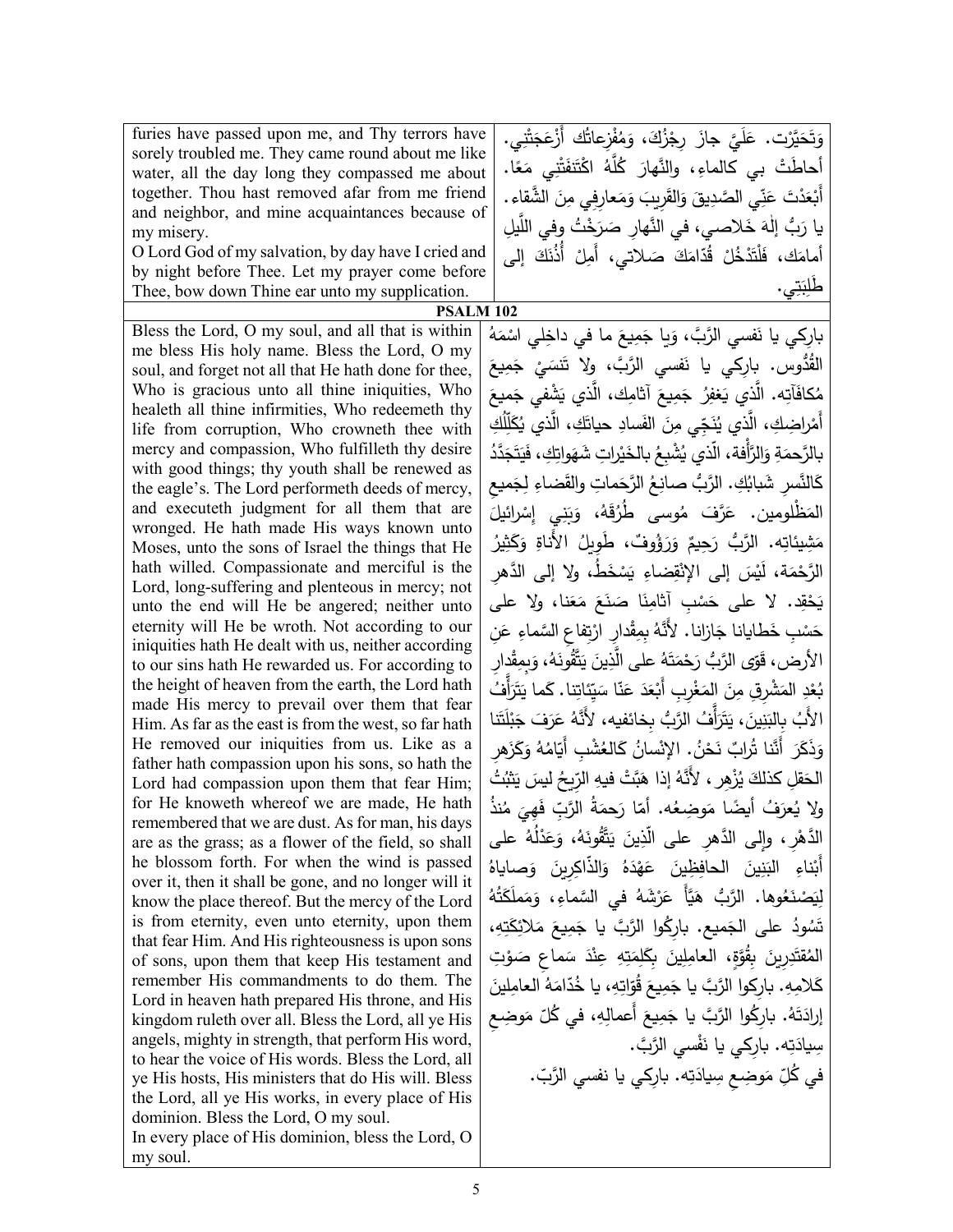| <b>PSALM 142</b>                                                                                     |                                                                              |  |
|------------------------------------------------------------------------------------------------------|------------------------------------------------------------------------------|--|
| O Lord, hear my prayer, give ear unto my                                                             | يا رَبُّ استَمِعْ صَلاتي، وَأَنْصِتْ بِحَقِّكَ إلى طِلبَتِي.                 |  |
| supplication in Thy truth; hearken unto me in Thy<br>righteousness. And enter not into judgment with | إِستَجِبْ لَى بِعَدلِكَ، ولا تَدخُلْ في المُحاكَمَةِ مَعَ عَبدِكَ،           |  |
| Thy servant, for in Thy sight shall no man living                                                    | فإِنَّه لَنْ يَتَزَكَّى أَمامَكَ أَيُّ حَيّ. لأَنَّ العَذُوَّ قَدِ اضْطَهَدَ |  |
| be justified. For the enemy hath persecuted my                                                       |                                                                              |  |
| soul; he hath humbled my life down to the earth.                                                     | نفسي، وَأَذَلَّ إلى الأرض حَياتي، وَأَجلَسَنِي في                            |  |
| He hath sat me in darkness as those that have been                                                   | الظُلُماتِ مِثْلَ المَوْتي مُنْذُ الدَّهْرِ ، فَضَجِرَتْ رُوحي               |  |
| long dead, and my spirit within me is become<br>despondent; within me my heart is troubled. I        | واضْطْرَبَ قَلْبِي في داخِلي. تَذَكَّرتُ الأيّامَ القَدِيمة.                 |  |
| remembered days of old, I meditated on all Thy                                                       | هَذَذْتُ في كُلِّ أَعمالِكَ، وَتَأَمَّلْتُ في صَنائِع يَدَيْك.               |  |
| works, I pondered on the creations of Thy hands.                                                     | بَسَطْتُ يَدَيَّ إِليكَ وَنَفْسِي لَكَ كَأَرْضٍ لا تُمطَّرٍ . أَسْرِعْ       |  |
| I stretched forth my hands unto Thee; my soul                                                        |                                                                              |  |
| thirsteth after Thee like a waterless land. Quickly<br>hear me, O Lord; my spirit hath fainted away. | فَاسْتَجِبْ لِي يا رَبُّ، فَقَدْ فَنِيَتْ رُوحي. لا تَصْرِفْ                 |  |
| Turn not Thy face away from me, lest I be like                                                       | وَجْهَكَ عَنِّي، فَأَشابِهَ الهابِطِينَ في الجُبِّ. إِجْعَلني في             |  |
| unto them that go down into the pit. Cause me to                                                     | الغَداةِ مُسْتَمِعًا رَحْمَتَكَ، فإنِّي عَلَيكَ تَوَكَّلْتُ. عَرّفْنى يا     |  |
| hear Thy mercy in the morning; for in Thee have<br>I put my hope. Cause me to know, O Lord, the      | رَبُّ الطَّرِيقَ الَّذي أَسلُكُ فيهِ، فَإِنِّي إليكَ رَفَعْتُ نَفسي.         |  |
| way wherein I should walk; for unto Thee have I                                                      | أَنْقِذْني من أعدائي يا رَبُّ، فَإِنِّي قد لَجَأْتُ إِلَيْك.                 |  |
| lifted up my soul. Rescue me from mine enemies,<br>O Lord; unto Thee have I fled for refuge. Teach   | عَلِّمْني أَنْ أعمَلَ مَرْضاتَكَ، لأَنَّكَ أنتَ إلهي. رُوحُكَ                |  |
| me to do Thy will, for Thou art my God. Thy good                                                     | الصّالِحُ يَهْدِيني في أرضٍ مُسْتَقِيمة. مِنْ أَجْلِ اسْمِكَ،                |  |
| Spirit shall lead me in the land of uprightness; for                                                 | يا رَبُّ، تُحْيِيني. بِعَدلِكَ تُخرِجُ مِنَ الحُزنِ نَفسي،                   |  |
| Thy name's sake, O Lord, shalt Thou quicken me.<br>In Thy righteousness shalt Thou bring my soul out |                                                                              |  |
| of affliction, and in Thy mercy shalt Thou utterly                                                   | وَبِرَحمَتِكَ شَىتَأْصِلُ أَعدائي، وَتُهلِكُ جَمِيعَ الَّذِينَ               |  |
| destroy mine enemies. And Thou shalt cut off all                                                     | يُحزِنُونَ نفسي لأَنَّى أنا عبدُك.                                           |  |
| them that afflict my soul, for I am Thy servant.                                                     |                                                                              |  |
| O Lord, give ear unto my supplication and enter                                                      | إستجبْ لي بِعَدْلِكَ، ولا تدخلْ في المُحاكَمَةِ مَعَ عبدِكَ.                 |  |
| not into judgment with Thy servant. (TWICE)<br>Thy good Spirit shall lead me in the land of          | (مرّتين)                                                                     |  |
| uprightness.                                                                                         |                                                                              |  |
|                                                                                                      | روحُكَ الصالِحُ يَهْديني في أَرْضٍ مُسْتَقيمةٍ.                              |  |
| Glory to the Father, and to the Son, and to the<br>Holy Spirit; both now and ever, and unto ages of  | المَحِدُ للِآبِ والابنِ والرّوحِ الْقُدُسِ، الآنَ وَكُلَّ أُولِن             |  |
| ages. Amen.                                                                                          | وَإِلِي دَهرِ النَّاهِرِينَ. آمين.                                           |  |
| Alleluia, Alleluia, Alleluia. Glory to Thee, O God.<br>(THRICE)                                      | هَلِلوبِيا، هَلِلوبِيا، هَلِلوبِيا، المَجدُ لَكَ يا الله. (ثلاثاً)           |  |
| O our God and our Hope, glory to Thee!                                                               | يا إِلَهَنا وَرَجاءَنا المَجِدُ لَك.                                         |  |
| THE GREAT LITANY                                                                                     |                                                                              |  |
| <b>Priest:</b> In peace, let us pray to the Lord.                                                    | ا <b>لكاهن:</b> بِسَلام إلى الرَّبِّ نَطْلُب.                                |  |
| <b>Choir:</b> Lord, have mercy. (use this response until<br>noted below)                             | ا <b>لجوقة</b> : يا رَبُّ ارْحَم. (تُعادُ بعدَ كُلّ طِلْبة)                  |  |
| <b>Choir:</b><br>Lord, have mercy.                                                                   | ا <b>لجوقة:</b> يا رَبُّ ارْحَم.                                             |  |
| Priest: For the peace from above and the salvation                                                   | ا <b>لكاهن:</b> مِنْ أَجْلِ السَّـــــلام الَّذِي مِنَ الْعُلَى وَخَلاصِ     |  |
| of our souls, let us pray to the Lord.                                                               | نُفُوسِنا، إِلى الرَّبِّ نَطْلُب.                                            |  |
| <b>Choir:</b><br>Lord, have mercy.                                                                   | ا <b>لجوقة:</b> يا رَبُّ ارْحَم.                                             |  |
| <b>Priest:</b> For the peace of the whole world, the good                                            | ا <b>لكاهن:</b> مِنْ أَجْلِ سَلام كُلِّ العالَم، وَحُسْنِ شَاتِ كَنائِسِ     |  |
| estate of the holy churches of God, and the union                                                    |                                                                              |  |
| of all, let us pray to the Lord.                                                                     | اللهِ المُقَدَّسة، وَاتِّحادِ الجَمِيعِ، إلى الرَّبِّ نَطْلُبٍ.              |  |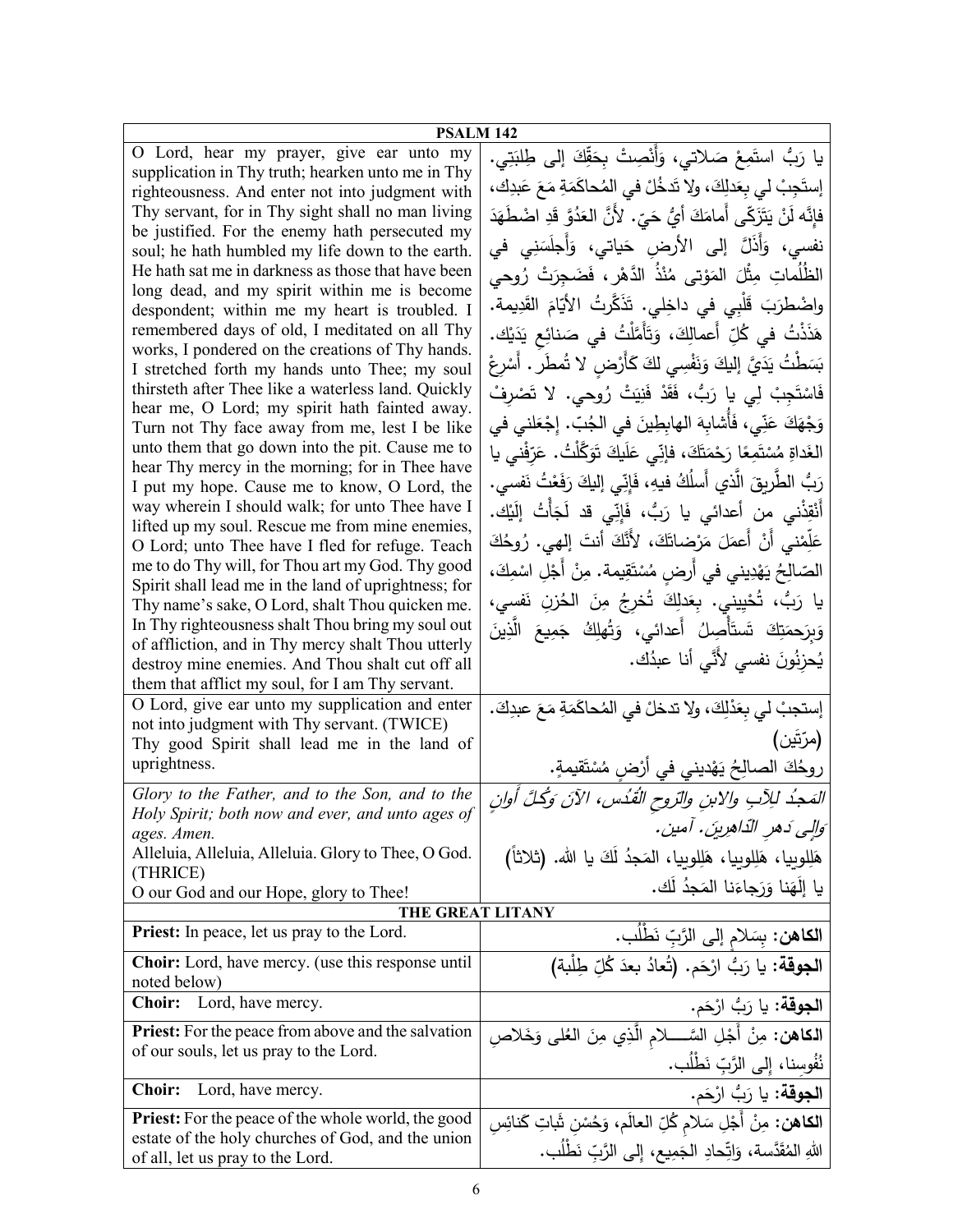| Choir: Lord, have mercy.                                                                                    | ا <b>لجوقة:</b> يا رَبُّ ارْحَم.                                                                   |
|-------------------------------------------------------------------------------------------------------------|----------------------------------------------------------------------------------------------------|
| <b>Priest:</b> For this holy House and those who with                                                       | ا <b>لكاهن:</b> مِنْ أَجْلِ هذا البَيتِ المُقَدَّس، وَالَّذِينَ يَدْخُلُونَ                        |
| faith, reverence, and fear of God enter therein, let<br>us pray to the Lord.                                | إِلَيهِ بِإِيْمانِ وَوَرَعٍ وَخَوْفِ الله، إِلى الرَّبِّ نَطْلُب.                                  |
| Choir: Lord, have mercy.                                                                                    | ا <b>لجوقة:</b> يا رَبُّ ارْحَم.                                                                   |
| Priest: For our father and Metropolitan N.,                                                                 | ا <b>لكاهن:</b> مِنْ أَجْلِ أبينا ومِتْروبوليتنا (فلان) ورَئيسِ كَهَنَتِنا                         |
| (and for our Bishop N.), the honorable                                                                      | (فُلان)، والكَهَنَةِ الْمُكَرَّمينَ، والشَــمامِســة، خُدّام المَســيح،                            |
| presbytery, the deaconate in Christ, all the<br>clergy and the people, let us pray to the Lord.             | وجَميع الإكْليروسِ والشَّعْبِ، إلى الرَّبِّ نَطْلُب.                                               |
| <b>Choir:</b> Lord, have mercy.                                                                             | ا <b>لجوقة:</b> يا رَبُّ ارْحَم.                                                                   |
| Priest: For Metropolitan Boulos and Archbishop                                                              | ا <b>لكاهن:</b> مِنْ أجلِ الْمِتْروبوليت بولُسَ والمطران يوحنـا                                    |
| Youhanna and their quick release from captivity and                                                         | وفَكِّ أَسْرِهِما وعَوْدَتِهِما سالِمَيْنِ، إلى الرَّبِّ نَطْلُبٍ.                                 |
| safe return, let us pray to the Lord.<br>Choir: Lord, have mercy.                                           | ا <b>لجوقة:</b> يا رَبُّ ارْحَم.                                                                   |
| Priest: For our country, its President, civil                                                               | ا <b>لكاهن:</b> مِنْ أَجْلِ حُكّام هَذا البَلَدِ، ومُؤازَرَتِهِمْ في كُلِّ                         |
| authorities, and Armed Forces, let us pray to the                                                           | عَمَلٍ صالِحٍ، إلى الرَّبِّ نَطْلُبٍ.                                                              |
| Lord.<br>Lord, have mercy.<br><b>Choir:</b>                                                                 | ا <b>لجوقة:</b> يا رَبُّ ارْحَم.                                                                   |
| Priest: For this city and every city and countryside                                                        | ا <b>لكاهن:</b> مِنْ أَجْلِ هذِهِ المَدِينَة، وَجَمِيعِ المُدُنِ وَالقُر <i>ى</i> ،                |
| and the faithful, who dwell therein, let us pray to the                                                     | وَالِمُؤْمِنِينَ السّاكِنِينَ فِيها، إِلى الرَّبِّ نَطْلُب.                                        |
| Lord.<br><b>Choir:</b><br>Lord, have mercy.                                                                 | ا <b>لجوقة:</b> يا رَبُّ ارْحَم.                                                                   |
| Priest: For healthful seasons, abundance of the                                                             |                                                                                                    |
| fruits of the earth, and peaceful times, let us pray to                                                     | ا <b>لكاهن:</b> مِنْ أَجْلِ اعْتِدالِ الأَهْوِيَةِ، وَخِصْــــبِ ثِمار                             |
| the Lord.<br>Choir: Lord, have mercy.                                                                       | الأَرْضِ وَأَوْقَاتٍ سَلامِيَّةٍ، إِلَى الرَّبِّ نَطْلُب.                                          |
| <b>Priest:</b> For travelers by sea, by land, and by                                                        | ا <b>لجوقة:</b> يا رَبُّ ارْحَم.                                                                   |
| air, the sick, the suffering, the captive, and for                                                          | ا <b>لكــاهن:</b> مِنْ أَجْـلِ المُســـــــافِرِينَ فِي النَحْرِ وَالنَدِّ وَالجَوِّ،              |
| their salvation, let us pray to the Lord.                                                                   | وَالمَرْضى والمُتَأْلِّمِين وَالأَسْرِى، وَخَلاصِهِمْ، إِلَى الرَّبِّ نَطْلُب.                     |
| Choir: Lord, have mercy.                                                                                    | ا <b>لجوقة:</b> يا رَبُّ ارْحَم.                                                                   |
| Priest: For our deliverance from all tribulation,<br>wrath, danger, and necessity, let us pray to the Lord. | ا <b>لكاهن:</b> مِنْ أَجْلِ نَجاتِنا مِنْ كُلِّ ضِيقِ وَغَضَبٍ وَخَطَرٍ                            |
|                                                                                                             | وَشِدَّةٍ إِلَى الرَّبِّ نَطْلُب.                                                                  |
| <b>Choir:</b><br>Lord, have mercy.                                                                          | ا <b>لجوقة:</b> يا رَبُّ ارْحَم.                                                                   |
| Priest: Help us; save us; have mercy on us; and keep<br>us, O God, by Thy grace.                            | ا <b>لكاهن:</b> أعْضُدْ وَخَلِّصْ وارْحَمْ واحفَظْنا يا اللهُ بنِعْمَتِكَ.                         |
| <b>Choir:</b> Lord, have mercy.                                                                             | ا <b>لجوقة:</b> يا رَبُّ ارْحَم.                                                                   |
| Priest: Calling to remembrance our all-holy,                                                                | <b>الكـاهن:</b> بَعْدَ ذِكْرِنـا الكُلِّيَّةَ القَداسَــــةِ الطَّـاهِرَةَ الفائِقَـةَ البَرَكـاتِ |
| immaculate, most blessed and glorious Lady<br>the Theotokos and ever-Virgin Mary, with                      | المَجِيدة، سَـــــتِّدَتَنـا والِدَةَ الإِلـهِ الدّائِمَـةَ البَتُولِيَّةِ مَرْيَمَ، مَعَ جَمِيع   |
| all the Saints, let us commend ourselves and                                                                | القِدِّيسِين، لِنُؤدِعْ أَنْفُسَنا وَبَعْضُنا بَعْضاً وَكُلَّ حَياتِنا لِلْمَسِيحِ الإِله.         |
| each other, and all our life unto Christ our<br>God.                                                        |                                                                                                    |
| <b>Choir:</b><br>To Thee, O Lord.                                                                           | ا <b>لجوقة:</b> لَكَ يا رَبّ.                                                                      |
| <b>Priest:</b> For unto Thee are due all glory, honor,                                                      | ا <b>لكاهن:</b> لأَنَّهُ يَنْبَغِي لَكَ كُلُّ تَمْجِيدٍ وَإِكْرامٍ وَسُـجُودٍ، أَيُّها الآبُ       |
| and worship to the Father and to the Son and to<br>the Holy Spirit, now and ever, and unto ages of          | وَالِإِبْنُ وَالرُّوحُ القُدُس، الآنَ وَكُلَّ أُوانٍ وَإِلى دَهْرِ الدّاهِرِين.                    |
| ages.                                                                                                       |                                                                                                    |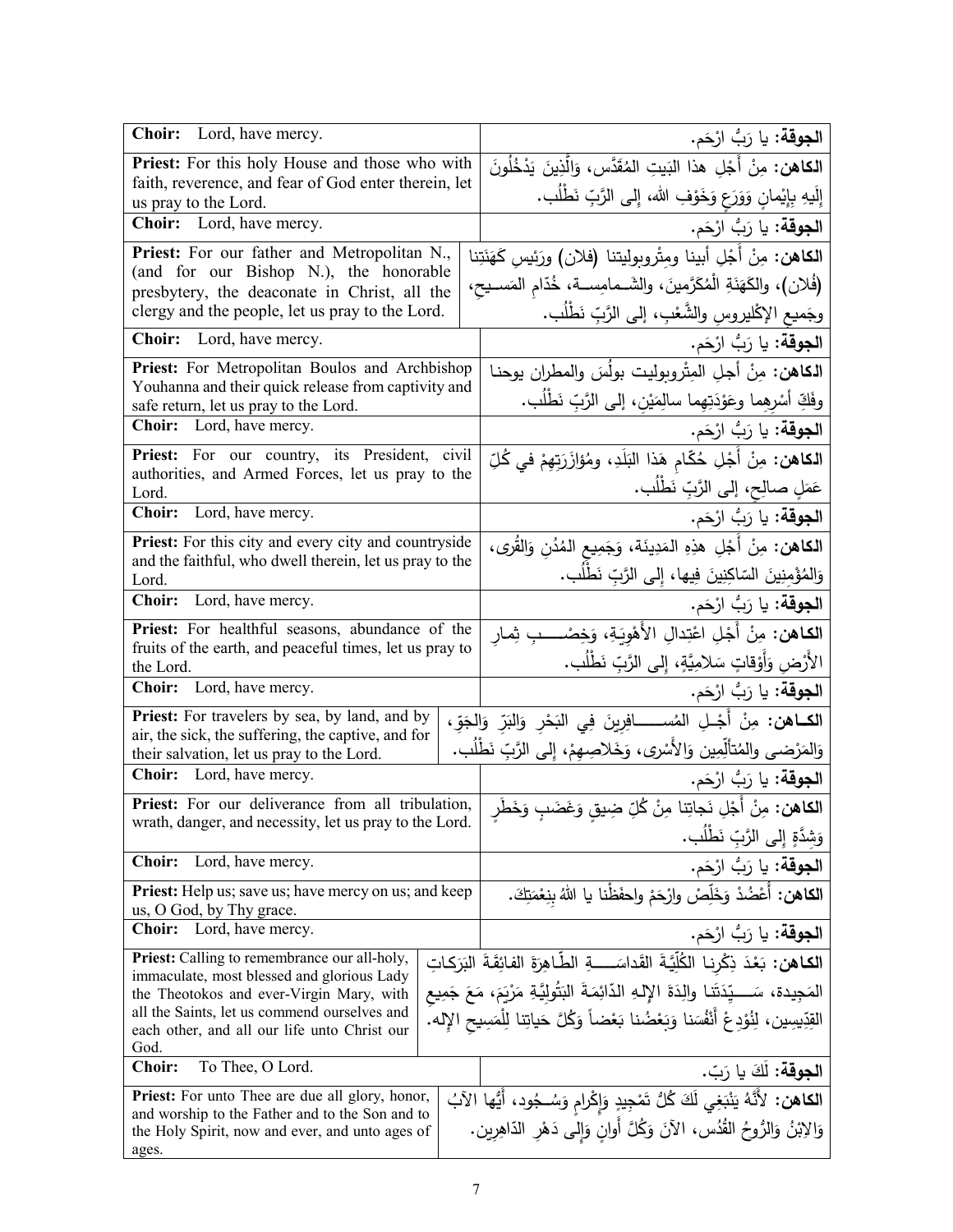| Choir: Amen.                                                                                                                                                                                                                                           |  |                                         | ا <b>لجوقة:</b> آمين.                                                                                                                                                                                                                                                    |
|--------------------------------------------------------------------------------------------------------------------------------------------------------------------------------------------------------------------------------------------------------|--|-----------------------------------------|--------------------------------------------------------------------------------------------------------------------------------------------------------------------------------------------------------------------------------------------------------------------------|
| "GOD IS THE LORD" IN TONE EIGHT                                                                                                                                                                                                                        |  |                                         |                                                                                                                                                                                                                                                                          |
| <b>Chanter:</b> God is the Lord and hath appeared unto<br>المُعَرَّقِل: اللهُ الزَّبُّ ظَهَرَ لذا، مُبارَكٌ الآتي باسْم                                                                                                                                |  |                                         |                                                                                                                                                                                                                                                                          |
| us. Blessed is he that cometh in the name of the                                                                                                                                                                                                       |  |                                         |                                                                                                                                                                                                                                                                          |
| Lord. (Repeat after verses)                                                                                                                                                                                                                            |  | الرَّبّ. (تعاد <i>بعد الإستيخونات</i> ) |                                                                                                                                                                                                                                                                          |
| 1. O give thanks unto the Lord, and call upon his holy name.                                                                                                                                                                                           |  |                                         | 1– إعْتَرفوا لِلْرَّبِّ وادْعوا باسْمِهِ القُدّوس.                                                                                                                                                                                                                       |
| (Refrain)<br>2. All nations compassed me about: but in the                                                                                                                                                                                             |  |                                         |                                                                                                                                                                                                                                                                          |
| Name of the Lord will I destroy them. (Refrain)                                                                                                                                                                                                        |  |                                         | 2– كلُّ الأُمَم أحاطوا بي وباسْمِ الرَّبِّ قَهَرْتُهُم.                                                                                                                                                                                                                  |
| 3. This is the Lord's doing; it is marvelous                                                                                                                                                                                                           |  |                                         | 3– مِنْ قِبَلِ الرَّبِّ كَانَتْ هَذَه وَهِيَ عَجِيبةٌ فِي أَعْيُنِنَا.                                                                                                                                                                                                   |
| in our eyes. (Refrain)                                                                                                                                                                                                                                 |  |                                         |                                                                                                                                                                                                                                                                          |
| <b>APOLYTIKION OF PENTECOST IN TONE EIGHT</b>                                                                                                                                                                                                          |  |                                         |                                                                                                                                                                                                                                                                          |
| Blessed art Thou, O Christ our God, Who hast                                                                                                                                                                                                           |  |                                         | مُبارَكٌ أنتَ أَيُّها المَسيحُ إلهُنا، يا مَنْ أَظْهَرْتَ الصَّيّادينَ                                                                                                                                                                                                   |
| revealed the fishermen as most wise, having                                                                                                                                                                                                            |  |                                         |                                                                                                                                                                                                                                                                          |
| sent upon them the Holy Spirit, and through                                                                                                                                                                                                            |  |                                         | غَزيري الحِكْمَةِ، إذْ سَــــكَبْتَ عَلَيْهِم الرُّوحَ القُدُسَ، وبِهِم                                                                                                                                                                                                  |
| them Thou hast fished the universe, O Lover                                                                                                                                                                                                            |  |                                         | اصْطَدْتَ المَسْكونةَ، يا مُحِبَّ البَشَرِ ، المَجْدُ لك. ( <i>تَلاثَأ)</i>                                                                                                                                                                                              |
| of mankind, glory to Thee. (thrice)                                                                                                                                                                                                                    |  |                                         |                                                                                                                                                                                                                                                                          |
| Priest: Again and again, in peace, let us                                                                                                                                                                                                              |  | <b>THE LITTLE LITANY</b>                |                                                                                                                                                                                                                                                                          |
| pray to the Lord.                                                                                                                                                                                                                                      |  |                                         | الكاهن: أيْضاً وأيْضاً بِسَلامِ إلى الرَّبِّ نَطْلُب.                                                                                                                                                                                                                    |
| Choir: Lord, have mercy.                                                                                                                                                                                                                               |  |                                         | ا <b>لجوق</b> : يا ربُّ ارْحَمْ.                                                                                                                                                                                                                                         |
|                                                                                                                                                                                                                                                        |  |                                         |                                                                                                                                                                                                                                                                          |
| <b>Priest:</b> Help us; save us; have mercy on us;<br>and keep us, O God, by Thy grace.                                                                                                                                                                |  |                                         | ا <b>لكاهن:</b> أعْضُدْ، وَخَلِّصْ، وارْحَمْ، واحفَظْنا يا اللهُ بِنِعْمَتِكَ.                                                                                                                                                                                           |
| <b>Choir:</b> Lord, have mercy.                                                                                                                                                                                                                        |  |                                         | ا <b>لجوق</b> : يا ربُّ ارْحَمْ.                                                                                                                                                                                                                                         |
| Priest: Calling to remembrance our all-<br>immaculate, most-blessed<br>holy,<br>and<br>glorious Lady the Theotokos and ever-<br>virgin Mary, with all the saints: let us<br>commend ourselves and each other, and all<br>our life unto Christ our God. |  |                                         | ا <b>لكاهن:</b> بعدَ ذِكْرِنا الكُلِّيَّةَ القَداسَةِ، الطاهِرَةَ، الفائِقَةَ البَرَكاتِ<br>المَجيدة، سيِّدَتَنا والِدَةَ الإِلهِ الدائِمَةَ البَتولِيَّةِ مَرْيَمَ مَعَ جميع<br>القدِّيسين، لِنُؤدِعْ أَنْفُسَنا وبَعْضُنا بَعْضاً وَكُلَّ حَياتِنا لِلْمَسيح<br>الإله. |
| Choir: To Thee, O Lord.                                                                                                                                                                                                                                |  |                                         | ا <b>لجوق</b> : لكَ يا ربّ.                                                                                                                                                                                                                                              |
| Priest: For Thine is the might, and Thine is                                                                                                                                                                                                           |  |                                         |                                                                                                                                                                                                                                                                          |
| the kingdom, and the power and the glory                                                                                                                                                                                                               |  |                                         | الكاهن:لأنَّ لكَ العِزَّةَ ولكَ المُلْكَ والقُوَّةَ والمَجْدَ أيُّها الآبُ                                                                                                                                                                                               |
| of the Father and of the Son and of the Holy                                                                                                                                                                                                           |  |                                         | والإبنُ والروحُ القُدُسُ، الآنَ وكُلَّ أوانِ وإلى دَهْرِ الدَّاهِرينِ.                                                                                                                                                                                                   |
| Spirit, now and ever, and unto ages of ages.                                                                                                                                                                                                           |  |                                         |                                                                                                                                                                                                                                                                          |
| Choir: Amen.                                                                                                                                                                                                                                           |  |                                         | ا <b>لجوق</b> : آمين.                                                                                                                                                                                                                                                    |
| NOTE: The kathismata may be plainly read or chanted at the discretion of the pastor.                                                                                                                                                                   |  |                                         |                                                                                                                                                                                                                                                                          |
| <b>KATHISMATA OF PENTECOST</b>                                                                                                                                                                                                                         |  |                                         |                                                                                                                                                                                                                                                                          |
| (Tone Four - ** Joseph was amazed** - hard chromatic)                                                                                                                                                                                                  |  |                                         |                                                                                                                                                                                                                                                                          |
| Let us faithful celebrate * this fair post-festal time                                                                                                                                                                                                 |  |                                         | أَيُّها الْمُؤْمِنُونَ، لِنُعَيِّدْ بِابْتِهاجِ الْعِيدَ الأَخيرَ ، الذي هو                                                                                                                                                                                              |
| with joy * and the final festival: * this is the day<br>of Pentecost, * which now fulfilleth the promise                                                                                                                                               |  |                                         | آخِرُ   العيدِ،   لأنَّ   هذا   هُوَ   الخَمْسينِيُّ،   غايَةُ  الوَعْدِ                                                                                                                                                                                                 |
| and time appointed. * For on this day, the fire * of                                                                                                                                                                                                   |  |                                         |                                                                                                                                                                                                                                                                          |
| the Good Comforter * straightway came on earth,                                                                                                                                                                                                        |  |                                         | الْمُفْتَرَض إِنْجازُهُ، وفيهِ انْحَدَرَتْ نارُ الْمُعَزِّي على                                                                                                                                                                                                          |
| * like unto tongues in form * and it enlightened                                                                                                                                                                                                       |  |                                         | الأَرْضِ كَهَيْئَةِ أَلْسُنِ، وأَنارَتِ التَلاميذُ وأَظْهَرَتْهُمْ                                                                                                                                                                                                       |
| the disciples * and made them Heaven's initiates.                                                                                                                                                                                                      |  |                                         | مُسارِّينَ لِلأَمورِ السَّماويَّةِ. نورُ الْمُعَزِّي حَضَرَ وأنارَ                                                                                                                                                                                                       |
| * Behold, the Comforter's light hath come down *                                                                                                                                                                                                       |  |                                         |                                                                                                                                                                                                                                                                          |
| and enlightened the whole world.                                                                                                                                                                                                                       |  |                                         | العالَم.                                                                                                                                                                                                                                                                 |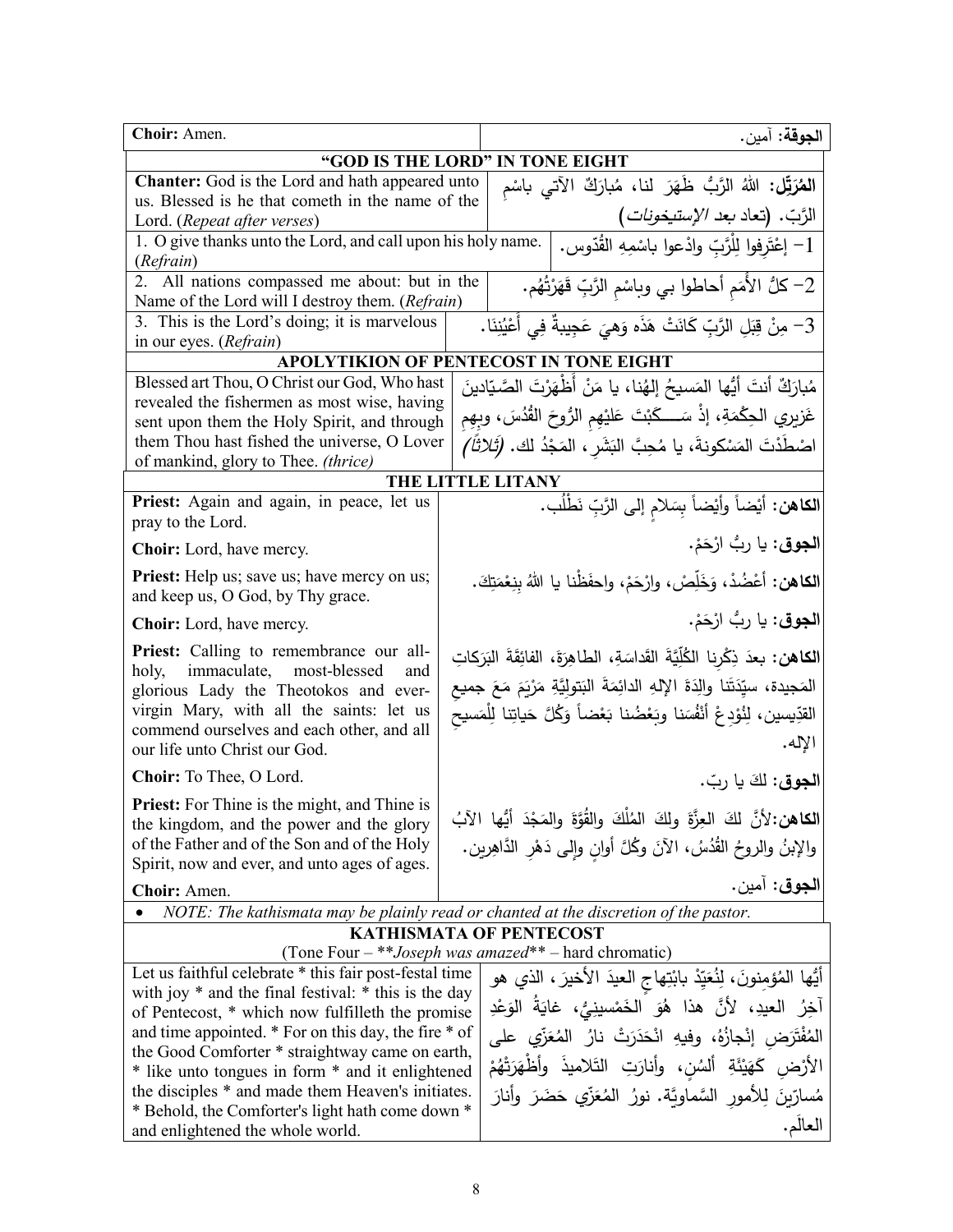| Glory to the Father, and to the Son, and to the Holy<br>Spirit. Coming down to those on earth, * the Spirit's<br>fountainhead did part * into fiery river streams *<br>divided spiritually, * guiding with light the Apostles<br>as it bedewed them. * The fire became for them * a<br>cloud that sprinkled dew, * filling them with light, *<br>and raining flame on them. * Through them, we also<br>have received grace * through fire and water in<br>mystery. * Behold, the Comforter's light hath come<br>down * and enlightened the whole world. | <i>المَجْدُ للآبِ، والإبنِ، والزُّوحِ القُدْسِ.</i> إنَّ يَنْبوعَ<br>الرُّوحِ قَدْ وَرَدَ على الذينَ على الأرْضِ، مُنْقَسِماً<br>عَقْليّاً إلى أَنْهارِ حامِلَةٍ ناراً، مُنَدِّياً الرُّسُلَ ومُنيراً<br>إِيّاهُمْ، وقَدْ صارَتْ لَهُمُ النَّارُ سَحابَةً مُرَطِّبَةً، ومُنيرةً،<br>ومُمْطِرَةً لَهيباً، الذينَ مِنْهُمْ أَخَذْنا النِّعْمَةَ بواسِطَةِ<br>النار والماءِ. نورُ المُعَزِّي حَضَرَ وأنارَ العالَمِ. |
|---------------------------------------------------------------------------------------------------------------------------------------------------------------------------------------------------------------------------------------------------------------------------------------------------------------------------------------------------------------------------------------------------------------------------------------------------------------------------------------------------------------------------------------------------------|-------------------------------------------------------------------------------------------------------------------------------------------------------------------------------------------------------------------------------------------------------------------------------------------------------------------------------------------------------------------------------------------------------------------|
| (Tone Eight $-$ ** <i>When the bodiless one</i> **)                                                                                                                                                                                                                                                                                                                                                                                                                                                                                                     |                                                                                                                                                                                                                                                                                                                                                                                                                   |
| Both now and ever, and unto ages of ages. Amen.<br>After Thy Rising, O Christ, from nether Hades, *<br>and Thy divine Ascension to the height of Heaven,<br>* Thou didst send down Thy glory unto the<br>disciples, * renewing an upright Spirit in those<br>God-seers, * O Merciful Savior; and like a tuneful<br>harp, * they proclaimed clearly unto all, * as with<br>a plectrum divine, Thy melodies with mystic                                                                                                                                   | الآنَ وكلَّ أوانِ والِي دَهْرِ الداهرِينِ. آمينِ.<br>أَيُّها المَسيحُ المُخَلِّصُ، مِنْ بَعدِ نُهوضِكَ مِنَ القَبْرِ<br>وارْتِقائِكَ الإلهيِّ إلى عُلُوِّ السَّماءِ، أرْسَلْتَ مَجْدَكَ، يا<br>رؤوفُ، لِتَلاميذِكَ مُعايِني اللاهوت، وجَدَّدْتَ لَهُمْ روحاً<br>مُسْتَقيماً . لذلكَ أذاعوا أقْوالَهُمْ عِنْدَ الكُلِّ جَهاراً ، كَقيثارة<br>موسيقيَّةٍ، بأَلةِ أَنْغام سِياسَتِكَ سِرِّياً.                       |
| strains * and Thy holy economy.                                                                                                                                                                                                                                                                                                                                                                                                                                                                                                                         |                                                                                                                                                                                                                                                                                                                                                                                                                   |
| THE POLYELEOS IN TONE ONE (ABRIDGED)<br>O ye servants praise the Lord. Alleluia.<br>1.                                                                                                                                                                                                                                                                                                                                                                                                                                                                  |                                                                                                                                                                                                                                                                                                                                                                                                                   |
|                                                                                                                                                                                                                                                                                                                                                                                                                                                                                                                                                         | 1. يا عبيدَ الرَّبِّ، سَبّحوا الرَّبِّ. هَلِلوبِيا.                                                                                                                                                                                                                                                                                                                                                               |
| Praise ye the Name of the Lord, O ye servants<br>2.<br>of the Lord. Alleluia.                                                                                                                                                                                                                                                                                                                                                                                                                                                                           | 2. سَبِّحوا اسْمَ الرَّبِّ، سَبِّحوا يا عبيدَ الرَّبّ. هَلِلوبِيا.                                                                                                                                                                                                                                                                                                                                                |
| Ye that stand in the house of the Lord, in the<br>3.<br>courts of the house of our God. Alleluia.                                                                                                                                                                                                                                                                                                                                                                                                                                                       | 3. الواقِفينَ في بَيْتِ الرَّبِّ، وفي دِيارِ بَيْتِ إِلَهِنا.<br>هَلِلوبيا.                                                                                                                                                                                                                                                                                                                                       |
| Praise ye the Lord, for the Lord is good. Chant<br>4.<br>unto His Name, for it is good. Alleluia.                                                                                                                                                                                                                                                                                                                                                                                                                                                       | 4. سَبّحوا الرَّبَّ فإنَّ الرَّبَّ صالِحٌ، أشيدوا لاسْمِهِ فإنَّهُ<br>لَذيذٌ. هَلِلوبِيا.                                                                                                                                                                                                                                                                                                                         |
| For the Lord hath chosen Jacob unto Himself,<br>5.<br>Israel for His own possession. Alleluia.                                                                                                                                                                                                                                                                                                                                                                                                                                                          | 5. فإنَّ الرَّبَّ قَدِ اخْتارَ لَهُ يَعْقوبَ، إخْتارَ إسرائيلَ<br>خاصَّةً لَهُ، هللوبيا.                                                                                                                                                                                                                                                                                                                          |
| 6. For I know that the Lord is great and that our<br>Lord is above all gods. Alleluia.                                                                                                                                                                                                                                                                                                                                                                                                                                                                  | 6. لقدْ عَلِمْتُ أَنَّ الرَّبَّ عَظيمٌ وأَنَّ سَيِّدَنا فَوْقَ جَميع<br>الآلهة. هَلِلوبيا.                                                                                                                                                                                                                                                                                                                        |
| All that the Lord hath willed He hath done, in<br>7.<br>Heaven and on the earth, in the seas and in the<br>abysses. Alleluia.                                                                                                                                                                                                                                                                                                                                                                                                                           | 7. كلُّ ما شاءَ الربُّ صَنَعَهُ، في السَّماواتِ والأرْض،<br>في البِحارِ وجميع اللَجَج. هَلِلوبِيا.                                                                                                                                                                                                                                                                                                                |
| Bringing clouds up from the uttermost parts of<br>8.<br>the earth, lightnings for the rain hath He made.<br>Alleluia.                                                                                                                                                                                                                                                                                                                                                                                                                                   | 8. يُنْشِئُ السُّحُبَ مِنْ أَقْصـى الأَرْض، وبُحْدِثُ<br>البُروقَ لِلْمَطْرِ . هَلِلوبِيا.                                                                                                                                                                                                                                                                                                                        |
| He bringeth winds out of His treasuries; He<br>9.<br>smote the first-born of Egypt, from man unto<br>beast. Alleluia.                                                                                                                                                                                                                                                                                                                                                                                                                                   | 9. الْمُخْرِجُ الرِّيحِ مِنْ خَزَائِنِهِ. الَّذِي ضَرَبَ أَبْكَارَ<br>مِصْرَ مِنَ النَّاسِ إِلَى الْبَهَائِمِ. هَلِلوبِيا.                                                                                                                                                                                                                                                                                        |
| 10. He sent forth many signs and marvels in the<br>midst of thee, O Egypt, on Pharaoh and on all<br>his servants. Alleluia.                                                                                                                                                                                                                                                                                                                                                                                                                             | 10. وأَرْسَلَ آياتٍ وعَجائِبَ في وَسَطِكِ يا مِصْرُ،<br>على فِرْعَوْنَ وعلى جَميع عَبيدِهِ. هَلِلوبِيا.                                                                                                                                                                                                                                                                                                           |
| 11. He smote many nations and slew many kings.<br>Alleluia.                                                                                                                                                                                                                                                                                                                                                                                                                                                                                             | 11. هوَ   الذي   ضَرَبَ   أُمَماً   كَثيرَةً،   وقَتَلَ   مُلوكاً<br>مُقْتَدِرِين. هَلِلوبِيا.                                                                                                                                                                                                                                                                                                                    |
|                                                                                                                                                                                                                                                                                                                                                                                                                                                                                                                                                         |                                                                                                                                                                                                                                                                                                                                                                                                                   |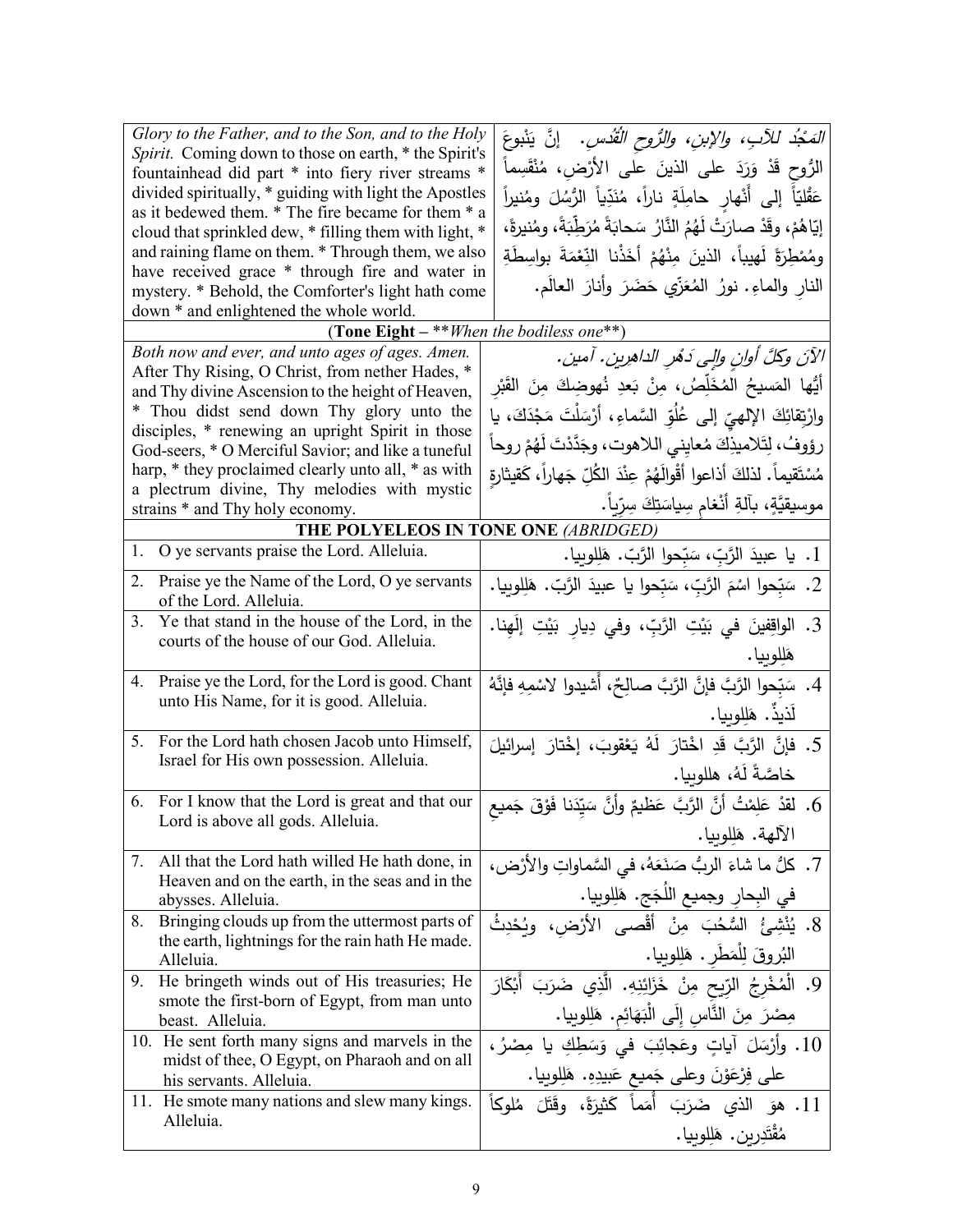| 12. For the Lord will judge His people, and<br>because of His servants shall He                     | be                                           | 12. لأَنَّ الرَّبَّ يَدِينُ شَعْبَهُ، وَعَلَى عَبيدِهِ يُشْفِقُ.                                                                        |
|-----------------------------------------------------------------------------------------------------|----------------------------------------------|-----------------------------------------------------------------------------------------------------------------------------------------|
| comforted. Alleluia.                                                                                |                                              | هَلِلوبيا.                                                                                                                              |
| 13. Ye that fear the Lord, bless ye the Lord.<br>Blessed is the Lord out of Sion, Who dwelleth      |                                              | 13. يَا خَائِفِي الرَّبِّ، بَارِكُوا الرَّبَّ. مُبَارَكٌ الرَّبُّ مِنْ                                                                  |
| in Jerusalem. Alleluia.                                                                             |                                              | صِهْيَوْنَ، السَّاكِنُ فِي أُورُشَلِيمَ. هَلِلوبِيا.                                                                                    |
| Glory to the Father, and to the Son, and to the<br>Holy Spirit; both now and ever, and unto ages of |                                              | المَجْدُ للآبِ، والإبنِ، والروح القُدْسِ، الآنَ وكُلَّ أُولنِ                                                                           |
| ages. Amen.                                                                                         |                                              | والِي دهر الداهرينِ. آمين.                                                                                                              |
| Alleluia, Alleluia, Alleluia: glory to Thee, O God.                                                 |                                              | هَلِلوبِيا، هَلِلوبِيا، هَلِلوبِيا المَجْدُ لَكَ يا الله. ( <i>ثلاثاً )</i>                                                             |
| (THRICE)<br>O our God and our Hope, glory to Thee!                                                  |                                              | يا إلهَنا ورجاءَنا لكَ المَجْد.                                                                                                         |
|                                                                                                     |                                              | <b>LE LITANY</b>                                                                                                                        |
| Priest: Again and again, in peace, let us<br>pray to the Lord.                                      |                                              | ا <b>لكاهن:</b> أيْضاً وأيْضاً بِسَلامِ إلى الرَّبِّ نَطْلُب.                                                                           |
| Choir: Lord, have mercy.                                                                            |                                              | ا <b>لجوق</b> : يا ربُ ارْحَمْ.                                                                                                         |
| Priest: Help us; save us; have mercy on us;<br>and keep us, O God, by Thy grace.                    |                                              | الكاهن: أعْضُدْ، وَخَلِّصْ، وارْحَمْ، واحفَظْنا يا اللهُ بنِعْمَتِكَ.                                                                   |
| Choir: Lord, have mercy.                                                                            |                                              | ا <b>لجوق</b> : يا ربُ ارْحَمْ.                                                                                                         |
| Priest: Calling to remembrance our all-                                                             |                                              | الكاهن: بعدَ ذِكْرِنا الكُلِّيَّةَ القَداسَةِ، الطاهِرَةَ، الفائِقَةَ البَرَكاتِ                                                        |
| immaculate, most-blessed<br>holy,<br>and<br>glorious Lady the Theotokos and ever-                   |                                              | المَجيدة، سيِّدَتَنا والِدَةَ الإِلهِ الدائِمَةَ البَتولِيَّةِ مَرْيَمَ مَعَ جميع                                                       |
| virgin Mary, with all the saints: let us                                                            |                                              | القدِّيسين، لِنودِعْ أَنفُسَنا وبَعْضُنا بَعْضاً وَكُلَّ حَياتِنا لِلْمَسيح                                                             |
| commend ourselves and each other, and all<br>our life unto Christ our God.                          |                                              | الإله.                                                                                                                                  |
| Choir: To Thee, O Lord.                                                                             |                                              | ا <b>لجوق</b> : لكَ يا رب.                                                                                                              |
| Priest: For blessed is Thy Name, and                                                                |                                              |                                                                                                                                         |
| glorified is Thy kingdom of the Father and                                                          |                                              | ا <b>لكاهن:</b> 'لأنَّ اسْمَكَ مُبارَكٌ ومُلْكَكَ مُمَجَّدٌ أَيُّها الآبُ والإِبنُ                                                      |
| of the Son and of the Holy Spirit, now and<br>ever, and unto ages of ages.                          |                                              | والروحُ القُدُس، الآنَ وكلَّ أوانِ وإلى دَهْرِ الدَّاهِرِينِ.                                                                           |
| Choir: Amen.                                                                                        |                                              | ا <b>لجوق</b> : آمين.                                                                                                                   |
|                                                                                                     |                                              | FESTAL ANABATHMOI IN TONE FOUR                                                                                                          |
| From my youth up many passions have warred<br>against me. But do Thou help and save me, O my        |                                              | مُنْذُ شَبابي آلامٌ كثيرةٌ تُحارِبُني، لَكِنْ أَنْتَ يا مُخَلِّصي                                                                       |
| Savior. (REPEAT)                                                                                    |                                              | أَعْضُدْني وخَلِّصْني. (تعاد)                                                                                                           |
| Ye who hate Zion shall be put to confusion of the                                                   |                                              | يا مُبْغِضي صِهْيَوْنَ اخْزُوا مِنْ تُجاهِ الرَّبِّ، لأَنَّكُمْ                                                                         |
| Lord; like grass in the fire shall ye be withered up.<br>(REPEAT)                                   |                                              | سَتَصبيرونَ جافَينَ كالعُشْبِ اليابس بالنار . (تعاد)                                                                                    |
| Glory to the Father, and to the Son, and to the Holy                                                |                                              | المَعْبُد للآبِ، والإبن، والروح القُدُسِ.            بالروح                                                                             |
| Spirit.<br>Through the Holy Spirit is every soul<br>quickened and exalted in purity, and made       |                                              | الْقُدُسِ كُلُّ نَفْسٍ تَحْيا وتَتَنَقّى، مُرْتَفِعَةً ولامِعَةً                                                                        |
| resplendent by the Triune Unity in mystic holiness.                                                 |                                              | بالثالوثِ الواحِدِ بحالِ شَريفةٍ سِرّية.                                                                                                |
| Both now and ever, and unto ages of ages. Amen.                                                     |                                              | الآنَ وكلَّ أوانِ وإلى دهرِ الداهرين، آمين.  بالروح                                                                                     |
| Through the Holy Spirit the channels and streams                                                    |                                              | القَدُسِ تَفيضُ سَواقي النِّعْمَةِ ومَجاريها، فَتُرَوّي البرايا                                                                         |
| of grace overflow showering all creation with<br>invigorating Life.                                 |                                              | بأسْرِها بالحياةِ المُحْيِيةِ.                                                                                                          |
| PROKEIMENON FOR PENTECOST IN TONE FOUR                                                              |                                              |                                                                                                                                         |
|                                                                                                     | Thy good Spirit shall lead me in the land of |                                                                                                                                         |
| uprightness. (twice)                                                                                |                                              | روحُكَ الصَّرالِحُ يَهْديني في أرْضِ مُسْتَقيمةٍ. (مرتين)<br>بُ <i>ذَائْ رَهُ</i> ظَ شَلا <i>تِيْ هَلَّاسوٌ فَيَظْلُو وَرَبَّكَ شَ.</i> |
| O Lord, hear my prayer; give ear unto my<br>supplication in Thy truth.                              |                                              |                                                                                                                                         |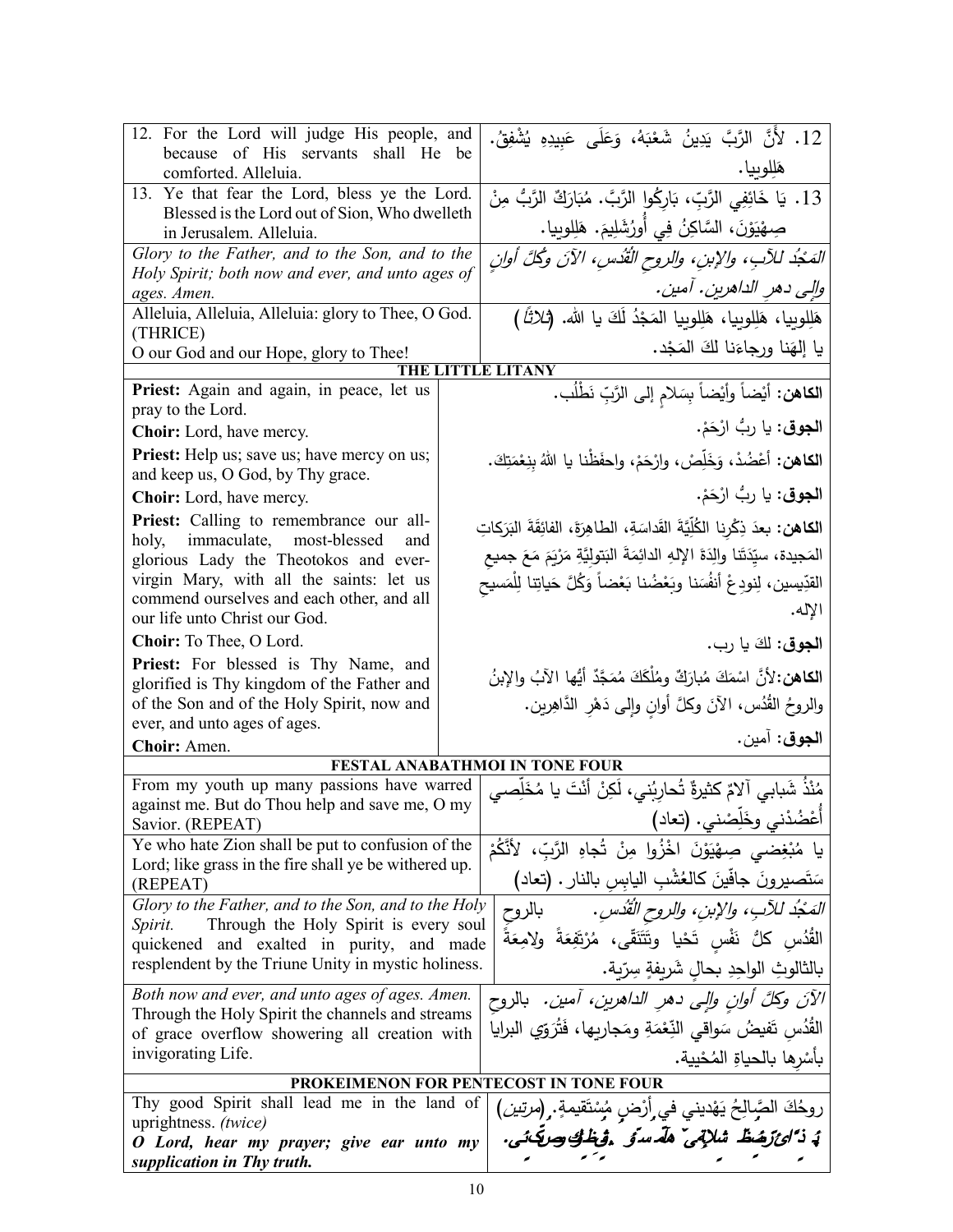| Thy good Spirit shall lead me in the land of<br>uprightness.                                      | روحُكَ الصالِحُ يَهديني في أرضِ مُسْتَقيمةٍ.                                   |  |  |
|---------------------------------------------------------------------------------------------------|--------------------------------------------------------------------------------|--|--|
| <b>Deacon:</b> Let us pray to the Lord.                                                           | ا <b>لشماس:</b> إلى الرَّبّ نَطْلُب.                                           |  |  |
| <b>Choir:</b> Lord, have mercy.                                                                   | ا <b>لمرتل:</b> يا ربُّ ارْحَم.                                                |  |  |
| Priest: For Holy art Thou, O our God, Who restest                                                 |                                                                                |  |  |
| in the Holies, and unto Thee do we ascribe glory                                                  | ا <b>لكاهن:</b> لِأَنَّكَ قُدُّوسٌ أَنْتَ يا إِلهَنا، وفي القِدّيسينَ          |  |  |
| to the Father and to the Son and to the Holy Spirit,                                              | تَسْتَقِرُّ وتَسْتَرِيحُ، ولَكَ نُرسِلُ المَجْدَ أَيُّها الآبُ، والإِبْنُ،     |  |  |
| now and ever, and unto ages of ages.                                                              | والرّوحُ القُدُسِ، الآنَ وكُلَّ أوانٍ وإلى دَهْرِ الداهِرينِ.                  |  |  |
| Chanter: Amen. Let everything that hath breath                                                    | ا <b>لمُرَبِّل:</b> آمين. كُـلُّ نَسَمَةٍ، فَلْتُسَبِّحِ الرَّبَّ. (مرتين)     |  |  |
| praise the Lord. (twice)                                                                          |                                                                                |  |  |
| Praise ye God in His saints; praise Him in the firm                                               | سَبْحوا اللهَ في قُدِيسيهِ سَتَجوهُ في فَلَكِ قُوَّتِهِ.                       |  |  |
| foundation of His power.                                                                          | فَلْتُسَبِّحِ الرَّبَّ، كُـلُّ نَسَمَةٍ.                                       |  |  |
| Let everything that hath breath praise the Lord.                                                  | THE FESTAL ORTHROS GOSPEL                                                      |  |  |
| Deacon: And that we may be accounted                                                              |                                                                                |  |  |
| worthy to hear the Holy Gospel, let us pray                                                       | <b>الشماس:</b> مِنْ أَجْلِ أَنْ نَكونَ مُسْتَحِقّينَ لِسَماعِ الإِنْجيلِ       |  |  |
| unto the Lord our God.                                                                            | المُقَدَّس، إلى الرَّبّ إلهنا نَطْلُب.                                         |  |  |
| Choir: Lord, have mercy. (thrice)                                                                 | ا <b>لمرتل:</b> يا رَبُّ ارْحَمْ. (ثلاثاً)                                     |  |  |
| <b>Deacon:</b> Wisdom! Stand upright! Let us hear                                                 | ا <b>لشماس:</b> الحِكْمَةُ، فَلْنَستَقِمْ ولْنَسْمَع الإِنْجيلَ المُقَدَّس.    |  |  |
| the Holy Gospel.                                                                                  | ا <b>لكاهن:</b> السَّلامُ لِجَميعِكُم.                                         |  |  |
| Priest: Peace be to all.                                                                          |                                                                                |  |  |
| <b>Choir:</b> And to thy spirit.                                                                  | ا <b>لمرتل:</b> ولروحِكَ.                                                      |  |  |
| Priest: The Reading from the Holy Gospel                                                          | ا <b>لكاهن:</b> فَصْلٌ شَرِيفٌ مِنْ بِشارَةِ القِدّيسِ <b>يوحنا</b> الإنْجيليّ |  |  |
| according to Saint John. (20:19-23)                                                               | الْبَشْيْرِ وْالْتِّلْمِيْذِ الطَّاهِرِ .                                      |  |  |
| Choir: Glory to Thee, O Lord, glory to Thee.                                                      | ا <b>لمرتل:</b> المَجْدُ لَكَ يا رِبُّ المَجْدُ لَكَ.                          |  |  |
| Deacon: Let us attend.                                                                            | الشماس: لِنُصْغ.                                                               |  |  |
| (**TO BE READ FROM THE BEAUTIFUL GATE**)                                                          |                                                                                |  |  |
| <b>Priest:</b> On the evening of that day, the first day                                          | ا <b>لكاهن:</b> لَمّا كانَت عَشِيَّةُ ذَلِكَ اليَومِ، وَهوَ أَوَّلُ الأسبوعِ   |  |  |
| of the week, the doors being shut where the                                                       | والأبوابُ مُغلَقَةٌ حَيثُ كانَ التَّلاميذُ مُجتَمِعينَ خَوفًا مِنَ             |  |  |
| disciples were, for fear of the Jews, Jesus came<br>and stood among them and said to them, "Peace |                                                                                |  |  |
| be to you." When He had said this, He showed                                                      | الْيَهُودِ، جاءَ يَسوعُ وَوَقَفَ في الْوَسْطِ وَقَالَ لَهُمْ: "السَّلامُ       |  |  |
| them His hands and His side. Then the disciples                                                   | لَكُم". فَلَمّا قالَ هَذا أَراهُم يَدَيْهِ وَجَنبَهُ، فَفَرحَ التَّلاميذُ      |  |  |
| were glad when they saw the Lord. Jesus said to                                                   | حينَ أَبِصَـرِوا الرَّبِّ. وَقالَ لَهُم ثانِيَةً: "السَّـلامُ لَكُمْ، كَما     |  |  |
| them again, "Peace be to you. As the Father has<br>sent me, even so I send you." And when He had  | أَرِسَـــلَنـى الآبُ كَذَلِكَ أَنا أُرِسِـــلُكُم". وَلَمّا قالَ هَذا نَفَخَ   |  |  |
| said this, He breathed on them, and said to them,                                                 | فيهِم وَقِــالَ لَهُم: "خُــذوا الرُّوحَ القُــدُسَ. مَن غَفَرتُم              |  |  |
| "Receive the Holy Spirit. If you forgive the sins                                                 |                                                                                |  |  |
| of any, they are forgiven; if you retain the sins                                                 | خَطاياهُم تُغفَر لَهُمْ وَمَن أَمسَكتُمْ خَطاياهُمْ أُمسِكَت."                 |  |  |
| of any, they are retained."<br><b>Choir:</b> Glory to Thee, O Lord, glory to Thee.                | ا <b>لمرتل:</b> المَجْدُ لَكَ يا رَبُّ، المَجْدُ لَكَ.                         |  |  |
|                                                                                                   |                                                                                |  |  |
| No veneration of the Gospel book.                                                                 |                                                                                |  |  |
| <b>PSALM 50 (Plain Reading)</b>                                                                   |                                                                                |  |  |
| Have mercy on me, O God, according to Thy Great                                                   | إِرْجَمْنِي بِـا اللَّهُ بِعِظْيِمِ رَجْمَتِكَ، وكَمِثْلِ كَثْرَةٍ رِأَفِتِكَ  |  |  |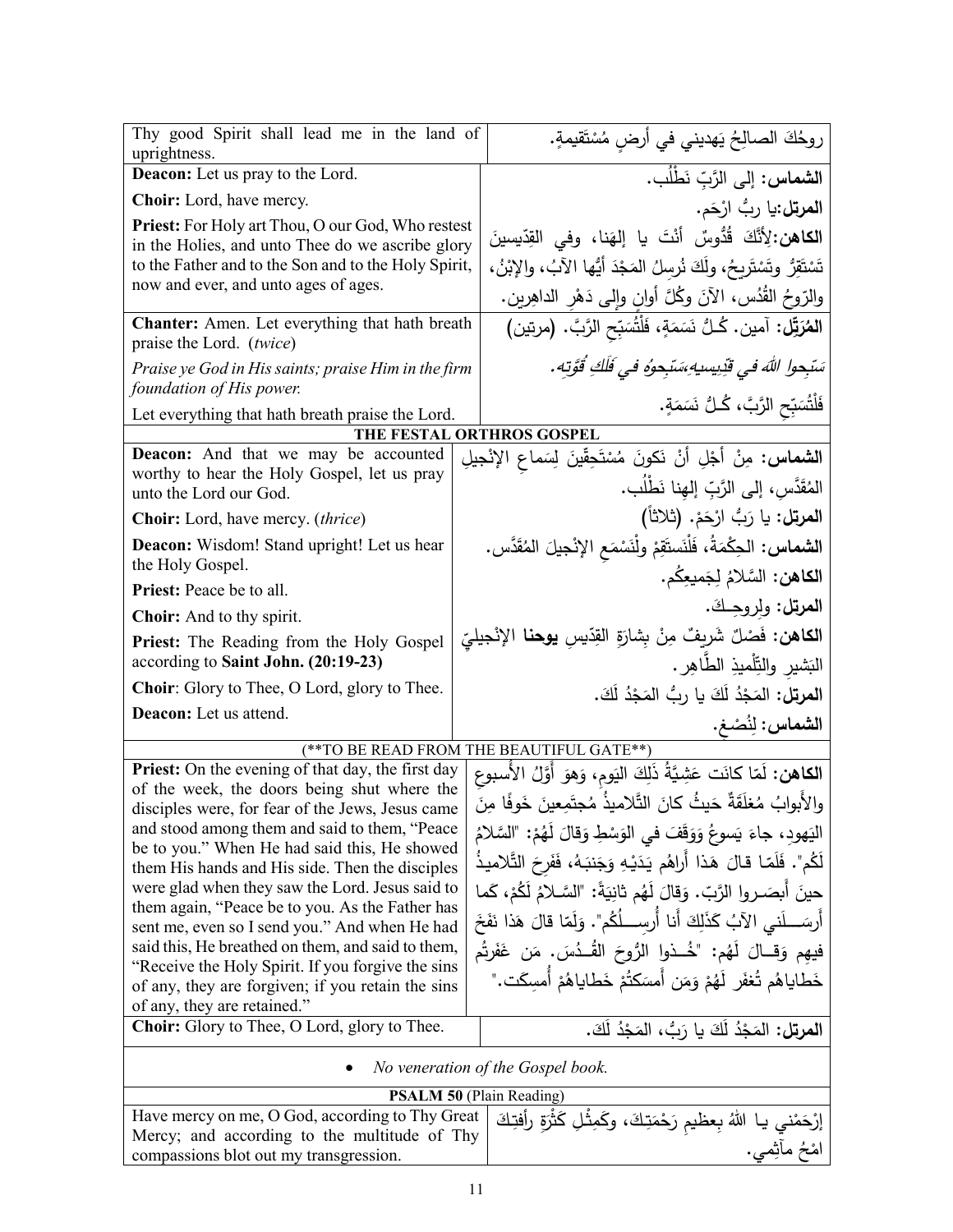| Wash me thoroughly from mine iniquity, and                                                           | إغْسِـــــلْني كَثيراً مِنْ إثْمي، ومِنْ خَطيئتي طَهِّرْني.                        |
|------------------------------------------------------------------------------------------------------|------------------------------------------------------------------------------------|
| cleanse me from my sin. For I know mine iniquity,                                                    |                                                                                    |
| and my sin is ever before me. Against Thee only                                                      | لأَنّي أنـا عـارفٌ بـإثْمي، وخَطيئَتي أمـامي في كـلِّ                              |
| have I sinned and done this evil before Thee, that                                                   | حينِ. إليكَ وحدَكَ أخطأتُ، والشرَّ قُدّامَكَ صَـنَعْتُ،                            |
| Thou mightest be justified in Thy words, and<br>prevail when Thou art judged. For behold, I was      | لْكَي تَصْـــــدُقَ في أَقوالِكَ وتَغْلِبَ في مُحاكَمَتِك.                         |
| conceived in iniquities, and in sins did my mother                                                   |                                                                                    |
| bear me. For behold, Thou hast loved truth; the                                                      | هاءنذا بالآثام حُبِلَ بي، وبِالخَطايا وَلَدَتْني أَمّي.                            |
| hidden and secret things of Thy wisdom hast Thou                                                     | لأَنَّكَ قَدْ أَحْبَبْتَ الحقَّ، وأَوْضَـَحْتَ لَى غَوامِضَ                        |
| made manifest unto me. Thou shalt sprinkle me                                                        | حِكْمَتِكَ ومَسْتوراتِها. تَذْضَحُني بالزوفي فَأَطْهُرُ ،                          |
| with hyssop, and I shall be made clean; Thou shalt                                                   |                                                                                    |
| wash me, and I shall be made whiter than snow.                                                       | تَغْسِلُني فأَبْيَضُ أَكثَرَ مِنَ الثَّلْجِ. تُسْمِعُني بَهْجَةً                   |
| Thou shalt make me to hear joy and gladness; the                                                     | وسروراً، فَتَبْتَهِجُ عِظامي الذُّليلَة. إِصْرِفْ وجْهَكَ                          |
| bones that be humbled, they shall rejoice. Turn Thy                                                  | عَنْ خَطايايَ، وامْحُ كُلَّ مآثِمي. قَلْباً نَقِيّاً اخْلُقْ                       |
| face away from my sins, and blot out all mine<br>iniquities. Create in me a clean heart, O God, and  |                                                                                    |
| renew a right spirit within me. Cast me not away                                                     | فِيَّ يا اللهُ، وروحاً مُسْتَقيماً جَدِّدْ في أَحْشائي. لا                         |
| from Thy presence, and take not Thy Holy Spirit                                                      | تَطْرَحْني مِنْ أَمام وَجْهِكَ، وروحُكَ القُدُّوسُ لا                              |
| from me. Restore unto me the joy of Thy salvation,                                                   | تَنْزِعْهُ منّي. إمْنَحْني بَهْجَةَ خلاصـــِكَ، وبروح                              |
| and with Thy governing Spirit establish me. I shall                                                  |                                                                                    |
| teach transgressors Thy ways, and the ungodly                                                        | رئاسِيِّ اعْضُدْني. فأُعَلِّمَ الأَثَمَةَ طُرُقَكَ، والكَفَرَةُ                    |
| shall turn back unto Thee. Deliver me from blood-<br>guiltiness, O God, Thou God of my salvation; my | إلنيكَ يَرْجِعون. أَنْقِذْنـي مِنَ الدِّماءِ يا اللهُ إلـــــــــهَ                |
| tongue shall rejoice in Thy righteousness. O Lord,                                                   | خَلاصي، فَيَبْتَهِجَ لِساني بِعَذْلِــــكِ. يا ربُّ افْتَحْ                        |
| Thou shalt open my lips, and my mouth shall                                                          |                                                                                    |
| declare Thy praise. For if Thou hadst desired                                                        | شَـفَتَيَّ ، فَيُخَبِّرَ  فَمـى بِتَسـْبِحَتِكَ .  لأنكَ لَوْ  آثَرْتَ             |
| sacrifice, I had given it; with whole-burnt offerings                                                | الذَّبيحَةَ، لَكُنْتُ الآنَ أَعْطَي، لكِنَّكَ لا تُســَرُ                          |
| Thou shalt not be pleased. A sacrifice unto God is                                                   | بالمُحْرَقات. الذبيحَةُ للهِ روحٌ مُنْســـَـحِقٌ، القَلْبُ                         |
| a broken spirit; a heart that is broken and humbled                                                  |                                                                                    |
| God will not despise. Do good, O Lord, in Thy                                                        | المُتَحْشِّعُ والمُتَواضئِعُ لا يَرْذُلُهُ اللهُ. أَصنْـلِحْ يا                    |
| good pleasure unto Zion, and let the walls of                                                        | رَبُّ بِمَسَرَّتِكَ صِـهْيَونَ، ولْـــــتُبْنَ أَسْوارُ أُورِشَليم.                |
| Jerusalem be built up. Then shalt Thou be pleased                                                    | حينئذٍ تُسَـــرٌ. بذَبيحَةِ العَدْلِ قُرْبِاناً ومُحْرَقات. حينئذٍ                 |
| with a sacrifice of righteousness, with oblation and                                                 |                                                                                    |
| whole-burnt offerings. Then shall they offer<br>bullocks upon Thine altar.                           | يُقَرِّبونَ على مَذْبَحِكَ العُجول.                                                |
| FESTAL TROPARIA AFTER PSALM 50 IN TONE TWO                                                           |                                                                                    |
| Glory to the Father, and to the Son, and to the                                                      |                                                                                    |
| Holy Spirit. Through the intercessions of the                                                        | الْمَعْبُدُ للْأَلْبِ، والإبنِ، والروح الْقُدْسِ. ۚ بِشَــفاعَةِ الرُّسُــلِ       |
| Apostles, O merciful One, blot out the                                                               | وطَٰلِباتِهم، أَيُّها الإِلهُ الرَّحومِ، امْحُ كَثْرَةَ خَطَايانا وزلَاتِنا.       |
| multitude of mine offenses.                                                                          |                                                                                    |
| Both now and ever, and unto ages of ages.                                                            | الآنَ وكُلَّ أُوانِ وإلى دهرِ الداهرينَ. أمين.   بِشَـــفاعَةِ والِدَةِ            |
| <i>Amen.</i> Through the intercessions of the                                                        |                                                                                    |
| Theotokos, O merciful One, blot out the                                                              | الإلهِ وطَلِباتِها، أَيُّها الإلهُ الرَّحومِ، امْحُ كَثْرَةَ خَطايانا وزَلَّاتِنا. |
| multitude of mine offenses.                                                                          |                                                                                    |
| <b>IDIOMELON IN TONE SIX</b>                                                                         |                                                                                    |
| Have mercy upon me, O God, according to Thy                                                          | يا رَحيُم ارْجَمْني يا الله كَعَظيم رَجْمَتِكَ، وكَمثِلِ كَثْرَةِ                  |
| great mercy; and according to the multitude of                                                       | <i>َرَأَفَاتِكَ امْحُ مَأْثِمِي.</i> أَيُّها الْمَلِكُ السَّماوِيُّ، الْمُعَزِّي،  |
| Thy compassions blot out my transgressions.<br>$\circ$                                               |                                                                                    |
| heavenly King, the Comforter, Spirit of Truth,<br>Who art in all places, and fillest all things,     | روحُ الحَقِّ، الحاضِرُ في كُلِّ مَكانٍ، والمالِئُ الكُلَّ،                         |
| Treasury of good things, and Giver of life, come,                                                    | كَنْزُ   الصَّالِحاتِ،   ورازقُ   الحَياةِ،   هَلُمَّ   واسْكُنْ   فينا            |
| and dwell in us, and cleanse us from every stain;                                                    | وطَهِّرْنا مِنْ كُلِّ دَنَسٍ، وخَلِّصْ أَيُّها الصَّالِحُ نُفوسَنا.                |
| and save our souls, O good One.                                                                      |                                                                                    |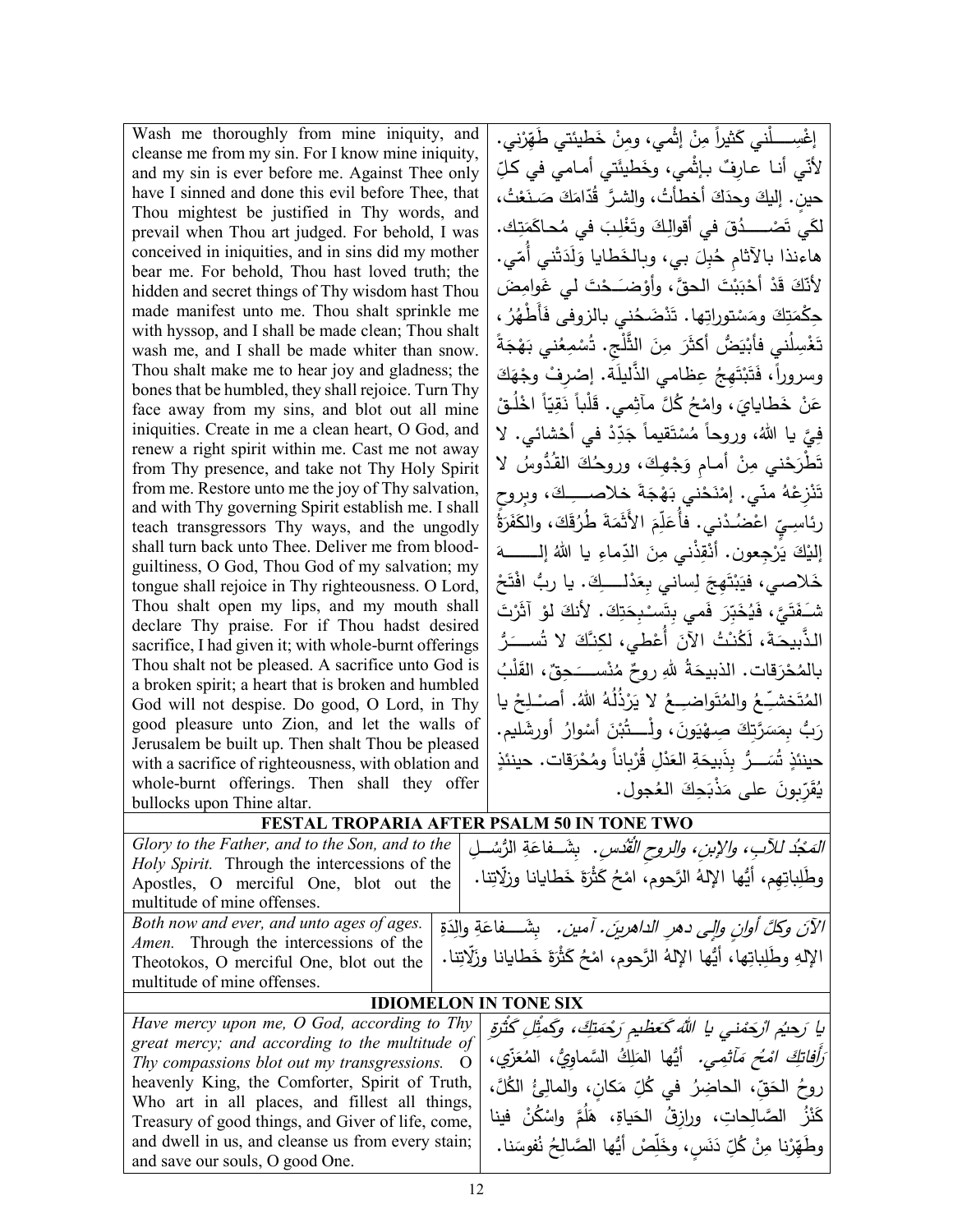| <b>THE INTERCESSION</b>                                                                                     |  |                                                                                                     |  |
|-------------------------------------------------------------------------------------------------------------|--|-----------------------------------------------------------------------------------------------------|--|
| Deacon: O God, save Thy people, and                                                                         |  | ا <b>لشــماس:</b> خَلِّـصْ يــا اللهُ شَــعْبَكَ، وبــاركْ ميراثَـكَ، وافْتَقِـدْ                   |  |
| bless Thine inheritance. Visit Thy world                                                                    |  |                                                                                                     |  |
| with mercy and compassions. Exalt the                                                                       |  | عالَمَــكَ بالرَّحْمَـــةِ والزَلْفـــاتِ، وارْفَـــعْ شَـــأنَ المَســـيحيينَ                      |  |
| horn of Orthodox Christians, and send<br>down upon us Thy rich mercies. Through                             |  | الأرْثوذَكْسـيين، وأسْـبِغْ عَلَيْنــا مَراحِمَـكَ الغَنِيَّــة، بِشَــفاعاتِ                       |  |
| the intercessions of our all-immaculate                                                                     |  | سَــيِّدَتِنا والِــدَةِ الإِلــــهِ الكُلِّيَّـــةِ الطَّـهـــارَةِ والدائِمَـــةِ البَتوليَّـــةِ |  |
| Lady the Theotokos and ever-virgin Mary;                                                                    |  | مَـرْيَم؛ وبِقُـوَّةِ الصــليبِ الكَـريمِ المُحْيــي؛ وبطِلْبــاتِ القُـوّاتِ                       |  |
| by the might of the precious and life-giving<br>Cross; by the protection of the honorable                   |  | السَّــماوِيَّةِ المُكَرَّمَـــةِ العادِمَـــةِ الأجْســـادِ؛ والنَّبـــيِّ الكَـــريمِ             |  |
| bodiless Powers of heaven; at the                                                                           |  | الســـابِق المَجيـــدِ يوحَنَّـــا المَعْمَــدان؛ والقِدّيسَــيْنِ المُشَــرَّفَيْنِ                |  |
| supplication of the honorable, glorious                                                                     |  |                                                                                                     |  |
| prophet, forerunner and Baptist John; of                                                                    |  | الرَّســـولَيْنِ بُطْـــرُسَ وبـــولَسَ، وســــائِرِ الرُّسُـــلِ المُشَـــرَّفينَ                  |  |
| the holy, glorious, all-laudable apostles                                                                   |  | الْجَـــديرينَ بِكُــــلِّ مَـــديح؛ وآبائِنـــــا القِدِّيســــينَ مُعَلَّمـــــي                  |  |
| Peter and Paul, and of all the holy apostles;<br>of our fathers among the saints, great                     |  | الْمَسْكُونَةِ، رؤساءِ الْكَهَنَــةِ الْمُعَظَّمــينَ باسـيليوسَ الكبيـر ،                          |  |
| hierarchs and ecumenical teachers, Basil                                                                    |  | وغريغوريــوسَ اللاهــوتي، ويوحَنّــا الــذَهَبِيّ الفَــم؛ وأبائِنـــا                              |  |
| the Great, Gregory the Theologian and                                                                       |  | القِدّيســينَ أَثَناســيوسَ وكيــرلّسَ وبوحَنـــا الــرَّحيم بَطارِكَــةِ                           |  |
| John Chrysostom; Athanasius, Cyril and<br>John the Merciful, patriarchs<br>of                               |  |                                                                                                     |  |
| Alexandria; Nicholas of Myra, Spyridon of                                                                   |  | الإسْكَنْدَرِيَّة، وأبينــا القِـديسِ نيقـولاوسَ رَئــيسِ أســاقِفَةِ ميــرا                        |  |
| Trimythous and Nektarios of Pentapolis,                                                                     |  | اللَّيْكِيَّـــة، واسْـــبيريدونَ أَسْــــقُفِ تْريميثـــوسَ، ونِكْتـــاريوسَ                       |  |
| the Wonderworkers; of our fathers among                                                                     |  | أَسْقُفِ المُدُنِ الخَمْسِ العَجـائِبِيين، وأبانــا القدّيسِ تيخـون                                 |  |
| the saints Tikhon, patriarch of Moscow<br>and Raphael, bishop of Brooklyn; of the                           |  | بَطْرِيَــرْكِ موســكو ، والقــدّيس رافائيـــل أَسْـــقُفِ بـــروكلين؛                              |  |
| holy, glorious, great-martyrs, George the                                                                   |  | والقديسِـــينَ المجيـــدينَ الشَّـــهَداءِ العُظَمـــاءِ جـــاورجيوسَ                               |  |
| Trophy-bearer, Demetrios the Myrrh-                                                                         |  |                                                                                                     |  |
| streamer, Theodore the Soldier, Theodore<br>the General, and Menas<br>the                                   |  | اللابِــــــسِ الظفــــــرِ ، وديميتريِـــــــوسَ المُفــــــيضِ الطيـــــبَ،                       |  |
| Wonderworker; of the hieromartyrs                                                                           |  | وثيــودورسَ النّيرونــي، وثيــودورسَ قائِــدِ الجَــيْش، ومينـــاسَ                                 |  |
| Ignatius the God-bearer of Antioch,                                                                         |  | الصـــانِع العَجائِـــب؛ والقِدّيســينَ الشَّـــهَداءِ إغْنـــاطِيوسَ                               |  |
| Charalampos and Eleutherios; of the holy,                                                                   |  | المُتَوَشِّــــح بــــالله، خَرالَمْبــــوسَ والِفْثيربِــــوس؛ والشُّـــــهيداتِ                   |  |
| glorious great women martyrs, Thekla,<br>Barbara, Anastasia, Katherine, Kyriaki,                            |  | العَظيمــاتِ تَقْــلا، بَرْبِــارَة، أنَسْطاسِــيا، كاتْرينــا، كيريــاكى،                          |  |
| Photeini, Marina, Paraskeva and Irene; of                                                                   |  | فــــوتيني، مارينــــــا، باراســــكيفا، وأيــــــرين؛ والقِدّيســـــينَ                            |  |
| the holy, glorious, right-victorious                                                                        |  |                                                                                                     |  |
| martyrs; of our venerable and God-bearing                                                                   |  | المَجيــدينَ الشُّـــهَداءِ المُتَـــأَلِّقينَ بـــالظَفَرِ ، وآبائِنـــا الأبـــرارِ               |  |
| fathers who shone in the ascetic life,<br>especially Paisios of Athos; of Saint N., the                     |  | المُتَوَشِّــحينَ بــالله، وخَاصَــةً القِـدّيس بايِيسِـيوسَ الآثَوســيّ،                           |  |
| patron and protector of this holy                                                                           |  | والقـــدّيسِ (فــــلان) شَـــفيع هَـــذِهِ الكَنيسَـــةِ المُقَدَّسَـــة،                           |  |
| <i>community</i> ; of the holy and righteous                                                                |  | والقِدِّيسَــيْنِ الصــدِّيقَيْنِ جَــدَّي المســيح الإِلــهِ، يــواكيمَ وحنَّــة،                  |  |
| ancestors of God, Joachim and Anna, and<br>of all the saints: we beseech Thee, O most                       |  | وجميـــع قِدّيســـيك. نَتَضَـــرَّعُ إليْـــكَ أَيُّهــــا الـــرَّبُّ الـجَزيـــلُ                 |  |
| merciful Lord, hearken unto the petitions                                                                   |  |                                                                                                     |  |
| of us sinners who make our supplications                                                                    |  | الرَّحْمـــةِ، فَاسْــتَجِبْ لَنـــا نحــنُ الخَطَـــأَةَ الطـــالِبِينَ إليــكَ،                   |  |
| unto Thee, and have mercy upon us.                                                                          |  | وارْحمْنا.                                                                                          |  |
| Chanter: Lord, have mercy. Lord, have mercy.                                                                |  | ا <b>لمرتل:</b> يا رَبُّ ارْحَمْ، يا رَبُّ ارْحَمْ، يا رَبُّ ارْحَمْ. (4 مرات)                      |  |
| Lord, have mercy.(Repeat 4 times)                                                                           |  |                                                                                                     |  |
| <b>Priest:</b> Through the mercy and compassions and love                                                   |  | ا <b>لكاهن:</b> بِرَحْمَةِ ورَأفاتِ ابْنِكَ الوَحيدِ ومَحَبَّتِهِ لِلْبَشَرِ ،                      |  |
| for mankind of Thine Only-begotten Son, with Whom                                                           |  | الذي أنتَ مُبارَكٌ مَعَهُ ومعَ روحِكَ الكُلِّيِّ قُدْسُهُ الصَّالِح                                 |  |
| Thou art blessed, together with Thine all-holy, and<br>good, and life-giving Spirit: now and ever, and unto |  |                                                                                                     |  |
| ages of ages.                                                                                               |  | والمُحْيي، الآنَ وكُلَّ أُوانِ وإِلَى دَهْرِ الداهِرينِ.                                            |  |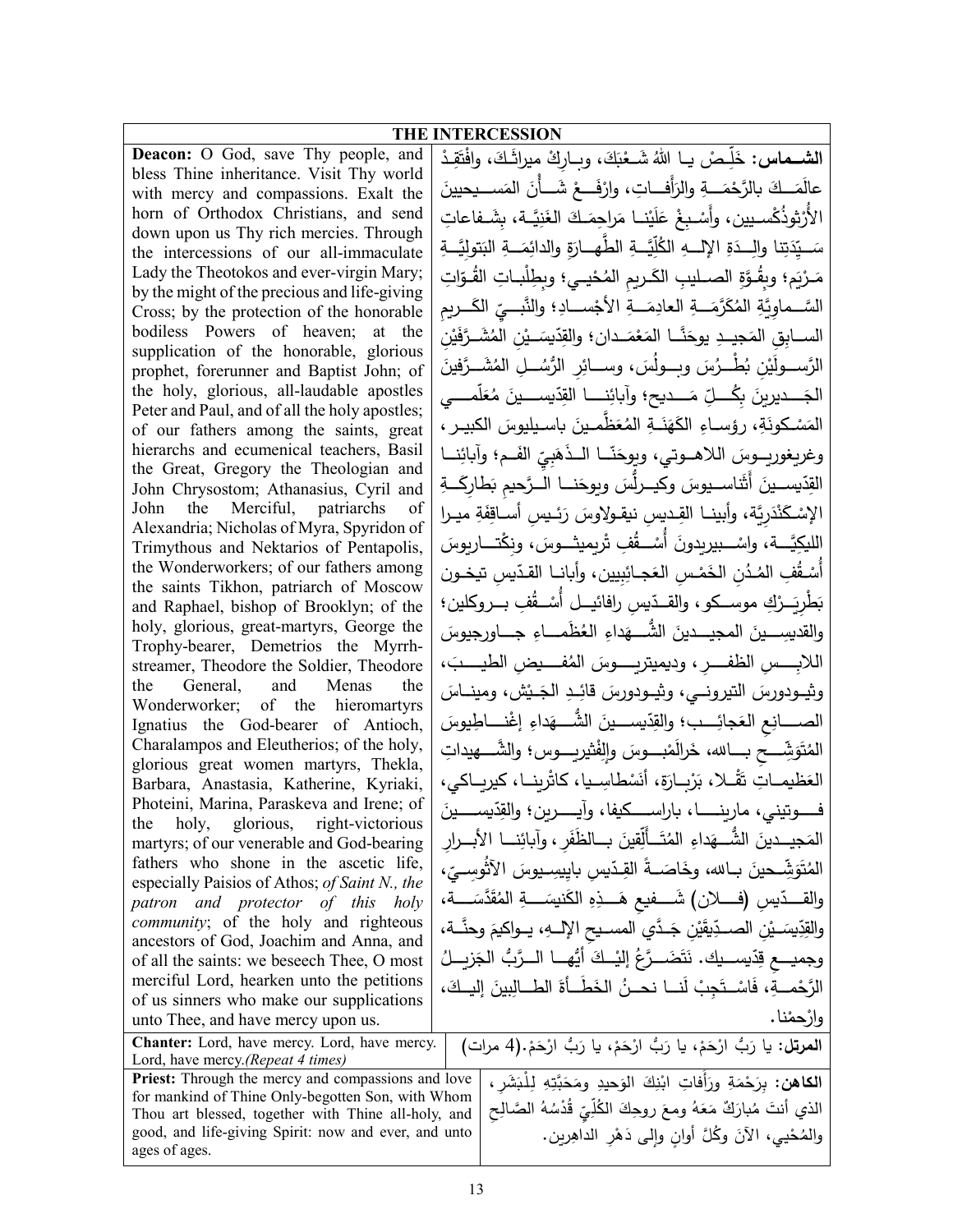| Choir: Amen.                                                                                                                                                                                                                                                                                                                                                                                                                                                                                                                                                                                                                                                                                                                                                                                                                                                                                                                                                                                                                                                                                                                                                                                                                                           | ا <b>لمرتل:</b> آمين.                                                         |  |
|--------------------------------------------------------------------------------------------------------------------------------------------------------------------------------------------------------------------------------------------------------------------------------------------------------------------------------------------------------------------------------------------------------------------------------------------------------------------------------------------------------------------------------------------------------------------------------------------------------------------------------------------------------------------------------------------------------------------------------------------------------------------------------------------------------------------------------------------------------------------------------------------------------------------------------------------------------------------------------------------------------------------------------------------------------------------------------------------------------------------------------------------------------------------------------------------------------------------------------------------------------|-------------------------------------------------------------------------------|--|
| <b>KONTAKION &amp; OIKOS FOR PENTECOST (Plain Reading)</b>                                                                                                                                                                                                                                                                                                                                                                                                                                                                                                                                                                                                                                                                                                                                                                                                                                                                                                                                                                                                                                                                                                                                                                                             |                                                                               |  |
| When the High One descended, confusing                                                                                                                                                                                                                                                                                                                                                                                                                                                                                                                                                                                                                                                                                                                                                                                                                                                                                                                                                                                                                                                                                                                                                                                                                 | عِنْدَما نَزَلَ العَلِيُّ مُبَلْبِلاً الأَلْسِنَة، كانَ لِلأَمَمِ مُقَسِّماً. |  |
| tongues, He divided the nations. And when                                                                                                                                                                                                                                                                                                                                                                                                                                                                                                                                                                                                                                                                                                                                                                                                                                                                                                                                                                                                                                                                                                                                                                                                              | ولمّا وَزَّعَ الأَلْسِنَةَ الناريَّةَ، دَعا الكُلَّ إلى اتِّحادٍ واحِدٍ،      |  |
| He distributed the fiery tongues He called all<br>to one unity. Wherefore, in unison we glorify                                                                                                                                                                                                                                                                                                                                                                                                                                                                                                                                                                                                                                                                                                                                                                                                                                                                                                                                                                                                                                                                                                                                                        |                                                                               |  |
| the most Holy Spirit.                                                                                                                                                                                                                                                                                                                                                                                                                                                                                                                                                                                                                                                                                                                                                                                                                                                                                                                                                                                                                                                                                                                                                                                                                                  | لذلِكَ باتِّفاقِ الأَصْواتِ، نُمَجِّدُ الرُّوحَ الكُلِّيَّ قُدْسُهُ.          |  |
| Grant speedy and lasting consolation to Thy                                                                                                                                                                                                                                                                                                                                                                                                                                                                                                                                                                                                                                                                                                                                                                                                                                                                                                                                                                                                                                                                                                                                                                                                            | إمنَحْ عبيدَكَ يا يســـــوعُ تَعْزيةً ســـــريعةً ثابِتَةً عِنْدَ             |  |
| servants, O Jesus, when our spirits are                                                                                                                                                                                                                                                                                                                                                                                                                                                                                                                                                                                                                                                                                                                                                                                                                                                                                                                                                                                                                                                                                                                                                                                                                |                                                                               |  |
| despondent. Be Thou not parted from our souls                                                                                                                                                                                                                                                                                                                                                                                                                                                                                                                                                                                                                                                                                                                                                                                                                                                                                                                                                                                                                                                                                                                                                                                                          | ضــَــَــذِر أرواحِنا. لا تَنْفَصـــِــلْ عَنْ نُفوســـنا في                  |  |
| in affliction; be Thou not far from our minds in                                                                                                                                                                                                                                                                                                                                                                                                                                                                                                                                                                                                                                                                                                                                                                                                                                                                                                                                                                                                                                                                                                                                                                                                       | الضـــيقاتِ، ولا تَبْتَعِدْ عَنْ أَذْهانِنا في الشَّدائِدِ، بلْ               |  |
| adversities, but do Thou ever anticipate our                                                                                                                                                                                                                                                                                                                                                                                                                                                                                                                                                                                                                                                                                                                                                                                                                                                                                                                                                                                                                                                                                                                                                                                                           | تَدارَكْنا دائماً. إقْتَرِبْ مِنّا! إقترِبْ يا مَنْ هُوَ في                   |  |
| needs. Draw nigh unto us, draw nigh. O Thou<br>Who art everywhere present, and even as Thou                                                                                                                                                                                                                                                                                                                                                                                                                                                                                                                                                                                                                                                                                                                                                                                                                                                                                                                                                                                                                                                                                                                                                            |                                                                               |  |
| art ever with Thine Apostles, so do Thou also                                                                                                                                                                                                                                                                                                                                                                                                                                                                                                                                                                                                                                                                                                                                                                                                                                                                                                                                                                                                                                                                                                                                                                                                          | كُلِّ مكان. وكَما كُنْتَ معَ رُســـــلِكَ فـى كُلِّ حين،                      |  |
| unite unto Thyself us who long for Thee, O                                                                                                                                                                                                                                                                                                                                                                                                                                                                                                                                                                                                                                                                                                                                                                                                                                                                                                                                                                                                                                                                                                                                                                                                             | هَكَذا اتَّحِدْ أيضـــــاً باللذينَ يَتوقُونَ إليكَ يا رؤوفُ،                 |  |
| compassionate One, that, being united with                                                                                                                                                                                                                                                                                                                                                                                                                                                                                                                                                                                                                                                                                                                                                                                                                                                                                                                                                                                                                                                                                                                                                                                                             | حَتَّى إذا اتَّحَدْنا بكَ، نُسـبِّحُ ونُمَجِّدُ روحَكَ القُدُّوسَ             |  |
| Thee, we may praise and glorify Thine All-holy                                                                                                                                                                                                                                                                                                                                                                                                                                                                                                                                                                                                                                                                                                                                                                                                                                                                                                                                                                                                                                                                                                                                                                                                         |                                                                               |  |
| Spirit.                                                                                                                                                                                                                                                                                                                                                                                                                                                                                                                                                                                                                                                                                                                                                                                                                                                                                                                                                                                                                                                                                                                                                                                                                                                | باتِّفاق الأصوات.                                                             |  |
| THE SYNAXARION (Plain Reading)                                                                                                                                                                                                                                                                                                                                                                                                                                                                                                                                                                                                                                                                                                                                                                                                                                                                                                                                                                                                                                                                                                                                                                                                                         |                                                                               |  |
|                                                                                                                                                                                                                                                                                                                                                                                                                                                                                                                                                                                                                                                                                                                                                                                                                                                                                                                                                                                                                                                                                                                                                                                                                                                        | On this day, the eighth Sunday of Pascha, we celebrate Holy Pentecost.        |  |
| <b>Verses</b><br>In a mighty wind Christ distributeth the Divine Spirit<br>In the form of fiery tongues unto the Apostles.<br>In one great day, the Spirit was poured out on the Fishermen.<br>On this day—the fiftieth after Great and Holy Pascha—we commemorate the descent of the Holy<br>Spirit upon the holy Disciples and Apostles in the form of tongues of fire. Numbering about 120, they<br>who followed the Master gathered in Jerusalem in the upper room of a house to await the Lord's<br>promise to send the Holy Spirit. At about the third hour of the day, there came a sound from Heaven<br>as of a mighty rushing wind, and it filled the house. Cloven tongues immediately appeared, like as of<br>fire, and sat upon the head of each of them. The Apostles began to speak, not with the languages of<br>their ancestors, but with other languages with which the Holy Spirit supplied them, as He inspired<br>them. After the Apostle Peter explained what had happened, 3,000 people joined the Church on the<br>inauguration of the priesthood of grace. The objectives of Pentecost are, namely, the coming of the<br>Holy Spirit into the world, the fulfillment of the promise of Jesus Christ, and the completion of the |                                                                               |  |
| undefiled hope of the Apostles.                                                                                                                                                                                                                                                                                                                                                                                                                                                                                                                                                                                                                                                                                                                                                                                                                                                                                                                                                                                                                                                                                                                                                                                                                        |                                                                               |  |
| By the intercessions of the Holy Apostles, O Christ our God, have mercy on us. Amen.                                                                                                                                                                                                                                                                                                                                                                                                                                                                                                                                                                                                                                                                                                                                                                                                                                                                                                                                                                                                                                                                                                                                                                   | THE KATAVASIAE OF BOTH PENTECOST CANONS                                       |  |
| Ode 1. (Tone 7) He Who quencheth wars with a                                                                                                                                                                                                                                                                                                                                                                                                                                                                                                                                                                                                                                                                                                                                                                                                                                                                                                                                                                                                                                                                                                                                                                                                           |                                                                               |  |
| lofty arm hath covered over Pharaoh and his                                                                                                                                                                                                                                                                                                                                                                                                                                                                                                                                                                                                                                                                                                                                                                                                                                                                                                                                                                                                                                                                                                                                                                                                            | الأودية الأولى. (باللحن السابع) لِنُسَبِّح الذي غَمَرَ                        |  |
| chariots in the sea. Let us sing unto Him, for He is                                                                                                                                                                                                                                                                                                                                                                                                                                                                                                                                                                                                                                                                                                                                                                                                                                                                                                                                                                                                                                                                                                                                                                                                   | في البحْرِ فِرْعَونَ ومَرْكَباتِهِ، وسَحَقَ الْحُروبَ بِذِراعِ                |  |
| glorified.                                                                                                                                                                                                                                                                                                                                                                                                                                                                                                                                                                                                                                                                                                                                                                                                                                                                                                                                                                                                                                                                                                                                                                                                                                             | رَفِيعِ لِأَنَّهُ قَدْ تَمَجَّد.                                              |  |
| Ode 1. (Tone 4) He once slow of tongue, in divine                                                                                                                                                                                                                                                                                                                                                                                                                                                                                                                                                                                                                                                                                                                                                                                                                                                                                                                                                                                                                                                                                                                                                                                                      | الأودية الأولى. (باللحن الرابع) إنَّ الأَلْكَنَ اللسانِ لَمّا                 |  |
| darkness covered, spake the Law inscribed of God                                                                                                                                                                                                                                                                                                                                                                                                                                                                                                                                                                                                                                                                                                                                                                                                                                                                                                                                                                                                                                                                                                                                                                                                       | انْحَجَبَ في الغَمام الإلهيِّ، كَرَزَ بالشريعَةِ المُدَوَّنَةِ مِنَ           |  |
| freely and clearly; for shaking off all defilement                                                                                                                                                                                                                                                                                                                                                                                                                                                                                                                                                                                                                                                                                                                                                                                                                                                                                                                                                                                                                                                                                                                                                                                                     |                                                                               |  |
| from his mind's eye, he beholdeth Him Who Is,<br>learning the Spirit's knowledge and myst'ry, and                                                                                                                                                                                                                                                                                                                                                                                                                                                                                                                                                                                                                                                                                                                                                                                                                                                                                                                                                                                                                                                                                                                                                      | اللهِ، لأَنَّهُ نَفَضَ الْحَمْأَةَ عَنْ حَدَقَةِ الْعَقْلِ، فعايَنَ           |  |
| gave praise in songs divine.                                                                                                                                                                                                                                                                                                                                                                                                                                                                                                                                                                                                                                                                                                                                                                                                                                                                                                                                                                                                                                                                                                                                                                                                                           | المَوْجودَ وأَحْرَزَ مَعْرِفَةَ الروحِ، مُنْشِداً تَسابيحَ إلهيَّة.           |  |
|                                                                                                                                                                                                                                                                                                                                                                                                                                                                                                                                                                                                                                                                                                                                                                                                                                                                                                                                                                                                                                                                                                                                                                                                                                                        |                                                                               |  |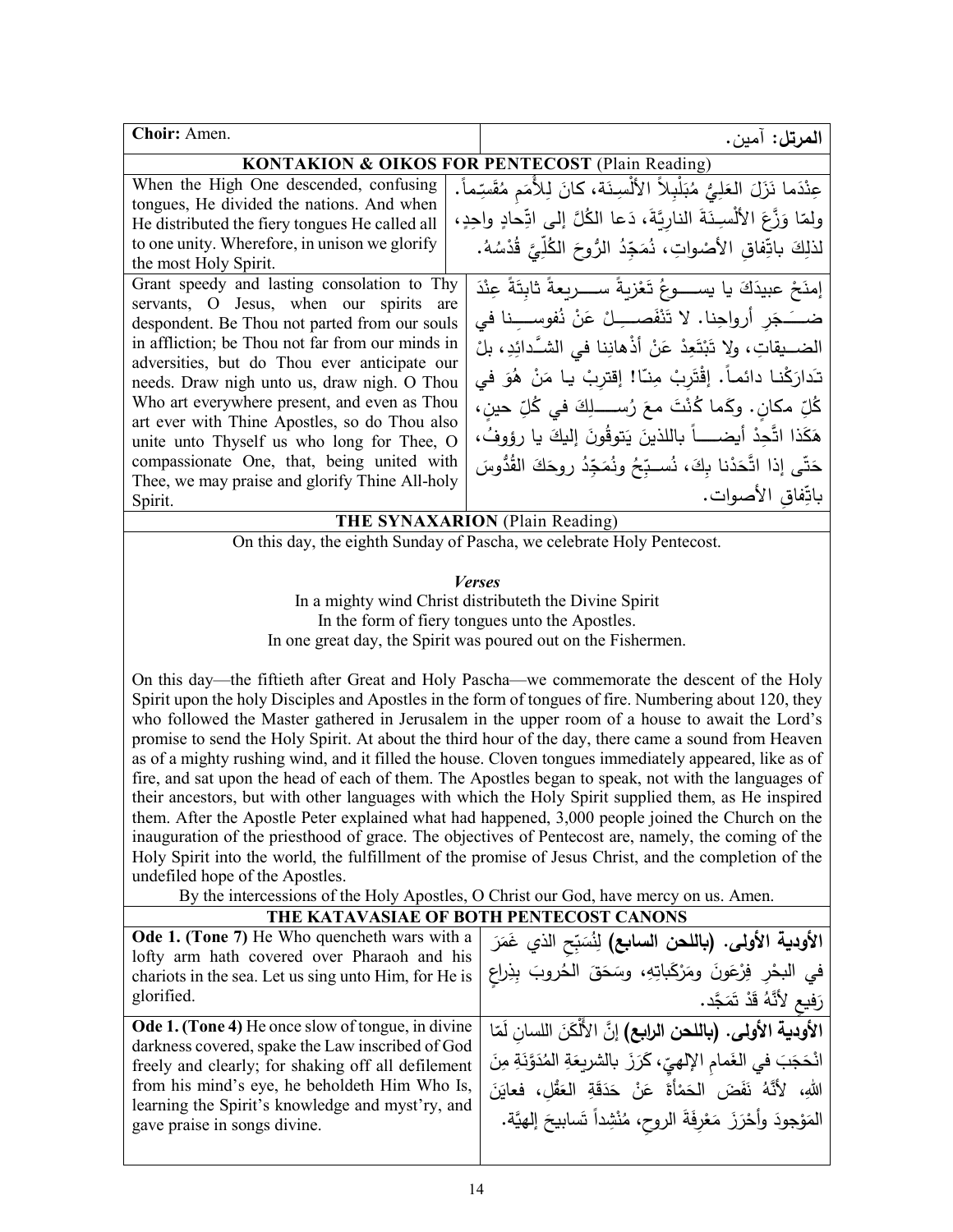| Ode 3. (Tone 7) Thou didst say unto Thy                                                              | الأودية الثالثة. (باللحن السابع) أيُّها المَسيحُ، لَقَدْ                                                                                          |
|------------------------------------------------------------------------------------------------------|---------------------------------------------------------------------------------------------------------------------------------------------------|
| disciples, O Christ: tarry ye in Jerusalem 'til ye be                                                | هَتَفْتَ بِتَلاميذِكَ قائلاً: إجْلِسوا في أُورَشَليمَ إلى أَنْ                                                                                    |
| endued with power from on high, and I will send<br>you another Comforter like unto Me, Who is My     |                                                                                                                                                   |
| Spirit and the Father's, in Whom ye shall be                                                         | تَلْبَسوا قُوَّةً مِنَ العَلاء. وأنا أَرْسِلُ إِلَيْكُمْ مُعَزِّياً آخَرَ                                                                         |
| established.                                                                                         | نَظيري، الذي هوَ روحي وروحُ الأَبِ وبهِ تَتَشَدَّدون.                                                                                             |
| Ode 3. (Tone 4) Nothing brake the bonds of a                                                         | الأودية الثالثة. (باللحن الرابع) إنَّ صَلاةَ حَنَّةَ النَبِيَّةِ                                                                                  |
| womb pining childless and the unrestrained<br>despite of her with children except the Prophetess     | قَديماً فَقَط، المُقَرَّبَةَ بِروحٍ مُنْسَحِقٍ نَحْوَ إِلهِ العُقولِ                                                                              |
| Hannah's prayer in old time, when she brought a                                                      | المُقْتَدِرِ ، قَدْ حَلّتْ أَرْبِطَةَ حَشا العادِمَةِ التَّوْلِيدِ،                                                                               |
| contrite heart and broken spirit, unto the God of                                                    |                                                                                                                                                   |
| all knowledge, the Mighty Lord.                                                                      | والشَّتيمَةَ المُسْتَصْعَبَةَ التي كانَتْ لِذاتِ الأولادِ.                                                                                        |
| Ode 4. (Tone 7) When the Prophet perceived                                                           | الأودية الرابعة. (باللحن السابع) أيُّها المَسيحُ، لمّا فَهمَ                                                                                      |
| Thy coming in the last days, O Christ, he cried<br>out: I have heard of Thy power, O Lord, that      | النَّبِيُّ وُرودَكَ في آخِرِ الأَزْمانِ هَتَفَ قائلاً: يا رَبُّ، لَقَدْ                                                                           |
| Thou art come to save all Thine anointed ones.                                                       |                                                                                                                                                   |
|                                                                                                      | سَمِعْتُ سَماعَ قُوَّتِكَ، إذْ وافَيْتَ لِخَلاصِ مُسَحائِكَ جميعاً.                                                                               |
| Ode 4. (Tone 4) Thou, O King of Kings, art<br>the Word Who alone came from the uncaused              | الأودية الرابعة. (باللحن الرابع) أيُّها الكَلِمَةُ مَلِكُ المُلوكِ،                                                                               |
| Father as Only from Only; as Benefactor,                                                             | الذي أَقْبَلَ وارداً وَحْدَهُ مِنَ الآبِ الواحِدِ غَيْرِ المَعْلولِ. فَبِما                                                                       |
| unfailingly Thou sentest to Thine Apostles                                                           | أَنَّكَ المُحْسِنُ، أَرْسلْتَ الروحَ القُدُسَ، المُساوِيَ لكَ في القُوَّةِ                                                                        |
| Thine equipotent Spirit, as they sing: Glory,                                                        | بالحَقيقَةِ، لِلْرُسُلِ المُسَبِّحينَ: المَجْدُ لِجَبَروتِكَ يا رَبّ.                                                                             |
| O Lord, to Thy sovereignty.                                                                          |                                                                                                                                                   |
| Ode 5. (Tone 7) The Spirit of salvation, O Lord,<br>Who was conceived in the loins of the Prophets   | الأودية الخامسة. (باللحن السابع) يا ربٌّ، إنَّ الروحَ                                                                                             |
| because of their fear of Thee, and was brought forth                                                 | الخَلاصِيَّ، الذي مِنْ أَجْلِكَ حُبِلَ بِهِ في بَطْنِ الأنبياءِ                                                                                   |
| upon the earth, maketh pure the hearts of the                                                        | ووُلِدَ على الأرضِ، قَدْ خَلَقَ أَفْئِدَةَ الرُّسُلِ طَاهِرَةً، وجُدِّدَ                                                                          |
| Apostles, and right spirit is renewed in the faithful;                                               |                                                                                                                                                   |
| for Thy commandments are light and peace.                                                            | مُسْتَقيماً في المؤمنينَ، لأنَّ أوامِرَكَ نورٌ وسلامٌ.                                                                                            |
| Ode 5. (Tone 4) Come receive the fire-<br>breathing dew of the Spirit, as the ransom                 | الأودية الخامسة. (باللحن الرابع) يا أولادَ البيعَةِ المُنيري                                                                                      |
| cleansing from faults and offences, O all ye                                                         | الشُّكْلِ، إقْبَلوا نَدَى الرّوح المُتَنَسِّم ناراً، الذي هوَ طَهْرٌ                                                                              |
| that are the Church's light-formed children; for                                                     | وحَلٌّ مِنَ الْجَرائِمِ. لأَنَّ الشَّرِيعَةَ قَدْ خَرَجَتِ الآنَ مِنْ                                                                             |
| now is the law come forth from holy Sion:                                                            | صِهْيَوْنَ بِشَكْلِ أَلْسِنَةٍ نارِيَّةٍ، التي هي نِعْمَةُ الرّوحِ القُدُسِ.                                                                      |
| Tongues formed of beacon-fire, even the<br>Spirit's grace.                                           |                                                                                                                                                   |
| <b>Ode 6. (Tone 7)</b> Sickened by the swells of the                                                 | الأودية السادسة. (باللحن السابع) أَقَدْ جاشَتْ نَفْسى مِنَ                                                                                        |
| cares of life, sinking with my fellow seafarers,                                                     |                                                                                                                                                   |
| the sins, and thrown overboard to the soul-                                                          | اضْطِراب الإهْتِماماتِ العالمِيَّة. وبها أنا غربقٌ في الخَطايا                                                                                    |
| corrupting monster, like Jonas, O Christ, I cry                                                      | السائِرَةِ معي، وطَرِيحٌ لِلْوَحْشِ المُفْسِدِ لِلْنَّفْسِ. فمِثْلَ يونانَ                                                                        |
| to Thee: Lead me up out of the deadly deep.                                                          | أَهْتِفُ إِلَيْكَ: أَيُّهَا الْمَسِيحُ، أَصْعِدْني مِنَ الْعُمْقِ الْمُميتِ.                                                                      |
| Ode 6. (Tone 4) Thou, the Master, shonest to us                                                      | الأودية السادسة. (باللحن الرابع) أيُّها المَسيحُ السيّدُ،                                                                                         |
| from the Virgin, as conciliation with God and                                                        |                                                                                                                                                   |
| salvation, that Thou, O Christ, mightiest pluck,                                                     | قَدْ أَشْرَقْتَ مِنَ البَتولِ اغْتِفاراً وخَلاصاً لنا، لكي تَنْتَشِلَ                                                                             |
| like Prophet Jonas from the sea-beast's briny<br>breast, Adam the fallen out of corruption, together | مِنَ الفَسادِ آدَمَ السَّاقِطَ وكُلَّ ذُرِيَّتِهِ، كما انْتَشَلْتَ يونانَ                                                                         |
| with all his race.                                                                                   | النَبِيَّ مِنْ حَشا الوَحْشِ الْبَحْرِيِّ .                                                                                                       |
| <b>Ode 7. (Tone 7)</b> When the holy Children                                                        | الأودية السابعة. (باللحن السابع) إنَّ الفِتْيَةَ الأَبْرارَ ، الذينَ                                                                              |
| were cast into the furnace of fire, they                                                             |                                                                                                                                                   |
| changed the fire into dew by their hymnody,<br>as they cried out thus: Blessed art Thou, O           | طَرِحوا في أتون النار ، نَقَلوا السَّعيرَ ۖ إِلَى نَدى، لَمَّا تَرَنَّموا<br>بالتسبيح، صارِخينَ هكذا: مُبارَكٌ أنتَ أَيُّها الرَّبُّ إلهُ آبائنا. |
|                                                                                                      |                                                                                                                                                   |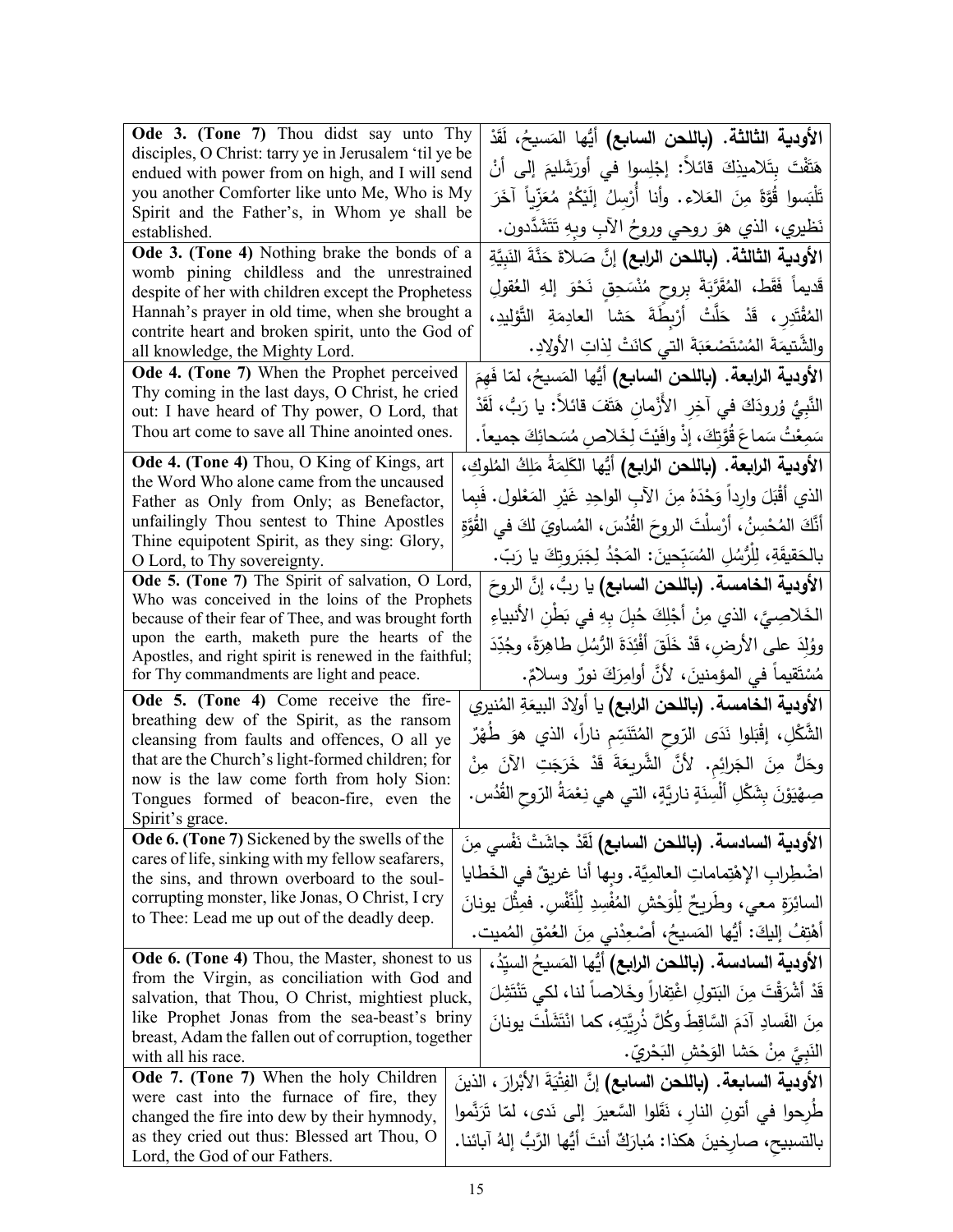| Ode 7. (Tone 4) With concordant strain                                                              |  | ا <b>لأودية السابعة. (باللحن الرابع)</b> إنَّ اتِّفاقَ نَغَماتِ تَلْحين               |
|-----------------------------------------------------------------------------------------------------|--|---------------------------------------------------------------------------------------|
| noised the instruments, bidding worship                                                             |  | الآلاتِ، قدْ دعا باضْطِرابِ إلى عِبادَةِ التِّمْثالِ الفاقِدِ التَّنَفُّسِ            |
| the inanimate gold-crafted image; but                                                               |  |                                                                                       |
| the Comforter's light-bearing grace doth<br>move us rev'rently to cry: O One God in                 |  | المَصْنوعِ مِنَ الذهَبِ. أمّا نِعْمَةُ المُعَزّي الحامِلِ الضِّياءِ، فَتُحَرِّكُ      |
| Three Persons, equal in strength and                                                                |  | المؤمنينَ بِوَرَعِ أَنْ يصرُخُوا: أَيُّها الثالوثُ الأزليُّ المُتَساوي في             |
| beginningless, blest art Thou.                                                                      |  | القوَّةِ، أنتَ وحدَكَ لمْ تَزَلْ مُبارَكاً.                                           |
| Ode 8. (Tone 7) The bush unburnt by the fire                                                        |  | الأودية الثامنة. (باللحن السابع) إنَّ العُلَّيْقَةَ غَيْرَ المُخْتَرِقَةَ             |
| on Sinai, speaking unto the slow-speaking                                                           |  | التي مارَسَتِ النارَ في سيناءَ، عرَّفَتِ الإِلهَ بِموسى الأَلْثَغ                     |
| and inarticulate Moses, made God known                                                              |  |                                                                                       |
| unto him; and zeal for God showed the Three                                                         |  | اللسانِ والأبَحِّ الصوتِ. وكذلكَ غَيرةُ اللهِ أظْهَرَتِ الفِثْيَةَ                    |
| Children to be unconsumed by the fire as<br>they sang their hymn. O all ye works praise             |  | الثَّلاثةَ غيرَ فانينَ بالنارِ ، بَلْ مُسبِّحين: سَبِّحوا الرَّبَّ يا                 |
| ye the Lord, and supremely exalt Him unto                                                           |  |                                                                                       |
| all the ages.                                                                                       |  | جميعَ أَعْمالِهِ، وزيدوهُ رِفْعَةً إلى كُلِّ الأَدْهارِ .                             |
| Ode 8. (Tone 4) We praise, we bless, and we                                                         |  | الأودية الثامنة. (باللحن الرابع) ُسسّبَرَ <i>ونُباركُ ونَسْ</i> جُدُ                  |
| worship the Lord. That three-splendored type of                                                     |  |                                                                                       |
| the One Sovereign Godhead setteth loose the                                                         |  | <i>للرَّب.</i> إن رَسْمَ الرِّئاسَةِ الإِلهيَّةِ المُثَلَّثِ ضِياؤها، قَدْ            |
| bonds, and that flame it bedeweth; Wherefore, the                                                   |  | نَدّى اللهيبَ وحَلَّ العِقالاتَ بِما أنَّهُ المُحْسِنُ والمُخَلِّصُ                   |
| Children extol, and all creation fashioned by His<br>workmanship blesseth the only Savior and Maker |  | وخالِقُ الكُلِّ. فالطبيعةُ المَبْروءةُ بأسْرِها، مَعَ الفِتْيَةِ،                     |
| of all as Benefactor.                                                                               |  | شَبّحُهُ وتُباركُهُ وَحْدَه.                                                          |
| Deacon: The Theotokos and Mother of the                                                             |  |                                                                                       |
| Light let us honor and magnify in song.                                                             |  | ا <b>لشماس:</b> لوالدَةِ الإِلهِ وأمِّ النورِ بالتسابيحِ نكرِّمُ مُعَظِمين.           |
|                                                                                                     |  | THE NINTH ODE OF THE FIRST PENTECOST CANON IN TONE SEVEN                              |
| O thou who without experience of corruption                                                         |  | لَقَدْ حَبِلْتِ ولَمْ تُمارسي خُبْرَةَ فَسادٍ، وأَقْرَضْتِ جَسَداً                    |
| wast found to be with child, and didst lend flesh                                                   |  |                                                                                       |
| unto the Word Who devised all things, O thou                                                        |  | لِلْكلمةِ البارئِ الكلِّ، أَيَّتُها الأُمُّ التي لَمْ تَعْرِفْ رَجُلاً،               |
| Mother who hast not known wedlock, O Virgin                                                         |  | الصائِرَةُ خِزانَةً لِخالِقِكِ الذي لا يُطاقُ، ومَسْكِناً لِمُبْدِعِكِ                |
| Theotokos, vessel of the Uncontainable One,                                                         |  | الذي لا يُدْرَك. لذلِكَ يا والدةَ الإلهِ العذراءَ لكِ نُعَظِّم.                       |
| dwelling place of thy boundless Fashioner, thee<br>do we magnify.                                   |  |                                                                                       |
| Glory to Thee, our God, glory to Thee. The fire-                                                    |  | الْمَحْدُ لَكَ يا إِلَهَنا الْمَحْدُ لَكَ. ۚ إِنَّ إِيليّا الغَيورَ ، المُتَنَّسِمَ   |
| breathing zealot of yore who joyously rode the                                                      |  |                                                                                       |
| fiery chariot furiously ablaze, indicated the                                                       |  | ناراً، قَدْ علا قَديماً على مَرْكَبَةٍ مُلْتَهِبَةٍ بِفَرحٍ، وهذا الرَّسْمُ           |
| inspiration which has now shone from on high                                                        |  | قَدْ أَوْضَحَ الآنَ إشراقَ هَفيفِ النَّسيم المُنير للرُسُلِ مِنَ                      |
| upon the Apostles, wherewith being made to<br>shine, they made the Trinity known unto all.          |  | العلاءِ، الذي بِهِ اسْتَناروا وعَرَّفوا الجميعَ بالثالوثِ.                            |
| Glory to Thee, our God, glory to Thee. A                                                            |  | <i>المَجْدُ لَكَ يا إِلهَنا المَجْدُ لَكَ.</i> أمورٌ  مُسْتَغْرَبَةٌ مُنافيةٌ لِناموس |
| strange thing contrary to the law of nature is                                                      |  |                                                                                       |
| now heard, for when the one voice of the                                                            |  | الطَّبِيعةِ قَدْ سُمِعَتْ. إذْ أنَّ بالصَوْتِ الواحِدِ الذي حازَهُ                    |
| disciples resounded, through the grace of the                                                       |  | التلاميذُ بأنواعٍ مُخْتَلِفةٍ، بِنِعْمَةِ الرّوحِ الْقُدُسِ، قَدْ اسْتَمَعَتِ         |
| Spirit, the peoples, tribes, and tongues heard                                                      |  |                                                                                       |
| diversely the great things of God, and were                                                         |  | الأَمَمُ والقبائِلُ واللُّغاتُ لِعَظَّائِمِ اللَّهِ، وحازوا المَعْرِفَةَ بالثالوث.    |
| initiated into the knowledge of the Trinity.                                                        |  |                                                                                       |
|                                                                                                     |  | THE NINTH ODE OF THE SECOND PENTECOST CANON IN TONE FOUR                              |
| Rejoice, O holy Queen, boast of virgins and                                                         |  | إفْرَحي أَيَّتُها المَلِكَةُ، فَخْرُ العَذارِي والأُمَّهات، لأَنَّ كُلَّ فَم          |
| mothers; for no sweet and eloquent mouth hath<br>the power, even with all skill of speech, to       |  | فَصيح ومُقْتَدِرٍ ، لا يَسْتطيعُ أَنْ يُبالغَ في مَديحِكِ بِحَسَبِ                    |
| praise thee rightly; every mind is dazed with                                                       |  | الواجِبُ، وكُلَّ عَقْلٍ يَنْذَهِلُ مِنْ فَهْمِ حالِ ميلادِكِ، لذلِك                   |
| awe, pond'ring thy childbirth. Wherefore we                                                         |  |                                                                                       |
| glorify thee with a single voice.                                                                   |  | بِصَوْتٍ مُتَّفِقٍ نُمَجِّدُكِ.                                                       |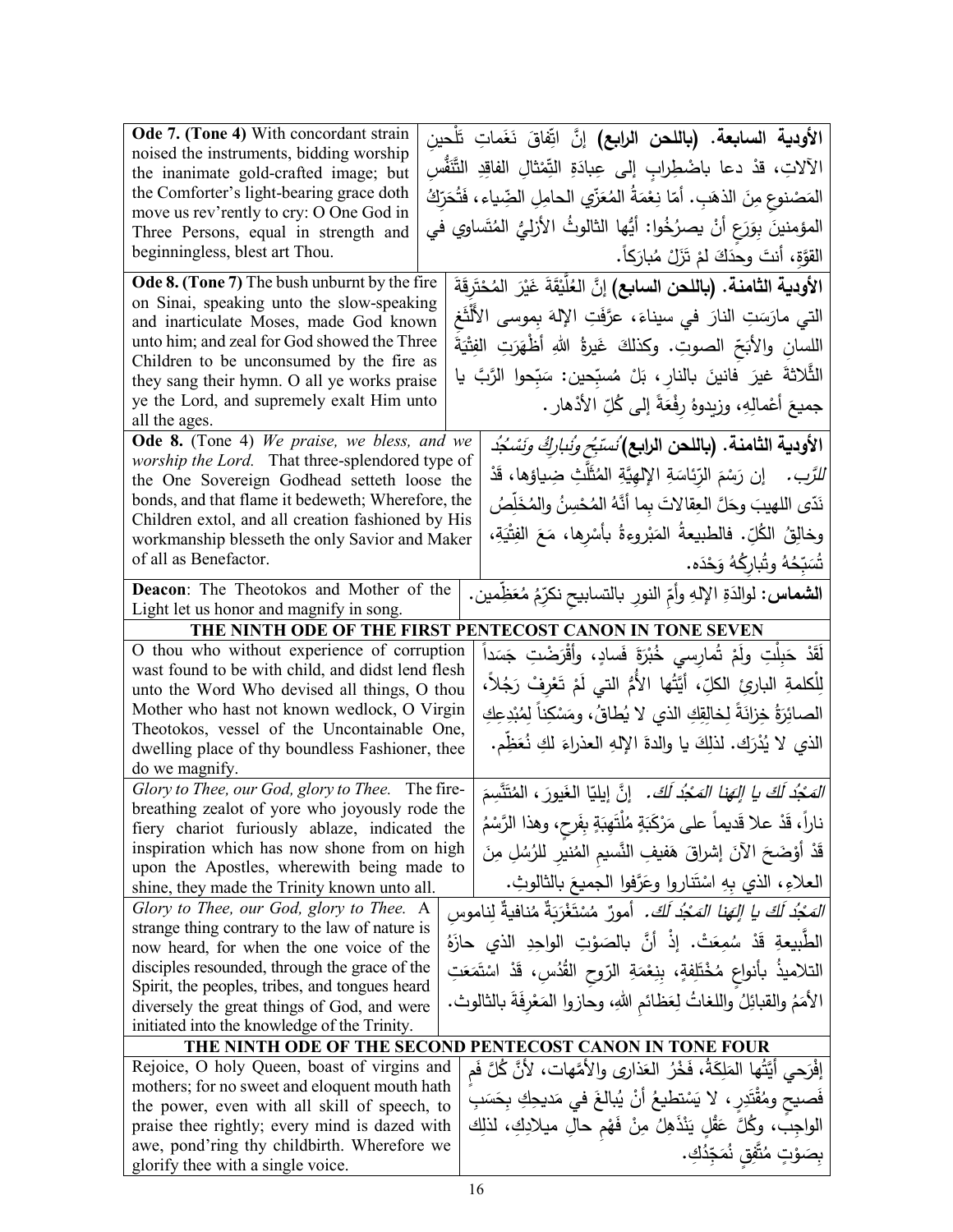| Glory to Thee, our God, glory to Thee.<br>Right it is to sing of the Life-gend'ring Maiden,<br>seeing she alone hath hid in her womb's compass<br>the Word Who healed the diseased nature of |  | الْمَحْدُ لَكَ يا إِلَهَا الْمَحْدُ لَكَ.                                                |  |  |
|----------------------------------------------------------------------------------------------------------------------------------------------------------------------------------------------|--|------------------------------------------------------------------------------------------|--|--|
|                                                                                                                                                                                              |  | لِنُسَبِّحْ حَسَبِ الواجِبِ الفَتاةَ التي أَحْيَتِ الطبيعَةَ، التي                       |  |  |
|                                                                                                                                                                                              |  | وَحْدَها حَجَبَتِ الكَلِمَةَ في حَشاها الذي شَفى سُقْمَ                                  |  |  |
| mortals, Who, now seated on the high throne at<br>His Father's right hand, hath sent forth the grace                                                                                         |  | الْجِنْسِ البَشَرِيِّ، وجَلَسَ الآنَ مِنْ عنْ مَيامِنِ الآبِ في                          |  |  |
| of the Comforter.                                                                                                                                                                            |  | العَرْشِ، وأَرْسَلَ نِعْمَةَ الروح.                                                      |  |  |
| Glory to the Father, and to the Son, and to the                                                                                                                                              |  | المَجْدُ للأبِ ولابنِ والروحِ القُدُسِ؛ الآنَ وكُلَّ أُولنِ                              |  |  |
| Holy Spirit; both now and ever, and unto ages of<br>ages. Amen.                                                                                                                              |  | والِي دَهُرِ الداهرينَ، آمين.                                                            |  |  |
| We, on whom grace flowing from God hath                                                                                                                                                      |  | نَحْنُ الذينَ هَبَّتْ عَلَيْنا النِّعْمَةُ البارزَةُ مِنَ اللهِ، صِرْنا                  |  |  |
| breathed its power, shining, flashing lightning-                                                                                                                                             |  | مُضيئينَ ولِامِعينَ ومُتَغَيّرينَ تَغْييراً بَهيّاً فائِقَ الجَمالِ،                     |  |  |
| like, beautifully altered with a most strange and<br>majestic transformation, know the Indivisible,                                                                                          |  | عارفينَ الجَوْهَرَ الحَكيمَ المُثَلّثَ الضِّياءِ ، المُتَساوِيَ في                       |  |  |
| Wise, Triply-shining Essence Equipotent: Him do                                                                                                                                              |  | القُوَّة، غيرَ المُنْقَسِم، فَلْنُمَجِّدْه.                                              |  |  |
| we glorify.                                                                                                                                                                                  |  | THE KATAVASIAE OF THE NINTH ODES OF THE CANONS                                           |  |  |
| (Tone 7) O thou who without experience of                                                                                                                                                    |  | (باللحن ال <b>سابع)</b> لَقَدْ حَبِلْتِ ولَمْ تُمارسي خُبْرَةَ فَسادٍ،                   |  |  |
| corruption wast found to be with child, and didst                                                                                                                                            |  | وأَقْرَضْتِ جَسَداً لِلْكلمةِ الباريِّ الكُلِّ، أَيَّتُها الأُمُّ التي                   |  |  |
| lend flesh unto the Word Who devised all things,<br>O thou Mother who hast not known wedlock, O                                                                                              |  | لمْ تَعْرِفْ رِجِلاً، الصائِرَةُ خِزانةً لخالِقِكِ الذي لا يُطاقُ،                       |  |  |
| Virgin Theotokos, vessel of the Uncontainable                                                                                                                                                |  |                                                                                          |  |  |
| One, dwelling place of thy boundless Fashioner,<br>thee do we magnify.                                                                                                                       |  | ومَسْكِناً لِمُبْدِعِكِ الذي لا يُدْرَك. لذلِكَ يا والدةَ الإِلهِ                        |  |  |
|                                                                                                                                                                                              |  | العذراءَ لَكِ نُعَظِّم.                                                                  |  |  |
| (Tone 4) Rejoice, O holy Queen, boast of virgins<br>and mothers; for no sweet and eloquent mouth                                                                                             |  | (باللحن الرابع) إفْرَحي أيَّتُها المَلِكَةُ، فَخْرُ العَذَار <i>ِي</i>                   |  |  |
| hath the power, even with all skill of speech, to                                                                                                                                            |  | والأمَّهات، لأنَّ كلَّ فَمِ فَصيحٍ ومُقْتَدِرٍ ، لا يَسْتطيعُ أنْ                        |  |  |
| praise thee rightly; every mind is dazed with awe,<br>pond'ring thy childbirth. Wherefore we glorify                                                                                         |  | يُبالغَ في مَديحِكِ بِحَسَبِ الواجِبِ، وكلَّ عَقْلٍ يَنْذَهِلُ                           |  |  |
| thee with a single voice.                                                                                                                                                                    |  | مِنْ فَهْمِ حالِ ميلادِكِ. لذلِكَ بِصَوْتٍ مُتَّفِقٍ نُمَجِّدُكِ.                        |  |  |
|                                                                                                                                                                                              |  | THE LITTLE LITANY                                                                        |  |  |
| Deacon: Again and again, in peace, let us pray<br>to the Lord.                                                                                                                               |  | ا <b>لشماس:</b> أيْضاً وأيْضاً بِسَلامِ إلى الرَّبِّ نَطْلُب.                            |  |  |
| <b>Choir:</b> Lord, have mercy.                                                                                                                                                              |  | ا <b>لجوق</b> : يا ربُّ ارْحَمْ.                                                         |  |  |
| <b>Deacon:</b> Help us; save us; have mercy on us;                                                                                                                                           |  | ا <b>لشماس:</b> أعْضُدْ، وَخَلِّصْ، وارْحَمْ، واحفَظْنا يا اللهُ بنِعْمَتِكَ.            |  |  |
| and keep us, O God, by Thy grace.<br>Choir: Lord, have mercy.                                                                                                                                |  | ا <b>لجوق</b> : يا ربُ ارْحَمْ.                                                          |  |  |
| <b>Deacon:</b> Calling to remembrance our all-holy,                                                                                                                                          |  | ا <b>لشماس:</b> بعدَ ذِكْرِنا الكُلِّيَّةَ القداسَةِ، الطاهِرَةَ، الفائِقَةَ البَرَكاتِ  |  |  |
| immaculate, most-blessed and glorious Lady the<br>Theotokos and ever-virgin Mary, with all the                                                                                               |  | المَجيدة، سيِّدَتَنا والِدَةَ الإِلهِ الدائِمَةَ البَتولِيَّةِ مَرْيَمَ مَعَ جَميع       |  |  |
| saints: let us commend ourselves and each other,                                                                                                                                             |  | القدِّيسين، لِنودِعْ أَنفُسَنا وبَعْضُنا بَعْضاً وَكُلَّ حَياتِنا لِلْمَسيحِ الإِله.     |  |  |
| and all our life unto Christ our God.                                                                                                                                                        |  | الجوق: لَكَ يا ربّ.                                                                      |  |  |
| Choir: To Thee, O Lord.                                                                                                                                                                      |  | الكاهن: لأنَّهُ إِيَّاكَ شُبَبِّحُ كُلُّ قُوَّاتُ السَّماواتِ، ولَكَ يُرْسِلونَ المَجْدَ |  |  |
| <b>Priest:</b> For all the powers of Heaven praise Thee,<br>and unto Thee do they ascribe glory to the Father                                                                                |  | أَيُّها الآبُ والإِبنُ والرُّوحُ القُدُسُ، الآنَ وكلَّ أوانٍ وإِلى دَهْرِ                |  |  |
| and to the Son and to the Holy Spirit, now and ever,<br>and unto ages of ages.                                                                                                               |  | الدّاهِرين.                                                                              |  |  |
| Choir: Amen.                                                                                                                                                                                 |  | ا <b>لجوق</b> : آمين.                                                                    |  |  |
| NOTE: We do NOT chant "Holy is the Lord our God."                                                                                                                                            |  |                                                                                          |  |  |
| THE EXAPOSTEILARIA OF PENTECOST IN TONE THREE                                                                                                                                                |  |                                                                                          |  |  |
|                                                                                                                                                                                              |  |                                                                                          |  |  |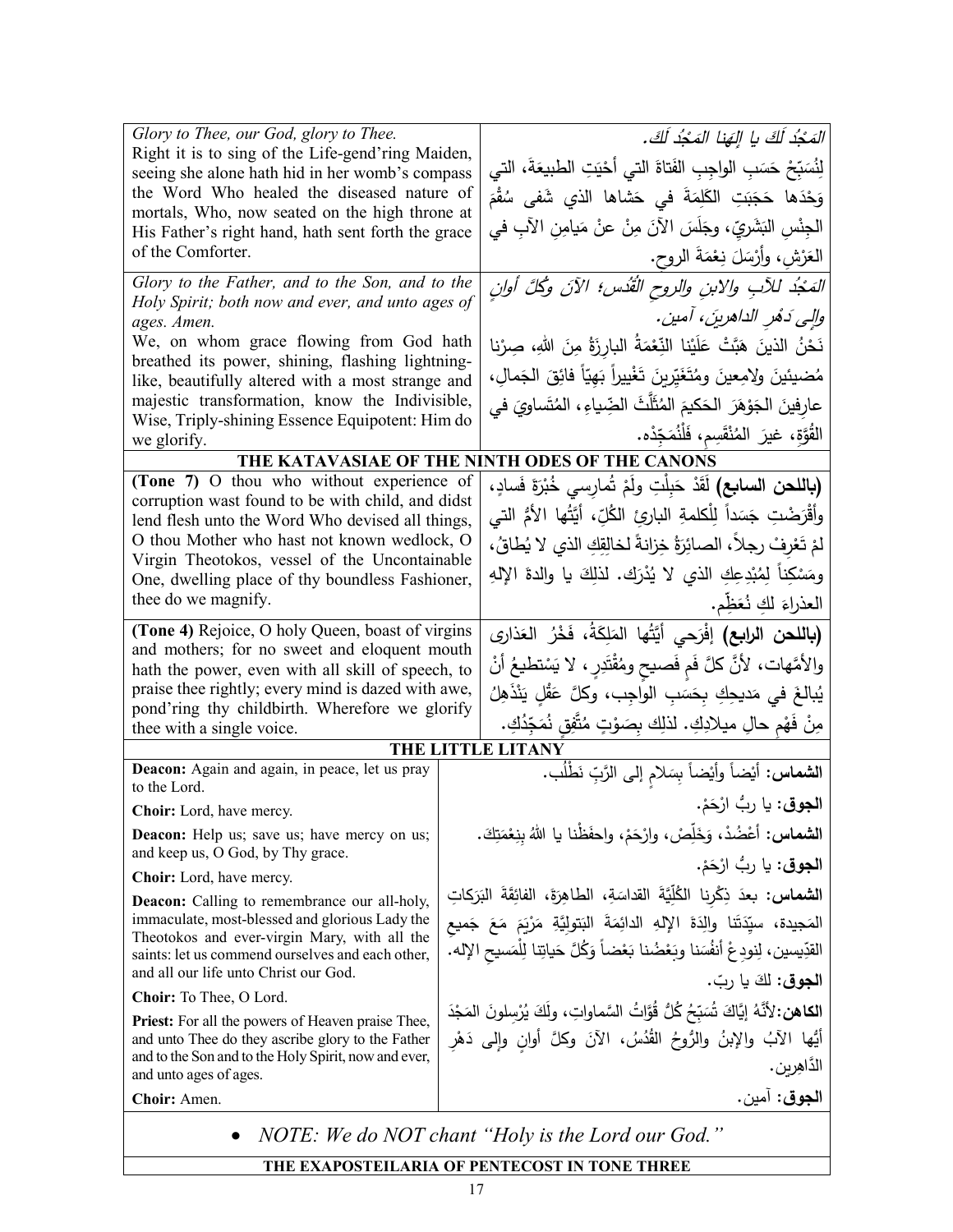|                                                                                                            | $(**Thou Who, as God, adornest**)$                                                  |  |  |
|------------------------------------------------------------------------------------------------------------|-------------------------------------------------------------------------------------|--|--|
| O Thou All-holy Spirit, * Who from the Father dost                                                         | أَيُّها الرُّوحُ الكُلِّيُّ قُدْسُــهُ، الصَّـــادِرُ مِنَ الآبِ،                   |  |  |
| proceed, * and through the Son hast descended * on the<br>unlettered disciples: * Do Thou now sanctify and | والآتي بالإبْن على التَّلاميذِ الجَّاهِلينَ الكتابةِ.                               |  |  |
| save * all that acknowledge Thee as God. (TWICE)                                                           | خَلِّصْ وقَدِّسْ كُلَّ مَنْ يَعْرِفُونَكَ إِلْهاً. (تُع <i>اد)</i>                  |  |  |
| The Father is Light; the Word is Light; * and the                                                          | نورٌ ۚ هُوَ الآبُ، نورٌ ۖ هُوَ الْكَلِمَةُ، نورٌ ۖ هُوَ الرُّوحُ القُدُسُ           |  |  |
| Holy Spirit is Light, * Who was sent to the                                                                |                                                                                     |  |  |
| Apostles * in the form of fiery tongues; * and thus                                                        | النَّازِلُ على الرُّسُلِ بِأَلْسُنِ نارِيَّةٍ. مَنْ بِهِ ضباءَ العالَمُ             |  |  |
| through Him all creation * is illumined and                                                                | بِأَسْرِهِ، لِيَعْبُدوا الثالوثَ الأَقْدَسَ.                                        |  |  |
| guided * to worship the Holy Trinity.                                                                      |                                                                                     |  |  |
|                                                                                                            | <b>AINOI</b> (PRAISES) IN TONE FOUR                                                 |  |  |
| Let everything that hath breath, praise the Lord.                                                          | كُلُّ نَسَمَةٍ فلْتُسَبِّحِ الرَّبِّ. سَبِّحوا الربَّ مِنَ السَّماواتِ،             |  |  |
| Praise ye the Lord from the heavens: praise Him<br>in the heights. To Thee, O God, is due our song.        | سَبِّحوهُ في الأعالى، لأنه لكَ يَليقُ النَّسْبِيحُ يا الله.                         |  |  |
| Praise ye Him, all His angels: praise ye Him, all                                                          | سَبّحوهُ يا جَميعَ مَلائِكَتِهِ، سَبّحوهُ يا سائِرَ  قُوّاتِهِ، لأنه                |  |  |
| His hosts. To Thee, O God, is due our song.                                                                |                                                                                     |  |  |
|                                                                                                            | لكَ يَلِيقُ النَّسْبِيحُ يا الله.                                                   |  |  |
|                                                                                                            | For Pentecost in Tone Four                                                          |  |  |
| 1. Praise the Lord in His sanctuary. Praise ye Him                                                         | 1– سَـــْبِحولِ اللهَ في قَدِيســـيهِ، سَــبِّجوهُ في فَلَكِ قَوَّتِهِ.             |  |  |
| in the firmament of His power. Praise Him for His<br>mighty acts: praise Him according to His              | سَــْبِحوُه على مَقْدَرِتِهِ، سَــْبِحوُه نظْيَر كَثْرَةٍ عَظُمتِهِ.                |  |  |
| excellent greatness. Today all the nations beheld                                                          | اليَوْمَ الأُمَمُ كَافَّةً في مَدينةِ داودَ عايَنوا المُعْجِزاتِ، لمّا              |  |  |
| strange things in the city of David, when the Holy                                                         |                                                                                     |  |  |
| Spirit descended in fiery tongues, as Luke, the                                                            | انْحَدَرَ  الرُوحُ القُدُسُ  بِأَلْسِـــذَةٍ نـارِيَّةٍ، كما نَطَقَ لوقا            |  |  |
| herald of things divine declared; for he said: As<br>the disciples of Christ were gathered together,       | اللاهِجُ باللهِ، لأنَّهُ قالَ: في اجْتِماع تلاميذِ المَســـــيح،                    |  |  |
| there came a sound as of a rushing mighty wind,                                                            | صـارَ ۖ هَفيفٌ كَهُبوبِ رياحٍ عاصِـفَةٍ، ومَلأَ المَنْزِلَ الذي                     |  |  |
| and it filled the house where they were sitting; and                                                       |                                                                                     |  |  |
| all began to articulate strange and foreign words,                                                         | كانوا فيه جالِسين، وابْتَدَأُوا كُلّْهُمْ يَنْطِقونَ بأَلْفاظٍ غَريبةٍ،             |  |  |
| doctrines strange and new, strange and new<br>teachings of the Holy Trinity.                               | واعْتِقاداتٍ غريبةٍ، وتَعاليمَ غريبةٍ للثالوثِ الأَقْدَسِ.                          |  |  |
| 2. Praise Him with the sound of the trumpet. Praise                                                        | 2– سَــتِجوهُ بِلَـحْنِ النوقِ، سَــتِجوهُ بالمِزْمارِ والقيثارِ .                  |  |  |
| Him with the psaltery and harp. Today all the<br>nations beheld strange things in the city of David,       | اليَوْمَ الأُمَمُ كافَّةً في مَدينةِ داودَ عايَنوا المُعْجزاتِ، لمّا                |  |  |
| when the Holy Spirit descended in fiery tongues,                                                           |                                                                                     |  |  |
| as Luke, the herald of things divine declared; for                                                         | انْحَدَرَ  الرُوحُ  القُدُسُ  بـأَلْسِــــذَةٍ نـاريَّةٍ، كما  نَطَقَ  لوقا         |  |  |
| he said: As the disciples of Christ were gathered                                                          | اللاهِجُ باللهِ، لأَنَّهُ قالَ: في اجْتِماعِ تلاميذِ المَســـــيح،                  |  |  |
| together, there came a sound as of a rushing<br>mighty wind, and it filled the house where they            | صـارَ هَفيفٌ كَهُبوبِ رياحٍ عاصِـفَةٍ، ومَلأَ المَنْزِلَ الذي                       |  |  |
| were sitting; and all began to articulate strange and                                                      | كانوا فيه جالِسين، وابْتَدَأُوا كُلّْهُمْ يَنْطِقونَ بِأَنْفاظٍ غَرِيبةٍ،           |  |  |
| foreign words, doctrines strange and new, strange<br>and new teachings of the Holy Trinity.                | واعْتِقاداتٍ غريبةٍ، وتَعاليمَ غريبةٍ للثالوثِ الأَقْدَسِ.                          |  |  |
| 3. Praise Him with the timbrel and dance; praise                                                           | 3– سَبْحوُه بالطُبْلِ والمصــافِ، سَبْحوُه بالأوتارِ وآلةِ                          |  |  |
| Him with stringed instruments and organs.<br>The                                                           |                                                                                     |  |  |
| Holy Spirit hath ever been, and is, and shall be,                                                          | <i>الطَرَب .</i> إنَّ الرُّوحَ القُدُسَ، كانَ دائِماً وكائِنٌ وسَيَكونُ .           |  |  |
| neither beginning nor ending; but He is ever ranked<br>and numbered together with the Father and the Son.  | لأَنهُ ليسَ لَهُ ابْتِداءٌ ولا لَهُ بِالْكُلِّيَّةِ انْتِهاءٌ. لكِنَّهُ لَمْ يَزَلْ |  |  |
| He is Life, and life-creating; Light, and light-                                                           | مُنْتَظِماً مَعَ الآبِ والإبن، ومَعْدوداً حَياةً ومُحْيياً. نوراً                   |  |  |
| bestowing; by nature good, and the source of                                                               | ومانِحاً لِلْضِّــدِاءِ. صـــالِحاً بالطَّبْع، ولِلْصَّــلاح يَنْبوعاً.             |  |  |
| goodness; through Him the Father is known, and the<br>Son is glorified; and thereby all men acknowledge a  | الذي بِهِ يُعْرَفُ الآبُ، ويُمَجَّدُ الإِبنُ، ويُفْهَمُ مِنَ الكُلِّ                |  |  |
| single sovereignty, single covenant, a single worship                                                      | أَنَّ قُوَّةً واحِدَةً، ورُتْبَةً واحِدَةً، وسَــــجْدَةً واحِدَةً للثالوثِ         |  |  |
| of the Holy Trinity.                                                                                       | الأقْدَس.                                                                           |  |  |
|                                                                                                            |                                                                                     |  |  |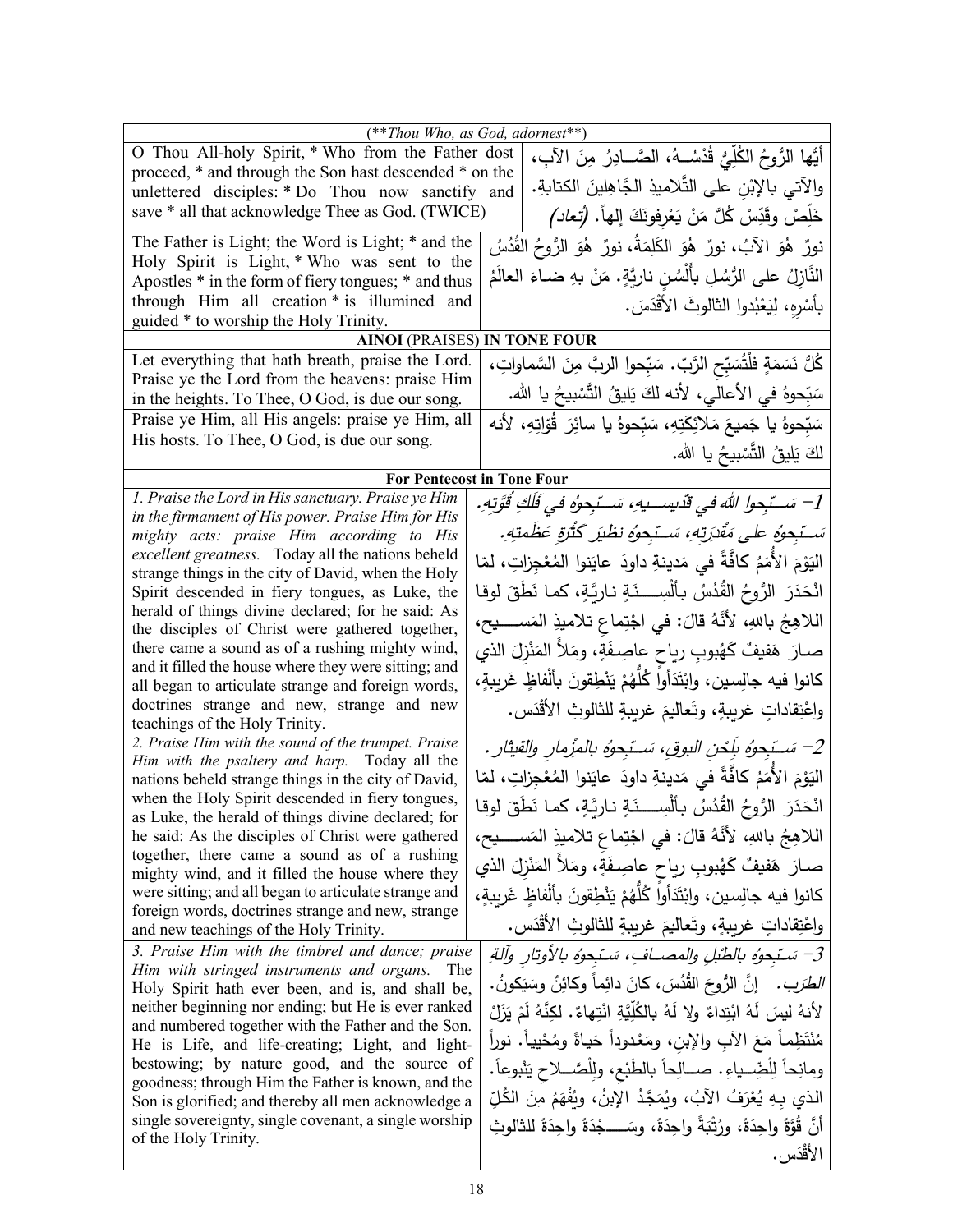| 4. Praise Him upon the loud cymbals: praise Him                                                                    | 4– سَـنّبِحوهُ بِنَغَماتِ الصــنوجِ، سَـنّبِحوهُ بِصُــنوجِ                      |
|--------------------------------------------------------------------------------------------------------------------|----------------------------------------------------------------------------------|
| upon the high-sounding cymbals. Let everything                                                                     |                                                                                  |
| that hath breath praise the Lord. The Holy Spirit is                                                               | التهليلِ. كُلُّ نَسَـــمَةٍ فَلْنُسَـــتِحِ الرَّبِ. ﴿إِنَّ الروحَ               |
| Light and Life, and a living, noetic Fountain, the Spirit<br>of wisdom, the Spirit of understanding; the good, the | القَدُسَ، نورٌ وحياةٌ ويَنْبوعٌ حَيٌّ عَقْليٌّ. روحُ حِكْمَةٍ،                   |
| upright, the noetic, the governing Spirit, Who purgeth                                                             | روحُ فَهْم، صـالـحٌ، مُسْتَقيمٌ، عَقْلـيٌّ، رئـاسـيٌّ، مُطْـهِّرٌ                |
| offences. He is God, and doth deify; He is Fire, issuing                                                           | لِلْهِفَوات، إِلـهٌ ومُؤَلِّـهٌ، نـارٌ مِنْ نـارِ بـارِزَةٌ، مُتَكَلِّمٌ،        |
| from Fire, speaking, working, distributing the gifts;                                                              |                                                                                  |
| through Whom all the Prophets, and the Apostles of                                                                 | فاعِلٌ، مُقَسِّـــمٌ لِلْمَواهب، الذي بِهِ الأَنْبِياءُ كَافَّةً،                |
| God, and all the Martyrs received their crowns.                                                                    | ورُسُــلُ اللهِ مَعَ الشــهداءِ تَكَلَّلُوا. سِــمْعَةٌ مُسْـتَغْرَبَةٌ،         |
| Strange is this report, strange this spectacle, a Fire                                                             | رؤيةٌ غربِيةٌ، نارٌ مَقْسومةٌ لِتَوْزِيعِ المَواهب.                              |
| divided that these gifts may be apportioned.                                                                       |                                                                                  |
| THE DOXASTICON OF PENTECOST IN TONE SIX                                                                            |                                                                                  |
| Glory to the Father, and to the Son, and to the                                                                    | المَجْدُ للآبِ والابنِ والروح القُدُس؛ الآنَ وكُلَّ أُوانِ                       |
| Holy Spirit; both now and ever, and unto ages of                                                                   | <i>والى دَهْرِ الداهرينَ. أمين.</i> أَيُّها المَلِكُ السَّــماويُّ،              |
| ages. Amen. O Heavenly King, the Comforter,                                                                        |                                                                                  |
| Spirit of Truth, Who art in all places, and fillest<br>all things, Treasury of good things, and Giver of           | المُعَزِّي، روحُ الحَقِّ، الحاضِـــرُ  في كُلِّ مَكانِ والمالِئُ                 |
| life, come, and dwell in us, and cleanse us from                                                                   | الكُلَّ، كَنْزُ الصَّالِحاتِ، ورازقُ الحَياةِ، هلَمَّ واسْكُنْ فينا              |
| every stain; and save our souls, O good One.                                                                       |                                                                                  |
|                                                                                                                    | وطْهِّرْنا مِنْ كُلِّ دَنَسٍ، وخَلِّصْ أَيُّها الصَّالِحُ نُفوسَنا.              |
| THE GREAT DOXOLOGY IN TONE SIX                                                                                     |                                                                                  |
| Glory to Thee, who has shown forth the Light.<br>Glory to God in the highest, and on earth peace,                  | المَجْدُ لَكَ يا مُظهِرَ النورِ ، المَجْدُ للهِ في العَلاءِ ، وعلي               |
| good will among men.                                                                                               | الأرْضِ السَّلامُ، وفي النَّاسِ المَسَرّةِ.                                      |
| We hymn thee, we bless Thee, we worship Thee,                                                                      | نُسَبِّحُكَ، نُبارِكُكَ، نَسْجُدُ لَكَ، نُمَجِّدُكَ، نَشْكُرُكَ مِنْ             |
| we glorify Thee, we give thanks unto Thee for Thy                                                                  |                                                                                  |
| great glory.                                                                                                       | أَجْلِ عَظيم جَلالِ مَجْدِك.                                                     |
| O Lord King, heavenly God, Father                                                                                  | أَيُّها الرَّبُّ المَلِكُ، السَّماويُّ، الإلهُ، الآبُ الضَّابِطُ الكُلِّ؛ أيُّها |
| Almighty; O Lord, the only-begotten Son,                                                                           |                                                                                  |
| Jesus Christ; and the Holy Spirit.                                                                                 | الرَّبُّ الإِبْنُ الوَحيدُ، يا يَسوعُ المَسيح؛ ويا أَيُّها الرّوحُ القُدُس.      |
| O Lord God, Lamb of God, Son of the Father, that                                                                   | أَيُّها الرَّبُّ الإِلهُ، يا حَمَلَ اللهِ يا ابْنَ الآبِ، يا رافِعَ              |
| takest away the sin of the world, have mercy on<br>us, Thou that takest away the sins of the world.                | خطيئةِ العالَمِ، ارْحَمْنا، يا رافِعَ خَطايا العالَمِ.                           |
| Receive our prayer, Thou that sittest at the right                                                                 |                                                                                  |
| hand of the Father, and have mercy on us.                                                                          | نَقَبَّلْ تَضَرُّعَنا أَيُّها الْجالِسُ عَنْ يَمينِ الآبِ، وارْجَمْنا.           |
| For Thou only art holy, Thou only art the Lord, O                                                                  | لأَنَّكَ أَنْتَ وَحْدَكَ قُدُّوسٌ، أَنْتَ وَحْدَكَ الرَّبُّ يَسوعُ               |
| Jesus Christ, to the glory of God the Father. Amen.                                                                | المَسيحُ، في مَجْدِ اللهِ الآبِ. آمين.                                           |
|                                                                                                                    |                                                                                  |
| Every day will I bless Thee, and I will praise<br>Thy Name forever; yea forever and ever.                          | في كُلِّ يَوم أَبارِكُكَ، وأَسَبِّحُ اسْمَكَ إلى الأَبَدِ، وإلى أَبَدِ الأَبَد.  |
| Vouchsafe, O Lord, to keep us this day without                                                                     | أَهِّلْنا، يا رَبُّ، أَنْ نُحْفَظَ في هذا اليَوم بِغَيْرِ خَطيئةٍ.               |
| sin.                                                                                                               |                                                                                  |
| Blessed art Thou, O Lord, the God of our Fathers,                                                                  | مُبارَكٌ أَنْتَ يا رَبُّ، إلهَ آبائِنا، وَمُسَبَّحٌ ومُمَجَّدٌ اسْمُكَ           |
| and praised and glorified is Thy Name forever.                                                                     |                                                                                  |
| Amen.                                                                                                              | إلى الأبَدِ. آمين.                                                               |
| Let Thy mercy be upon us, O Lord, even as we                                                                       | لتَكُنْ، يا رَبُّ، رَحْمَتُكَ علَيْنا، كَمِثْلِ اتِّكالِنا عَليك.                |
| have set our hope on Thee.                                                                                         |                                                                                  |
| Blessed art Thou, O Lord: teach me Thy statutes.                                                                   | مُبارَكٌ أَنْتَ يا رَبُّ عَلِّمْني حُقوقَك. (ثلاثاً)                             |
| (thrice)                                                                                                           |                                                                                  |
| Lord, Thou hast been our refuge from generation                                                                    | يا رَبُّ، مَلْجَأً كُنْتَ لنا في جيلِ وجيلِ، أنا قُلْتُ يا رَبُّ                 |
| to generation. I said: Lord, be merciful unto me;                                                                  | ارْحَمْني واشْفِ نَفْسى لأَنَّني قَدْ خَطِئْتُ إِلَيْك.                          |
| heal my soul, for I have sinned against Thee.                                                                      |                                                                                  |